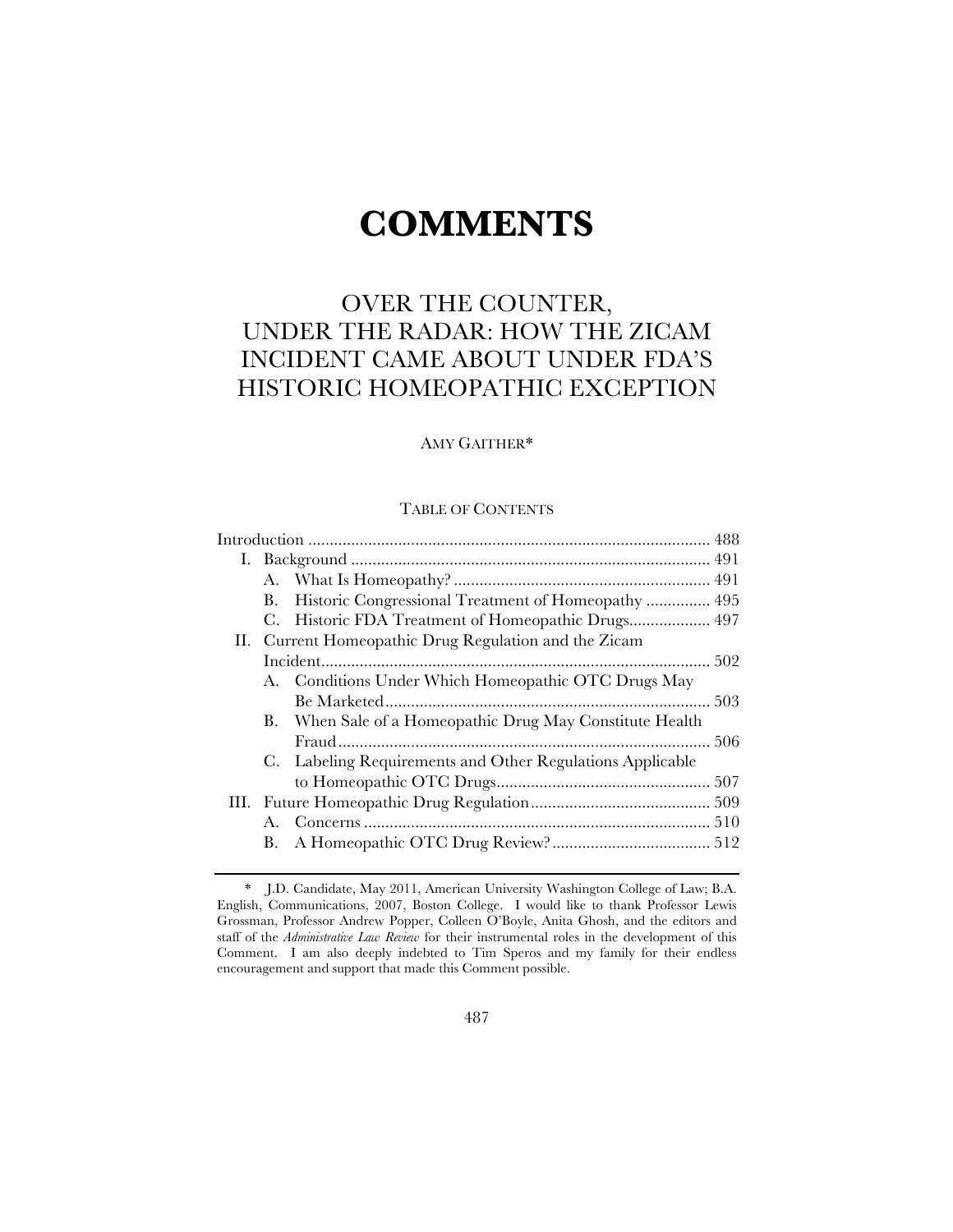| 488<br><i>ADMINISTRATIVE LAW REVIEW</i> | [62:2 |
|-----------------------------------------|-------|
|-----------------------------------------|-------|

| C. The Safety Issue: A Limited Homeopathic OTC Drug   |  |
|-------------------------------------------------------|--|
|                                                       |  |
| D. The Consumer Protection Issue: New Homeopathic OTC |  |
|                                                       |  |
|                                                       |  |

# **INTRODUCTION**

On June 16, 2009, Matrixx Initiatives, Inc., maker of Zicam Cold Remedy products, received a devastating piece of correspondence. Arguably even more than the 300 lawsuits waged against Zicam products since  $1999,^{\text{1}}$  this letter had the potential to impact Matrixx's business like nothing else, short of a complete cure for the common cold. It was a warning letter from the Food and Drug Administration (FDA), alerting the manufacturer that due to over 130 reports of anosmia—loss of sense of smell, which in some cases can be long lasting or permanent—FDA concluded that Zicam intranasal products posed a serious risk to consumers.2 The agency thus intended to regulate the intranasal products as "new drugs" under the applicable provision of the Federal Food, Drug, and Cosmetic Act (FDCA).3 Marketed as homeopathic drugs, the products were never subject to FDA premarket approval, which requires prescription and over-the-counter (OTC) drugs not generally recognized as safe and effective to be thoroughly tested before entering the market.4 Unlike Zicam

<sup>1</sup>*. See* Jennifer Corbett Dooren, *FDA Warns Against Use of Zicam*, WALL ST. J., June 17, 2009, at B1 (highlighting the safety issues that have plagued the company's intranasal products—Zicam Cold Remedy Nasal Gel, Zicam Cold Remedy Gel Swabs, and Zicam Cold Remedy Swabs Kids' Size—since their inception, and describing Matrixx's settlement of its numerous lawsuits in 2006); Valerie Jablow, *Lawsuits Sniff Out Zinc Hazard in Nasal Cold Remedy*, TRIAL, Feb. 2005, at 78 (listing some of the suits' claims which included fraud, negligence, strict products liability, breach of warranty, and breach of state consumer protection statutes).

<sup>2</sup>*. See* Letter from Deborah M. Autor, Dir., Office of Compliance, Ctr. for Drug Evaluation & Research, FDA, to William J. Hemelt, Acting President, CFO, and COO, Matrixx Initiatives, Inc. (Jun. 16, 2009), http://www.fda.gov/ICECI/EnforcementActions/WarningLetters/ucm166909.htm [hereinafter Warning Letter] (noting that loss of sense of smell can have serious consequences, such as inability to detect the smell of a gas leak, smoke, or spoiled food; the letter also stated that some Zicam users also lost their sense of taste).

<sup>3</sup>*. Id.*; *see* Federal Food, Drug, and Cosmetic Act (FDCA) § 201(p), 21 U.S.C. § 321(p)(1) (2006) (defining *new drug* as any drug not generally recognized among qualified experts as safe and effective for its intended use).

<sup>4</sup>*. See* Warning Letter, *supra* note 2 (asserting that "[n]othing in the [FDCA] or the regulations issued under it exempts homeopathic drugs from new drug approval requirements," but recognizing that FDA has traditionally made the discretionary choice not to enforce the requirements with regard to homeopathic drugs); FDCA  $\S$  505(a), 21 U.S.C. § 355(a) (2006) (banning new drugs from introduction into interstate commerce without an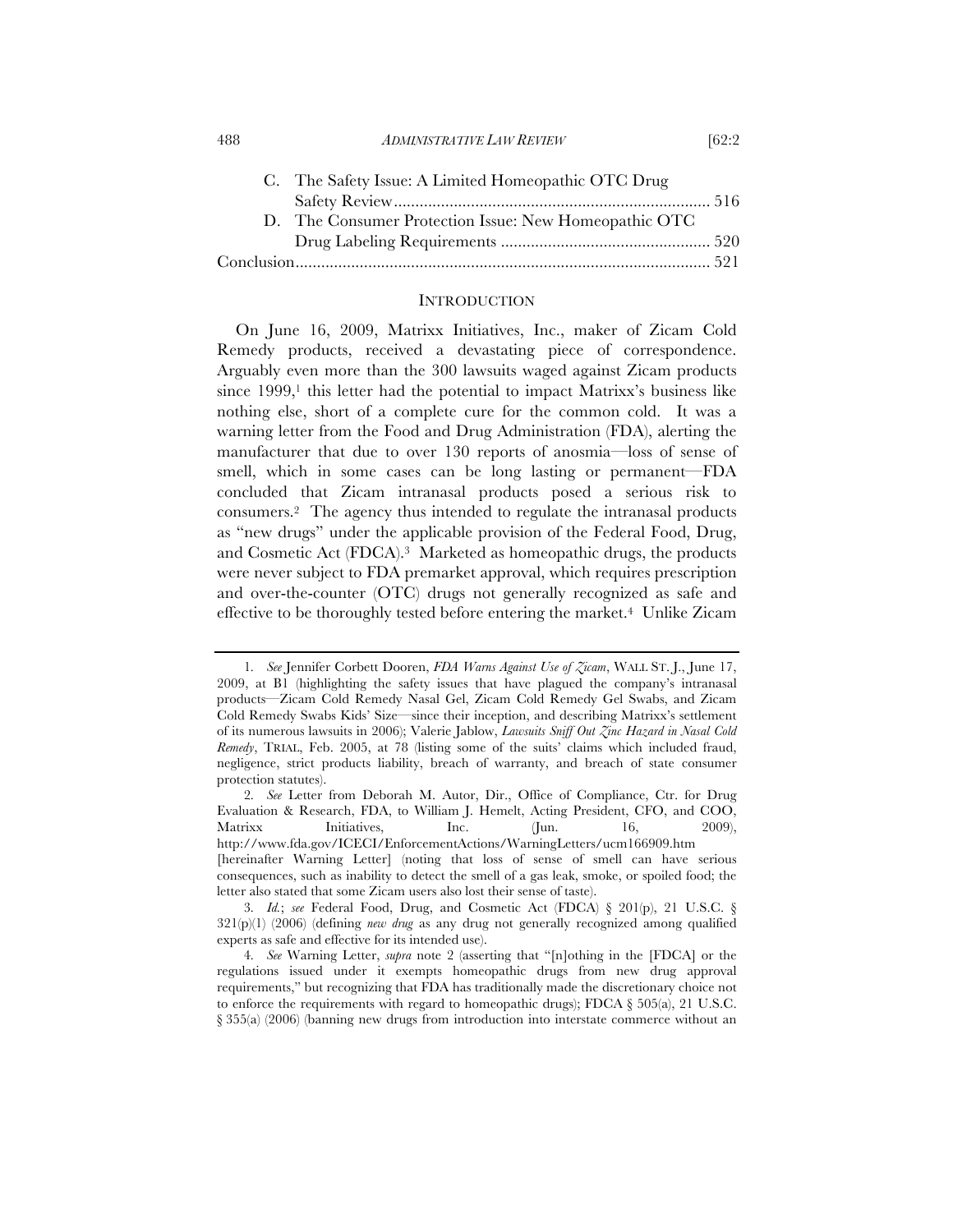intranasal products, Zicam oral products have posed no safety threat, and thus remain on the market under FDA's historic homeopathic exception.5 The warning letter prompted a voluntary recall projected to cost nearly \$10 million, effectively eradicating the targeted products from the market unless and until Matrixx can prove them to be safe and effective for their intended uses under FDA's new drug application regime.6 Not only did the market negatively respond to the warning letter—Matrixx stock plummeted 70% the day of the letter's release—but the media took issue with the situation as well, questioning the ability of a product to exist on drug store shelves with seemingly no FDA oversight.<sup>7</sup>

Consumers may be similarly troubled by the questions raised in the Zicam incident. Many consumer advocate websites attempt to warn the public that if an OTC product states "homeopathic" on the label, buyers may not be getting what they expect—a drug approved by FDA to be safe and effective for use as directed.8 What may increase the severity of the Zicam situation is FDA's discovery of over 800 similar adverse event reports in Matrixx's possession that were never turned over to FDA.9 For

6*. See* Jonathan D. Rockoff, *Matrixx Receives SEC Inquiry Following Warning About Zicam*, WALL ST. J., June 24, 2009, at B3 (detailing the reactive measures Zicam was forced to take in the wake of the warning letter's publication, which included a pledge to reimburse consumers for prior purchases of Zicam intranasal products).

7*. See id.* (correlating the stock price drop with the large percentage of Matrixx's business that was represented by its Zicam intranasal products); Transcript for FDA Media Briefing on FDA's Advice to Consumers Not to Use Certain Zicam Cold Remedies, June 16, 2009, http://www.fda.gov/downloads/NewsEvents/Newsroom/MediaTranscripts/

UCM168484.pdf (featuring questions from reporters of major news outlets to FDA representatives, some questions particularly focusing on the confusing regulatory posture of homeopathic drugs like the Zicam products).

8*. See, e.g.*, ConsumerReportsHealth.org, Homeopathic Drugs: Look-Alike Medicines, http://consumerreports.org/health/natural-health/homeopathic-

drugs/overview/homeopathic-drugs-ov.htm (last visited Apr. 11, 2010) (citing the experience of eleven "mystery shoppers" who visited fifty-two drug stores across the United States and found homeopathic and approved OTC products directly next to each other on store shelves, purportedly demonstrating that it was conceivable for consumers to unwittingly buy a homeopathic product without understanding the significant differences between it and the neighboring approved product).

9*. See* Warning Letter, *supra* note 2 (acknowledging the existence of the 800 reports

approved new drug application); FDCA § 505(b)(1)(A), 21 U.S.C. § 355(b)(1)(A) (2006) (requiring all new drug applications to contain—and thereby conditioning their approval on—reports of investigations showing that the drug is safe and effective for its intended use).

<sup>5</sup>*. See generally* FDA, COMPLIANCE POLICY GUIDES § 400.400, CONDITIONS UNDER WHICH HOMEOPATHIC DRUGS MAY BE MARKETED (1988, revised 1995), *available at* http://www.fda.gov/ICECI/ComplianceManuals/CompliancePolicyGuidanceManual/uc m074360.htm [hereinafter COMPLIANCE POLICY GUIDE] (setting forth the only comprehensive set of regulatory guidelines for the marketing of homeopathic drugs, including conditions under which FDA will discretionarily allow marketing of homeopathic drugs without approved new drug applications).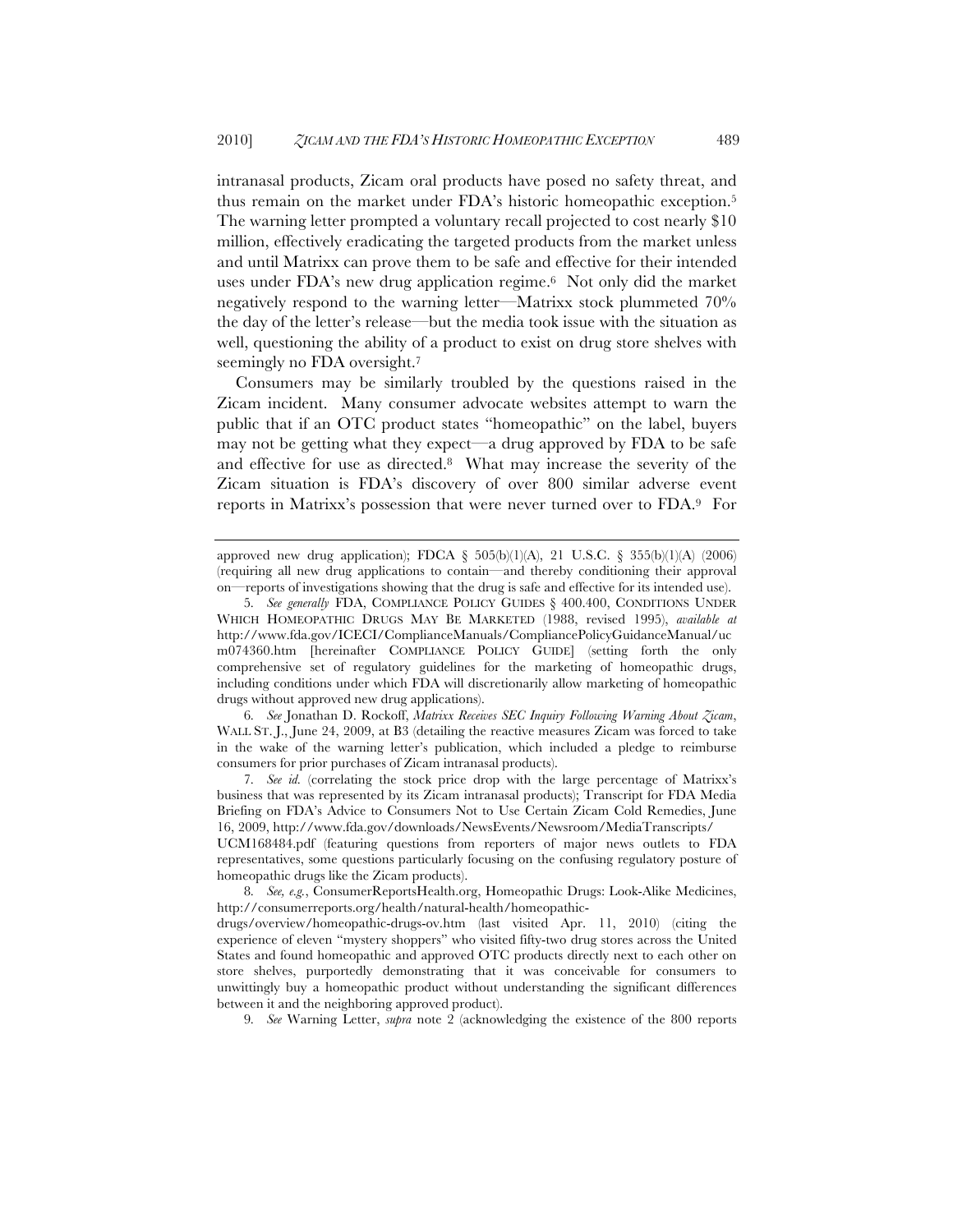the average consumer, a heightened concern regarding FDA's methods is understandable; yet the Zicam incident appears to be the first of its kind. The warning letters issued to homeopathic marketers in the past involved regulatory infractions, not serious adverse events.10 In fact, this is precisely the reason cited by FDA for its discretionary lack of oversight—with a view to the agency's limited resources, homeopathic products have simply never aroused significant cause for concern—that is, until now.11

This Comment will examine the foundations of the current homeopathic drug regulatory framework, evaluate the strengths and weaknesses of FDA's seemingly hands-off approach, and provide an analysis of how FDA can preserve the system's strengths while incorporating more oversight into its homeopathic product regime. Although this Comment provides background on both prescription and OTC homeopathic drugs, the regulatory analysis and recommendations pertain strictly to the OTC class. Part I provides a background of homeopathy and its historic treatment by both Congress and FDA. Part II examines FDA's current system of homeopathic product regulation and its application to the Zicam incident in order to extrapolate the powers invoked by FDA and the implications of those powers on the homeopathic drug industry. Finally, Part III provides recommendations for a future approach to homeopathic drug regulation with a focus on how FDA can incorporate aspects of analogous regimes into its current system to better effectuate its purpose of protecting the public health. The goal of these recommendations is to find a balance between two somewhat competing goals: judicious allocation of limited FDA resources and protection of public consumers in their reasonable expectations of product safety.

related to anosmia and requiring Matrixx to promptly submit the reports to FDA); *see also* Dooren, *supra* note 1 (explaining that although OTC product manufacturers were not required to report adverse events to FDA until recently, the legislation that implemented the requirement has been in effect since 2007). The FDA is still investigating these reports.

<sup>10</sup>*. See* Isadora Stehlin, *Homeopathy: Real Medicine or Empty Promises?*, FDA CONSUMER, Dec. 1996, at 15, 18 (finding that the most common infraction was the sale of prescription homeopathic drugs over the counter). Other warning letters cited products being "promoted as homeopathic that contain nonhomeopathic active ingredients"; "lack of tamper-resistant packaging"; "lack of proper labeling"; and "vague indications for use that could encompass serious disease conditions," which would require prescription dispensing and labeling. *Id.* For a more detailed discussion of the Compliance Policy Guide from which these violations stem, see *infra* Part II.

<sup>11</sup>*. See* Suzanne White Junod, *An Alternative Perspective: Homeopathic Drugs, Royal Copeland, and Federal Drug Regulation*, 55 FOOD & DRUG L.J. 161, 178–79 (2000) (recounting the reasoning behind the exclusion of homeopathic treatments from the OTC Drug Review, which included perceptions that such treatments were harmless and that homeopathy was a dying specialty).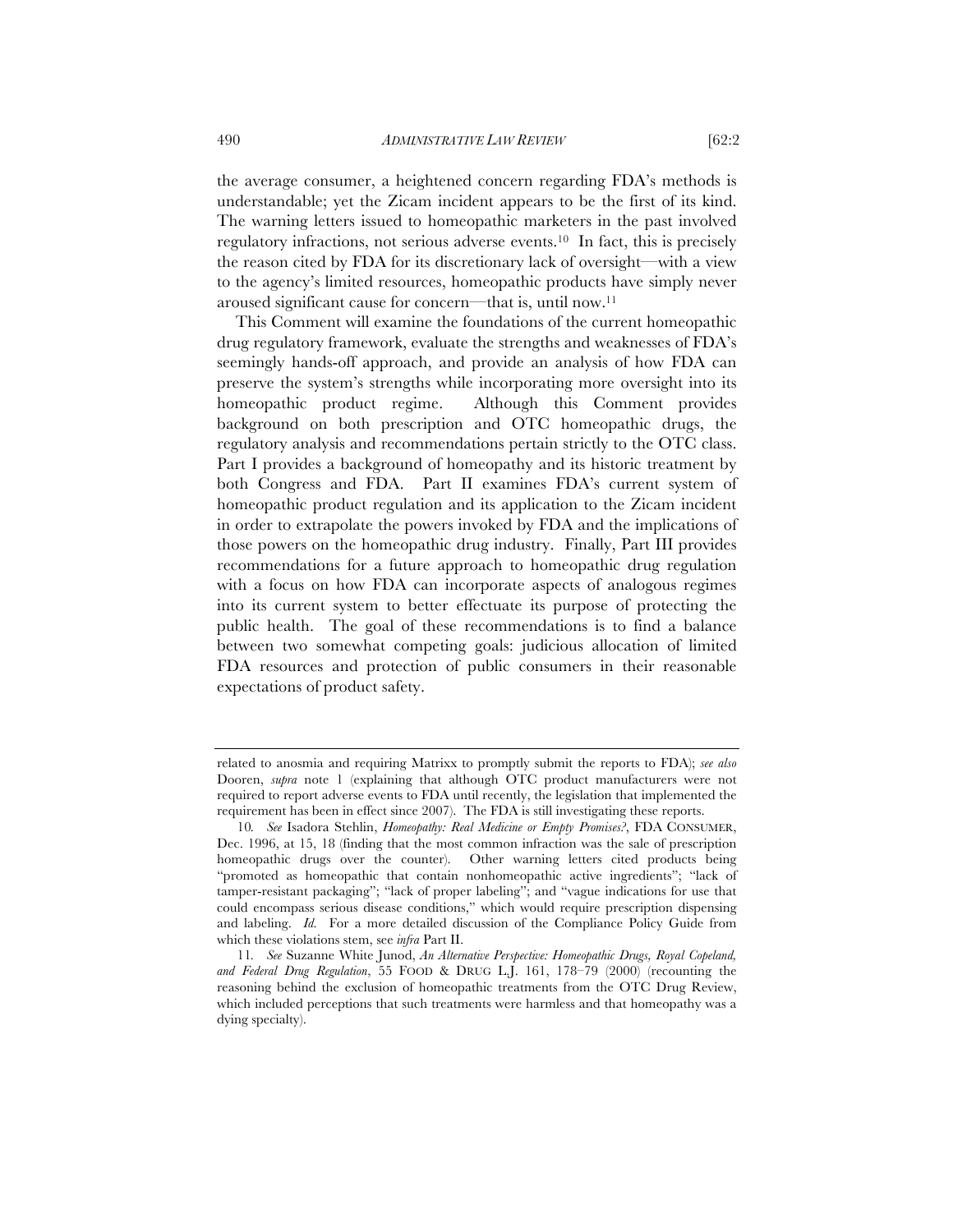# I. BACKGROUND

The cloud of ambiguity surrounding homeopathic drugs is best explained through the FDA regulatory framework, whose treatment of homeopathic products stems from a controversial history dating back to the enactment of the FDCA in 1938. Concomitantly, the best approach for FDA to address situations like the Zicam incident in the future must be charted within this framework in consideration of the policy issues that have shaped the current state of homeopathic drug regulation. This section provides a brief history of homeopathy and the historic development of homeopathic drug regulation in the United States.

# *A. What Is Homeopathy?*

The National Center for Complementary and Alternative Medicine (NCCAM) within the National Institutes of Health (NIH) designates homeopathy as a "whole medical system," or a complete system of theory and practice that evolved separately from "conventional medicine."12 Homeopathy was developed by Samuel Hahnemann, a German physician practicing in the late 1700s, a time when bloodletting was the most common medical practice in Europe and the United States.13 Hahnemann's aversion to the harsh and ineffective treatments of his day led him to seek out new forms of therapy, through which he developed the first, and main, tenet of homeopathy: like cures like, or the law of similars.14 This premise holds that if a substance causes certain symptoms in a healthy person, the substance can treat those symptoms when exhibited by a person

<sup>12</sup>*.* NAT'L CTR. FOR COMPLEMENTARY & ALTERNATIVE MED., U.S. DEP'T OF HEALTH AND HUMAN SERVS., CAM BASICS 2 (2007), http://nccam.nih.gov/health/whatiscam/D347.pdf.

<sup>13.</sup> LYN W. FREEMAN & G. FRANK LAWLIS, MOSBY'S COMPLEMENTARY & ALTERNATIVE MEDICINE 347 (John Schrefer ed., 2001); Stehlin, *supra* note 10, at 16. Other popular treatments included blistering, which involved placing scalding substances on the skin to "draw out" infection, and administration of large doses of toxic substances, such as opiates, chloroform, and calomel (mercury chloride) to relieve pain and induce purging. *Id.*; NATALIE ROBINS, COPELAND'S CURE 6 (2005).

<sup>14.</sup> ROBINS, *supra* note 13, at 6. This founding homeopathic theory shaped the practice's name: "homeopathy" was derived from the Greek terms *homoios* (like) and *pathos* (suffering). Stehlin, *supra* note 10, at 16. Fittingly, Hahnemann referred to conventional medicine as "allopathy," from the Greek term *allos* (other). ROBINS, *supra* note 13, at 6. The term has stuck, and many sources still refer to conventional medicine as allopathy. The National Council Against Health Fraud insists that this term has been misapplied since the time of Hahnemann and asserts that modern medical writers who refer to conventional doctors as "allopaths" do so with an intended alternate meaning, one that refers to a practice utilizing only those remedies "proved of value." NAT'L COUNCIL AGAINST HEALTH FRAUD, NCAHF POSITION PAPER ON HOMEOPATHY (1994), http://ncahf.org/pp/homeop.html.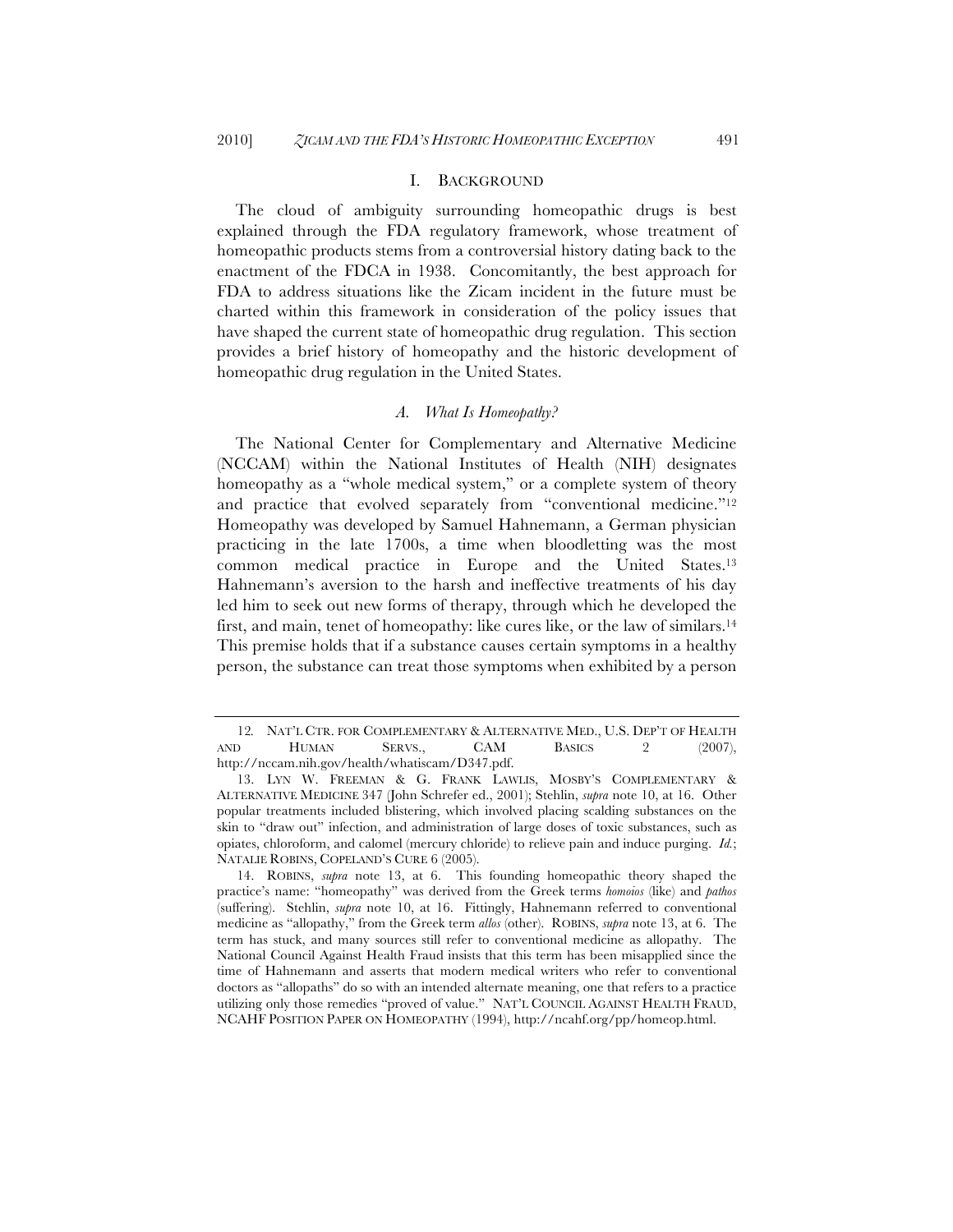who is ill.<sup>15</sup> Hahnemann developed the theory when he experimentally administered himself a strong dose of quinine and found that it caused him to develop symptoms similar to those caused by malaria.16 He tested his theory on himself and others in a practice he called "provings"—if a substance brought about certain symptoms, it would be used by

homeopaths to treat those symptoms.<sup>17</sup> Hahnemann began to decrease the dosage of his test substances (which were debilitating in high quantities) and thereby developed the second main tenet of homeopathy: the minimum dose, or the law of infinitesimals.18 This premise called for diluting homeopathic preparations to an extreme degree and subjecting them to forceful shakings between successive dilutions.19 This practice has been unsparingly criticized. First, if any active ingredient remains in a preparation, it is, as the homeopathic principal describes, infinitesimal. For example, the amount of original substance in a 30X product has been diluted 1,000,000,000,000,000,000,000,000,000,000 times, which is roughly equivalent to one drop in a container more than fifty times the size

17. ROBINS, *supra* note 13, at 6. Homeopathy purported to treat symptoms, whereas allopathy purported to alleviate symptoms by treating the disease. *See* NICHOLLS, *supra* note 15, at 33 (analyzing the dual therapeutic methods from a socioeconomic standpoint, revealing that the orthodox approach stems from, among other things, an effort at streamlined disease-based diagnosing to treat more patients). Hahnemann believed that most recurring symptoms stemmed from a common disease, referred to as the "itch" or "psora." ROBINS, *supra* note 13, at 10.

<sup>15.</sup> Stehlin, *supra* note 10, at 16. Some sources suggest that the idea of like cures like goes back to the writings of Hippocrates. *E.g.*, FREEMAN & LAWLIS, *supra* note 13, at 347; *see also* PHILLIP A. NICHOLLS, HOMEOPATHY AND THE MEDICAL PROFESSION 16–17 (1988) (placing the writings between 430 and 330 B.C.). However, Phillip A. Nicholls asserts that those writings were likely not authored entirely by Hippocrates, resulting in the use of both similars *and* opposites in the Hippocratic texts—use of medicines that were thought to bring about and medicines that were thought to suppress the symptoms expressed by the patient. *Id*.

<sup>16.</sup> Stehlin, *supra* note 10, at 16. Quinine had been used for centuries to treat malaria and fever but why it helped was not known. ROBINS, *supra* note 13, at 7. This invited Hahnemann to apply his theory to the substance's curative value, which he did for the smallpox vaccine as well. As an injection of cowpox, a form of the same illness the vaccine inoculated against, Hahnemann praised the vaccine as a prime example of the law of similars at work. ROBINS, *supra* note 13, at 6–7.

<sup>18.</sup> Stehlin, *supra* note 10, at 16.

<sup>19.</sup> ROBINS, *supra* note 13, at 8–9. In this process, which Hahnemann called "potentization," one drop of substance is placed into a 1:10, 1:100, or 1:1000 ratio of water or alcohol, designated with Roman numerals as 1X, 1C, and 1M respectively. After the shaking or forceful hitting of the substance's container, called "succussion," one drop of the first dilution is then placed into a new 1:10, 1:100, or 1:1000 water or alcohol ratio, followed again by succussion. The process can be done once or repeated many times; the number of a substance's successive dilutions is indicated by the number in front of the Roman numeral X, C, or M. *See generally* FREEMAN & LAWLIS, *supra* note 13, at 350 (detailing the homeopathic dilution process).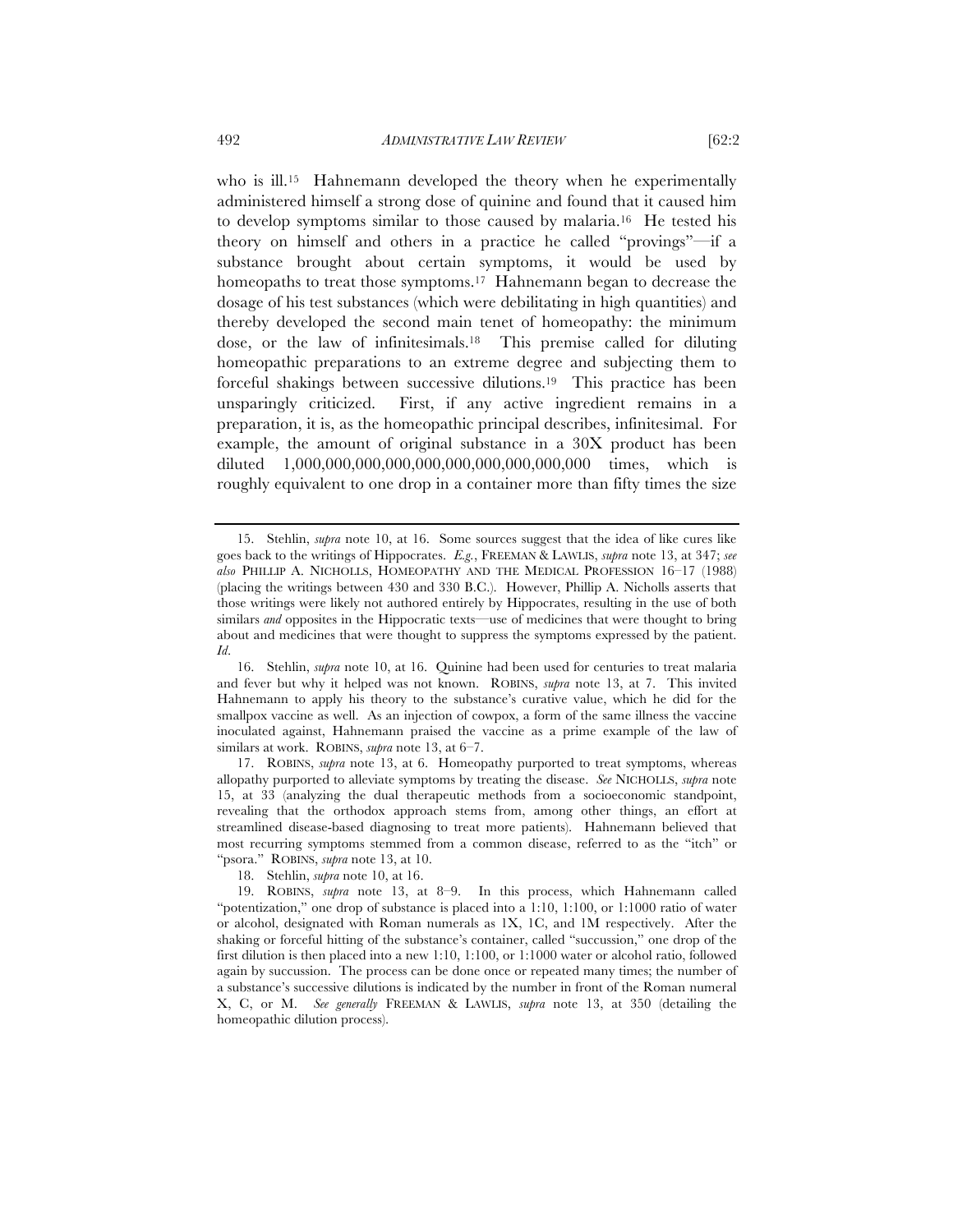of earth.20 Second, at such high dilutions, there may not be any active ingredient in some preparations at all. Critics often cite Avogadro's number—which theorizes a point in the process of dilution where a molecule of any given substance can no longer exist—as evidence of the ineffectiveness of homeopathic products.21

Hahnemann developed the final tenet of homeopathy, the doctrine of individualized therapy, as a means of employing the first two: in practicing his new kind of medicine, he insisted that homeopaths conduct lengthy patient evaluations, often up to one or two hours, in order to ascertain all emotional and physical symptoms for precise treatment.<sup>22</sup> Through this practice and the absence of side effects resulting from diluted medications, homeopathy quickly gained publicity for employing a gentler approach than traditional medicine.23 Conventional doctors continually outnumbered homeopathic practitioners; however, homeopathy remained popular with the public, resulting in over one hundred homeopathic medical schools in major cities across the country by the 1880s.<sup>24</sup> Around this time, the homeopathic community experienced a general, though not complete, shift away from strict adherence to certain classical homeopathic

22. W. STEVEN PRAY, A HISTORY OF NONPRESCRIPTION PRODUCT REGULATION 191 (2003); *see also id.* at 192 (pointing out that OTC homeopathic products, which obviously do not require individualized evaluation before purchase, violate this doctrine and thus "should not be considered homeopathic at all").

23*. See* ROBINS, *supra* note 13, at 5–6 (recounting that homeopathy was rumored to have greatly aided in the cholera epidemics of 1832 and 1849, which it likely did by replacing the harmful conventional treatment options of bloodletting and purging).

<sup>20</sup>*. See* Dan McGraw, *Flu Symptoms? Try Duck*, U.S. NEWS & WORLD REP., Feb. 17, 1997, at 51 (examining the popular homeopathic product oscillococcinum 200C, which uses the heart and liver of a single duck to create enough product to generate sales of over \$20 million).

<sup>21.</sup> ROBINS, *supra* note 13, at 10. Several other unorthodox medical systems began to emerge in the United States around this time which must be distinguished from homeopathy. These include osteopathy, which holds that illness results from the failure of the body to have proper bone and muscle alignment; Christian Science, which believes that God alone promotes healing; chiropractic, which bases its healing on manipulation of the spine; and naturopathy, which purports to treat disease with natural elements, such as hot and cold air baths, massage, and diet. *Id.* at 24, 50.

<sup>24</sup>*. See* Martin Kaufman, *Homeopathy in America: The Rise and Fall and Persistence of a Medical Heresy*, *in* OTHER HEALERS: UNORTHODOX MEDICINE IN AMERICA 99, 105 (Norman Gevitz ed., 1988) (noting that homeopathic and allopathic medical educations were very similar and that for the most part homoeopathic principals were taught in addition to, not in the place of, traditional medical training). Homeopathy's popularity led the American Medical Association to believe that people were being duped by homeopathic practitioner "gimmickry." ROBINS, *supra* note 13, at 19. This sentiment continues among critics today. *See, e.g.*, Leon Jaroff, *The Man Who Loves to Bust Quacks*, TIME, Apr. 30, 2001, at 61 (profiling Stephen Barrett, a former psychiatrist and well-known health fraud monitor who has dedicated thirty years to educating consumers on how not to be duped by "quacks" and their sales tactics, mainly on his widely read website entitled "Quackwatch").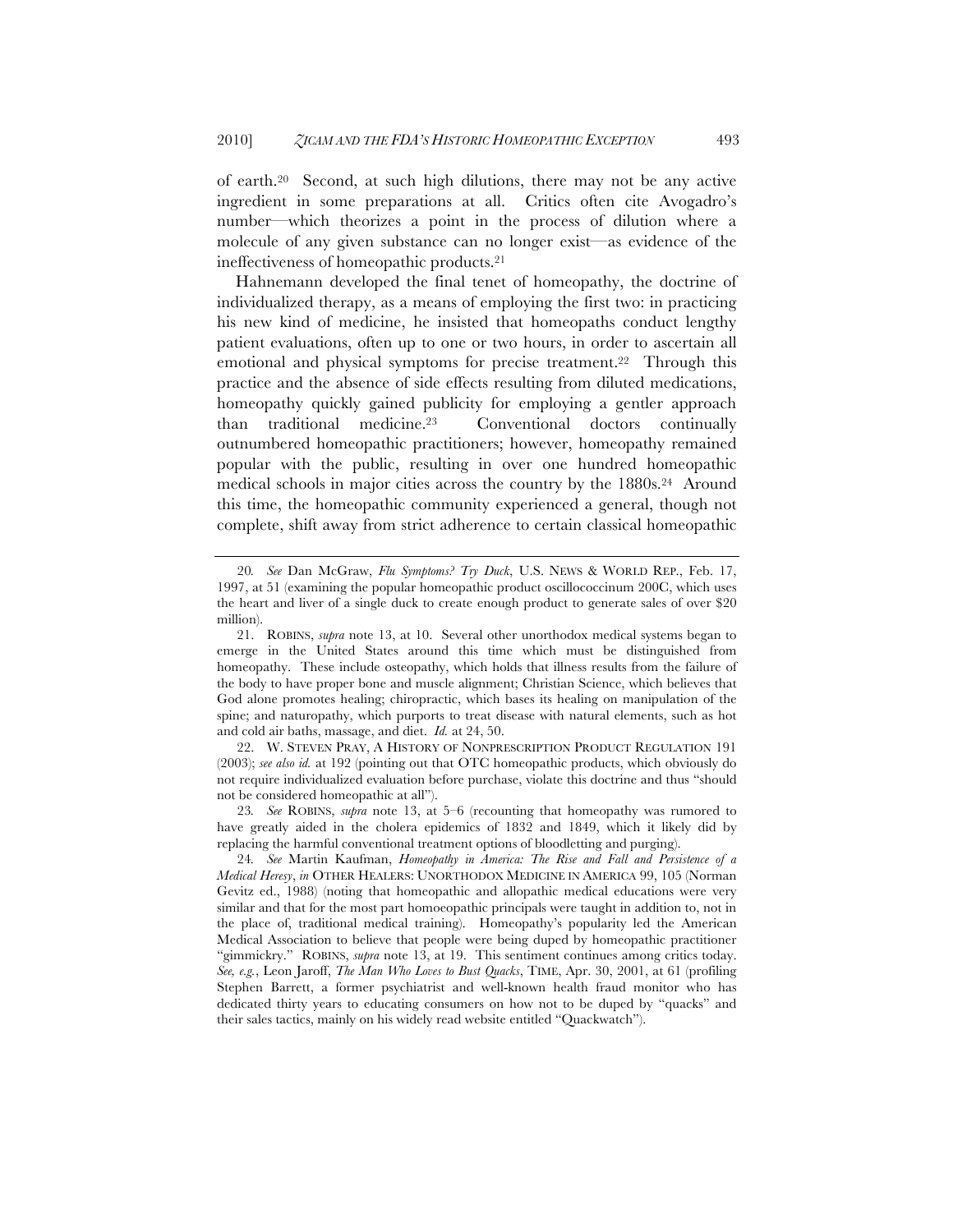laws, such as the practice of prescribing a single preparation for all of a patient's symptoms and the oxymoronic principle of the greater the dilution the more potent the preparation.25

One of the early death knells of homeopathic prominence in the United States was the widely publicized Flexner Report which surveyed the quality of medical education in the United States.26 Its depictions of most homeopathic medical schools as subpar training facilities that were unscientific, even unsanitary, resulted in the majority closing or converting to allopathic medicine by the 1920s.27 Another blow to homeopathy was dealt by the scientific advancements that abounded during the early- to mid-1900s, including the development of antibiotics as well as clinical studies utilizing placebos as controls to prove the effectiveness of medicines.28 This progress greatly enhanced public desire for scientific medicine, leading to a significant decline in the practice and teaching of homeopathy in the late 1930s and early 1940s.29

Yet homeopathy has not gone away. The paradigm-shattering consciousness of the 1960s and 1970s saw a large increase in demand for all things unconventional, including medicine.30 Today, homeopathy and many other forms of treatment are grouped together in the general category of complementary and alternative medicine (CAM), use of which continues to expand.31 A recent survey by NIH and the Centers for

31*. See* NAT'L CTR. FOR COMPLEMENTARY & ALTERNATIVE MED., *supra* note 12, at 1

<sup>25</sup>*. See* Kaufman, *supra* note 24, at 106–07 (noting that homeopathic practitioners who streamlined their practices to combine homeopathy and allopathy were able to see more patients and thus increase their income, something the remaining "pure" Hahnemannian homeopaths reviled).

<sup>26</sup>*. Id.* at 111.

<sup>27</sup>*. Id.* at 112; ROBINS, *supra* note 13, at 111, 117.

<sup>28.</sup> ROBINS, *supra* note 13, at 123, 225.

<sup>29.</sup> *Id.* at 226. Dr. Morris Fishbein, editor of the *Journal of the American Medical Association* who would later become the Association's president, proclaimed "The Death of Homeopathy" as early as 1932, faulting Hahnemann's "unprovable theory." MORRIS FISHBEIN, FADS AND QUACKERY IN HEALING 27–29 (1932). Surmising this triumph, he wrote, "Thus passed the homeopathic system. Thus, in fact, pass all systems in the practice of medicine. Scientific medicine absorbs from them that which is good, if there is any good, and then they die." *Id.* at 28–29.

<sup>30</sup>*. See generally* Anne Taylor Kirschmann, *Making Friends for "Pure" Homeopathy: Hahnemannians and the Twentieth-Century Preservation and Transformation of Homeopathy*, *in* THE POLITICS OF HEALING: HISTORIES OF ALTERNATIVE MEDICINE IN TWENTIETH-CENTURY NORTH AMERICA 29 (Robert D. Johnston ed., 2004) (elaborating on the philosophical underpinnings of homeopathy which spurred the practice's reemergence when the 1960s counterculture identified with "pure" homeopathy's focus on individualized care and rejection of the mainstream medical establishment). *But see* ROBINS, *supra* note 13, at 241 (describing the time as one that brought homeopathy back into relevance, yet acknowledging that continual scientific advances would never allow homeopathy to escape the shadow of dominant conventional medicine).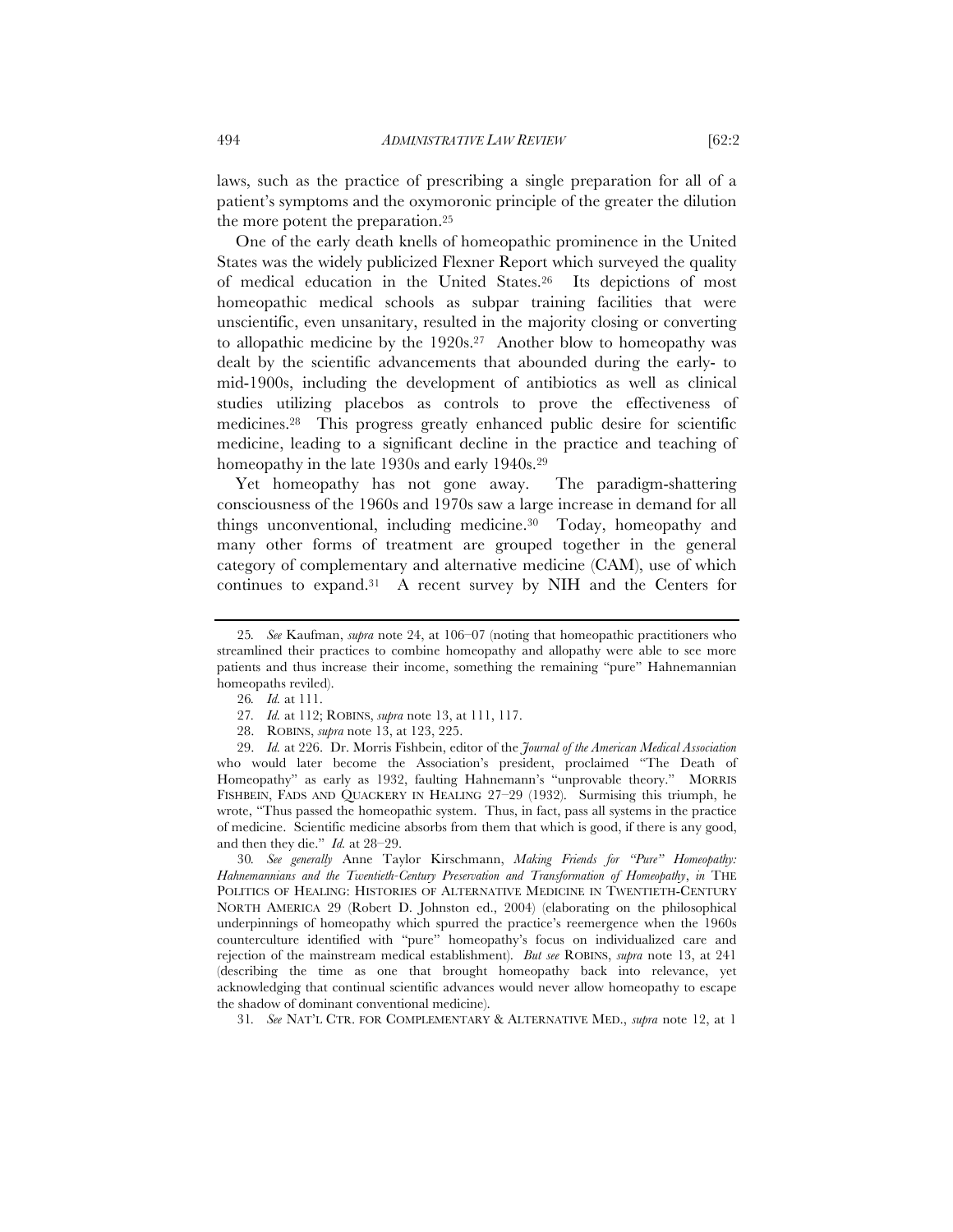Disease Control and Prevention found that Americans spend \$34 billion a year on alternative therapies, a growth of more than 25% in the past decade.32 The survey shows that \$2.9 billion alone goes toward homeopathic products,<sup>33</sup> a number that gives new significance to the FDA warning letter to Matrixx by highlighting the obvious implications such enforcement actions pose to the homeopathic drug market.

#### *B. Historic Congressional Treatment of Homeopathy*

The Federal Food, Drug, and Cosmetic Act of 1938 was the landmark legislation that established FDA's power of premarket review for all new drugs. It also represents the point at which homeopathy first made an appearance in the *United States Code*. One provision of the FDCA definition of the term *drug* includes "articles recognized in the official United States Pharmacopeia, official Homeopathic Pharmacopeia of the United States, or official National Formulary, or any supplement to any of them."34 FDA has generally not been able to regulate products as drugs based solely on their inclusion in one of the listed compendia, as the text appears to allow.35

<sup>(</sup>defining *complementary medicine* as medicine used together with conventional medicine, and *alternative medicine* as medicine used in place of conventional medicine). NCCAM lists the following examples as falling under the CAM umbrella: acupuncture, aromatherapy, ayurveda, chiropractic, dietary supplements, electromagnetic fields, homeopathic medicine, massage, naturopathic medicine, osteopathic medicine, qi gong, reiki, therapeutic touch, and traditional Chinese medicine. *Id.* at 3–4.

<sup>32.</sup> Liz Szabo, *More Trying Alternative Therapies*, USA TODAY, July 31, 2009, at 3A. A 1998 study from the Stanford Center for Research in Disease Prevention found that "the majority of alternative medicine users appear to be doing so not so much as a result of being dissatisfied with conventional medicine but largely because they find these health care alternatives to be more congruent with their own values, beliefs, and philosophical orientations toward health and life." John A. Astin, *Why Patients Use Alternative Medicine: Results of a National Study*, 279 JAMA 1548, 1548 (1998); *see also Alternative Medicines: Hearing Before the Subcomm. on Labor, Health and Human Servs., and Educ., and Related Agencies of the S. Comm. on Appropriations*, 106th Cong. 1, 2 (2000) (opening statement of Sen. Arlen Specter, Chairman, Subcomm. on Labor, Health and Human Servs., and Educ., and Related Agencies of the S. Comm. on Appropriations) (citing statistics that showed 42% of United States health care consumers utilized CAM treatments and discussing the founding of NCCAM within NIH to promote studies on CAM treatments).

<sup>33.</sup> Szabo, *supra* note 32.

<sup>34.</sup> FDCA § 201(g)(1)(A), 21 U.S.C. § 321(g)(1)(A) (2006).

<sup>35</sup>*. See* Nat'l Nutritional Foods Ass'n v. FDA, 504 F.2d 761, 788–89 (2d Cir. 1974) (dismissing the argument that recognition in an official compendia is sufficient to establish that a product as falls under the "drug" definition because such a premise would lead to the conclusion that all vitamins and minerals are drugs because they are listed in the official compendia, which runs counter to FDA's own regulations); s*ee also* Nat'l Nutritional Foods Ass'n v. Mathews, 557 F.2d 325, 337–38 (2d Cir. 1977) (rejecting a similar FDA argument as arbitrary, finding that FDA's position would result in conflicting treatment of only certain vitamins as drugs despite other vitamin listings in the official compendia).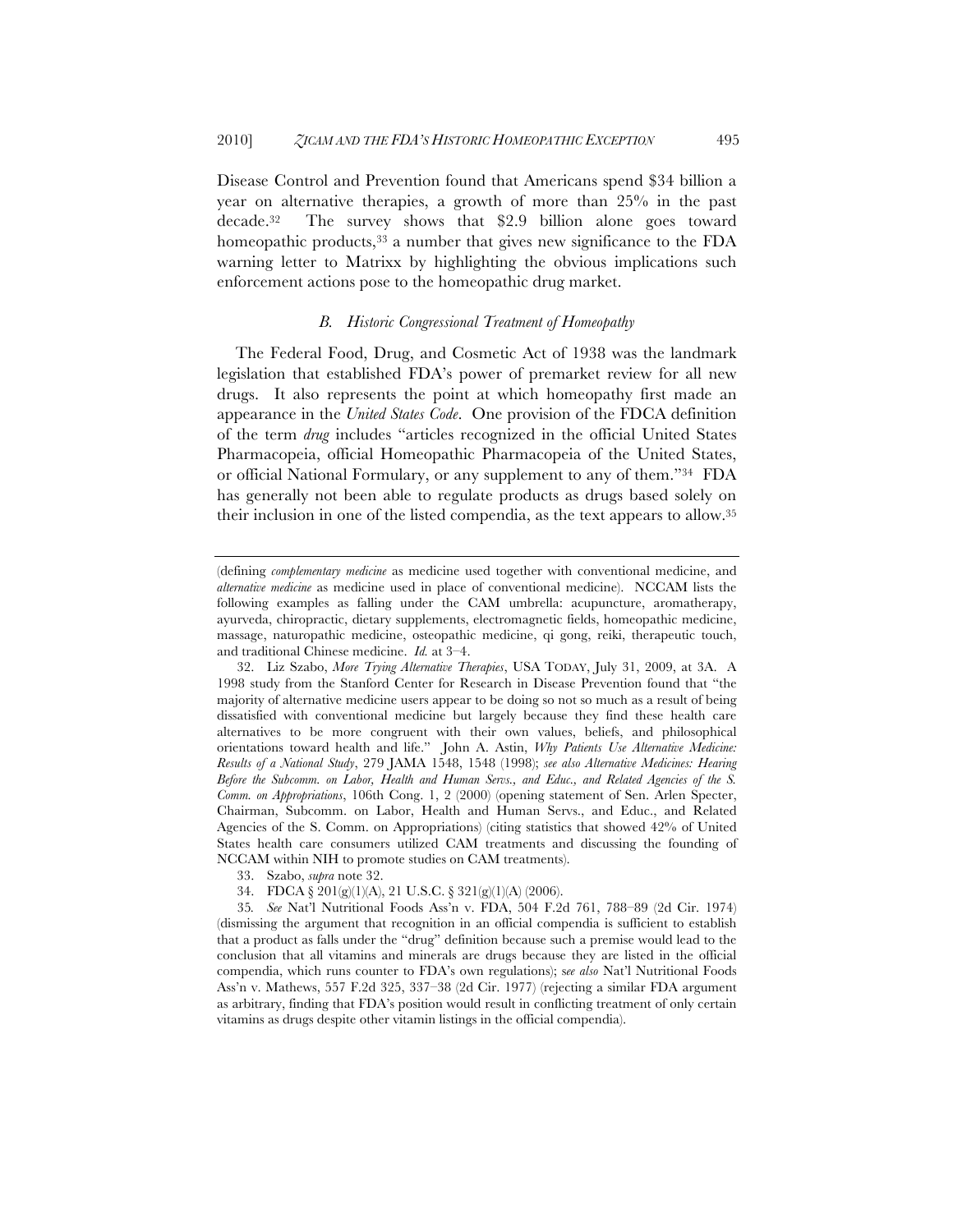However, this provision has been the source of much confusion as to why the 1938 Act bothered to recognize the Homeopathic Pharmacopeia of the United States (HPUS) in the first place.36 The common answer is that the senator who sponsored the FDCA, Royal Copeland, was a homeopathic physician, and it is undeniable that Copeland favored inclusion of the HPUS in the FDCA because of his affiliation with the practice.37 However, FDA historian Susan White Junod asserts that food and drug officials likely welcomed this proposal, not as a concession to Copeland but as part of a strategy to utilize the FDCA to prosecute fraudulent drug salesmen that peddled bogus homeopathic products.38

Another provision of the *United States Code* that references the HPUS is the FDCA section that defines *official compendium*.39 The import of this provision lays in those sections of the FDCA that state the conditions under which a drug is rendered adulterated or misbranded—the FDCA utilizes the official compendia for public standards of strength, quality, and

<sup>36</sup>*. See* Junod, *supra* note 11, at 161 (pointing out the incongruity of the FDCA representing the modernization of drug regulation yet simultaneously recognizing the seemingly unscientific and waning practice of homeopathy). According to the Homeopathic Pharmacopeia Convention of the United States (HPCUS), the entity now responsible for publication of the HPUS, the HPUS was first published in 1897 and continues to be a source of homeopathic drug information, including drug monographs, general labeling, and manufacturing information. HPCUS, What is the HPUS?, http://www.hpus.com/whatishpus.php (last visited Apr. 11, 2010); HPCUS, Overview, http://www.hpus.com/overview.php (follow "The HPUS Revision Service Contents" hyperlink) (last visited Apr. 11, 2010). The official version of the HPUS is now referred to as the HPUS Revision Service, which is available only in web format through an online subscription via www.hpus.com.

<sup>37</sup>*. See* ROBINS, *supra* note 13, at 207 (describing the inclusion of the HPUS in the FDCA as a part of Copeland's lifelong effort to enhance homeopathy's legitimacy in society). Senator Copeland, who had served as dean of the New York Homeopathic Medical College and as the New York Health Commissioner, rejected much of the mysticism that accompanied early homeopathic doctrine and was at the fore of the homeopathic modernization movement. *See id.* at 100, 148–50, 166–67 (detailing the influential positions held by Copeland including his fortuitous election as New York State Senator in 1922, which was largely a product of his prominence in the health field); Junod, *supra* note 11, at 167 (describing Copeland's explanation of homeopathy as a "complementary medical discipline" to be used in conjunction with advancing science, and his downplaying of the law of infinitesimals).

<sup>38</sup>*. See* Junod, *supra* note 11, at 173–74 (contending that this strategy is one the legislators would have purposely withheld from the legislative record, and pointing out that, indeed, the record gives no reasoning behind inclusion of the HPUS in the 1938 Act where the 1906 Pure Food and Drugs Act already recognized the United States Pharmacopoeia and the National Formulary as official compendia).

<sup>39.</sup> FDCA § 201(j), 21 U.S.C. § 321(j) (2006). The other official compendia, the United States Pharmacopeia (USP) and the National Formulary (NF), are now published together in a single volume referred to as the USP–NF.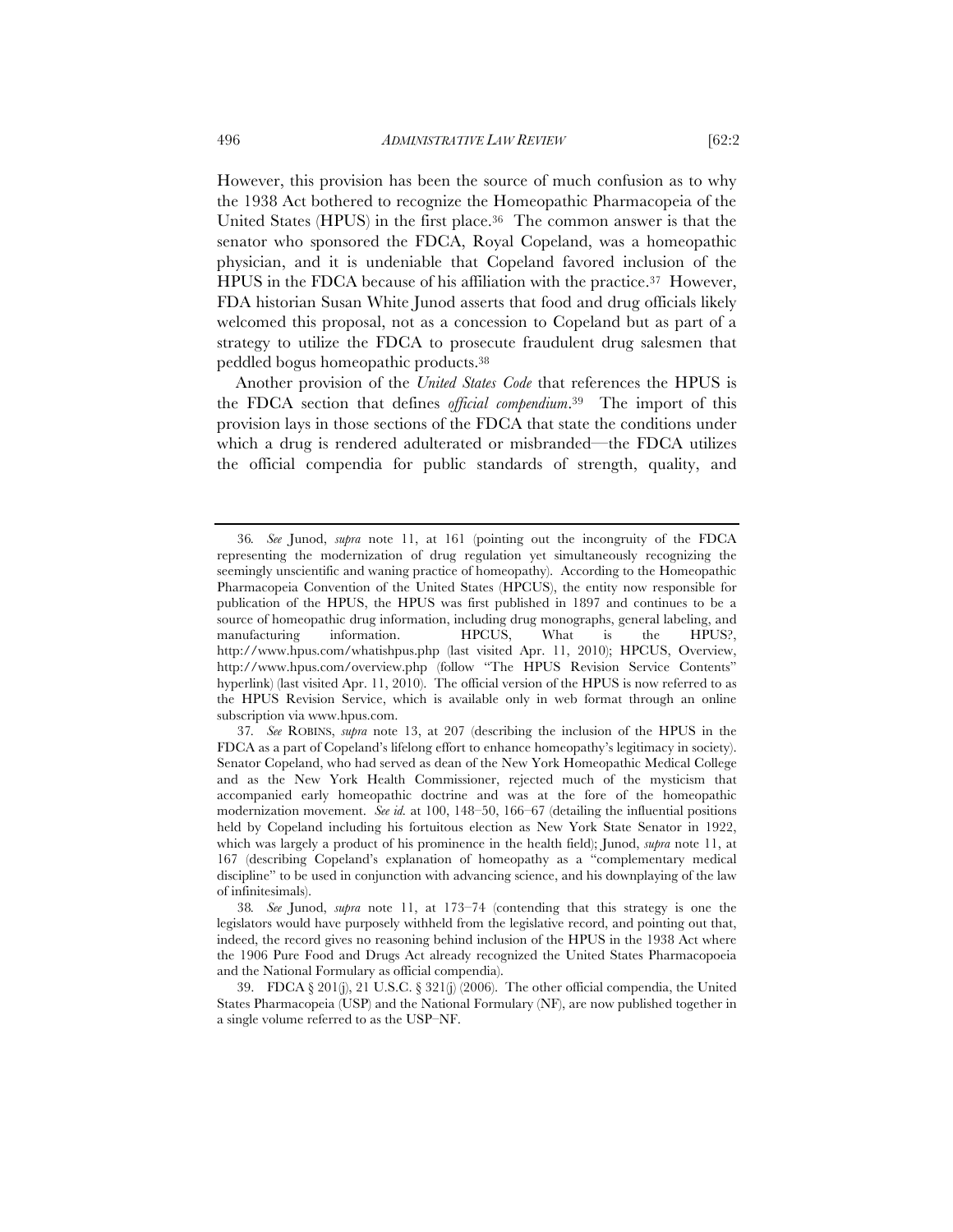purity.40 The HPUS was likely included in the "official compendium" definition as a result of its inclusion in the "drug" definition; however, the HPUS has historically been relied on to a very limited extent in the context of both FDCA provisions: FDA officials have always had many other tools under the Act by which to halt sales of bogus products claiming to be based on homeopathic theory, and legitimate homeopathic drugs historically have not posed safety threats, obviating use of the HPUS language in the Act.<sup>41</sup> The *United States Code*'s formal recognition of homeopathy has therefore had little impact—likely the reason the HPUS remains in the text today.42

# *C. Historic FDA Treatment of Homeopathic Drugs*

FDA's interpretation and application of legislative amendments to the FDCA—as opposed to the statutory language itself—has been the main source of regulation historically governing homoeopathic products. The first wave of regulation that significantly affected the homeopathic community was the 1951 Durham–Humphrey Amendment to the FDCA.43 The amendment states that if use of a drug is unsafe unless

<sup>40</sup>*. See* PETER BARTON HUTT, RICHARD A. MERRILL & LEWIS A. GROSSMAN, FOOD AND DRUG LAW 534 (3d ed. 2007) (explaining that if a drug fails to comply with the official compendium standard, the manufacturer may still use the common drug name listed in the compendium and state how the drug differs from the standard in strength, quality, or purity). If a drug is included in both the USP–NF and the HPUS, the USP–NF standards apply unless the product is clearly labeled and sold as a homeopathic product. FDCA §§ 501(b), 502(e), 502(g), 21 U.S.C. §§ 351(b), 352(e), 352(g). Although still an official compendium whose standards homeopathic drugs must generally conform to, the HPUS has played a more limited role in FDA adulteration and misbranding regulation than the USP–NF because of the limited nature of homeopathic drug regulation generally. *Cf.*  Edward M. Cohen, *The Influence of the USP on the Drug Approval Process*, *in* THE PHARMACEUTICAL REGULATORY PROCESS 335, 335–39 (Ira R. Berry & Robert P. Martin eds., 2d ed. 2008) (detailing the development of the USP and its extensive historical involvement in FDA statutory enforcement schemes, which expanded with its acquisition of the NF in 1974).

<sup>41</sup>*. See* Junod, *supra* note 11, at 175–76 (citing the FDA's new authority under the 1938 Act to conduct factory inspections as a more straightforward approach to apprehending fraudulent product manufacturers); ROBINS, *supra* note 13, at 7–8 (revealing that many substances used in homeopathic products were used by ancient civilizations, and, in any event, homeopathy advocates believed that even potentially toxic substances were seldom dangerous at such high dilutions).

<sup>42</sup>*. See* Junod, *supra* note 11, at 179 (recounting that the proposed 1979 Drug Reform Act would have eliminated the HPUS provisions; however because the bill was defeated and no House hearings were held, the reasoning behind the proposal remains unclear and the HPUS remains in the statute).

<sup>43</sup>*. Id.* at 176; *see also* HUTT, MERRILL & GROSSMAN, *supra* note 40, at 488–90 (discussing the text of the amendment that codified FDA regulations distinguishing between prescription and nonprescription drugs). FDA's prescription requirement was based on the premise that adequate directions for use could not be formulated for certain drugs, which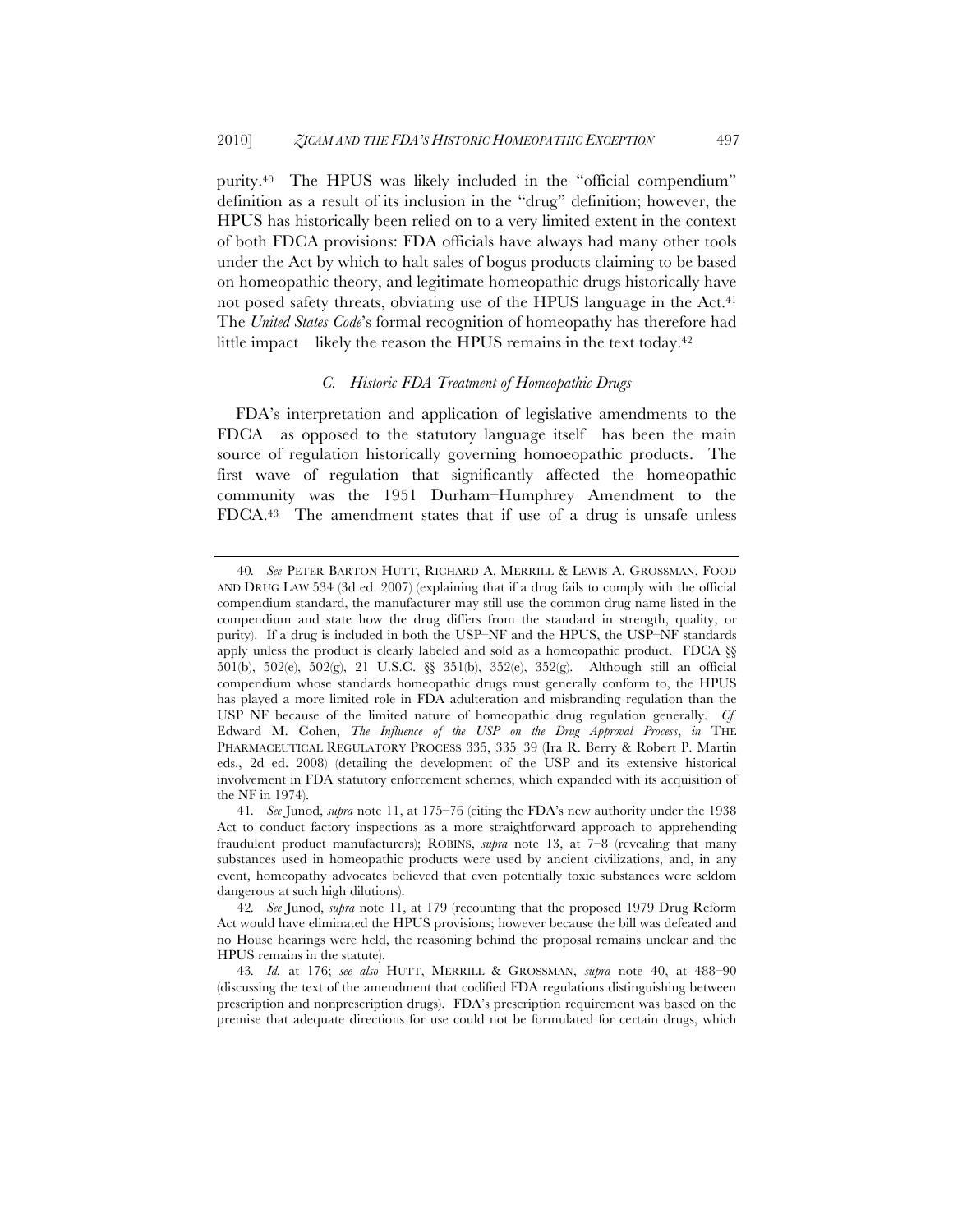supervised by a licensed practitioner because of its toxicity, other potentiality for harm, its method of use, or the collateral measures necessary to its use, the drug must be dispensed by prescription only.44 After the law's passage, the leading homeopathic medical association, the American Institute for Homeopathy (AIH), advocated for most homeopathic drugs to be dispensed by prescription to keep in line with the traditional homeopathic practice of individualized treatment.45 FDA approved, reservedly, stating that although the amendment did not appear to bring homeopathic drugs under its regime, FDA had no objection to their distribution with the prescription legend.46 FDA was careful to note, however, that it would not bring enforcement actions against homeopathic

45*. See* Junod, *supra* note 11, at 176–77 (describing the American Institute for Homeopathy (AIH) lobbying of FDA officials that resulted in most homeopathic drugs becoming prescription drugs in the 1950s). This was perhaps an effort on the part of AIH to establish integrity and legitimacy for a practice that, at the time, was a faint voice in the medical community.

46*. See id.* (asserting that FDA accepted the AIH's argument that adequate directions for use of homeopathic drugs could not be devised, in accordance with the theory behind the FDCA's prescription drug provision and the concomitant FDCA requirement that all OTC products contain adequate directions for use); *cf. id.* at 168 (recalling that prior to passage of the FDCA and its "adequate directions for use" provisions, a distinct benefit of homeopathic physicians was that they usually dispensed their own medicines, a practice that appealed to consumers who claimed pharmacists failed to provide satisfactory label directions).

thus required dispensing and supervision by a medical practitioner. *See* Peter Temin, *The Origin of Compulsory Drug Prescriptions*, 22 J.L. & ECON. 91, 99 (1979) (noting that FDA never stated its reasoning behind this presumption, which inevitably had a great impact on the drug market).

<sup>44.</sup> FDCA § 503(b)(1), 21 U.S.C. § 353(b)(1) (2006). The original 1951 provision included "habit-forming" in the definition, which was deleted in 1997. HUTT, MERRILL & GROSSMAN, *supra* note 40, at 489. What constitutes a "licensed practitioner" is determined by each state as an inherent police power. MICHAEL H. COHEN, COMPLEMENTARY & ALTERNATIVE MEDICINE: LEGAL BOUNDARIES AND REGULATORY PERSPECTIVES 24 (1998). This policy was determined by the Supreme Court in *Dent v. West Virginia*, 129 U.S. 114 (1889), which held that the power of the states to provide for the general welfare authorizes state regulation of the medical profession to protect citizens from "ignorance and incapacity . . . deception and fraud." *Id.* at 122. *See generally* Michael H. Cohen, *A Fixed Star in Health Care Reform: The Emerging Paradigm of Holistic Healing*, 27 ARIZ. ST. L.J. 79 (1995) [hereinafter Cohen, *A Fixed Star*] (discussing the advent of medical licensing statutes in the United States and their function in entrenching traditional medical practices while excluding complementary and alternative medicine). Three states—Connecticut, Arizona, and Nevada—have established licensing boards for homeopathic practitioners; some states that do not have separate licensing boards nevertheless include homeopathy within the definition of complementary and alternative medicine (CAM) providers, who are subject to a licensing process, and other states limit the practice of homeopathy to licensed chiropractors only. *See*  Patrick L. Sheldon, *The Truth About Homeopathy: A Discussion of the Practice and the Dangers That Inhere*, 8 QUINNIPIAC HEALTH L.J. 289, 295–97 (2005) (describing the range of restrictiveness in regulatory licensing regimes employed by the states, into which the professional practice of homeopathy falls differently from state to state).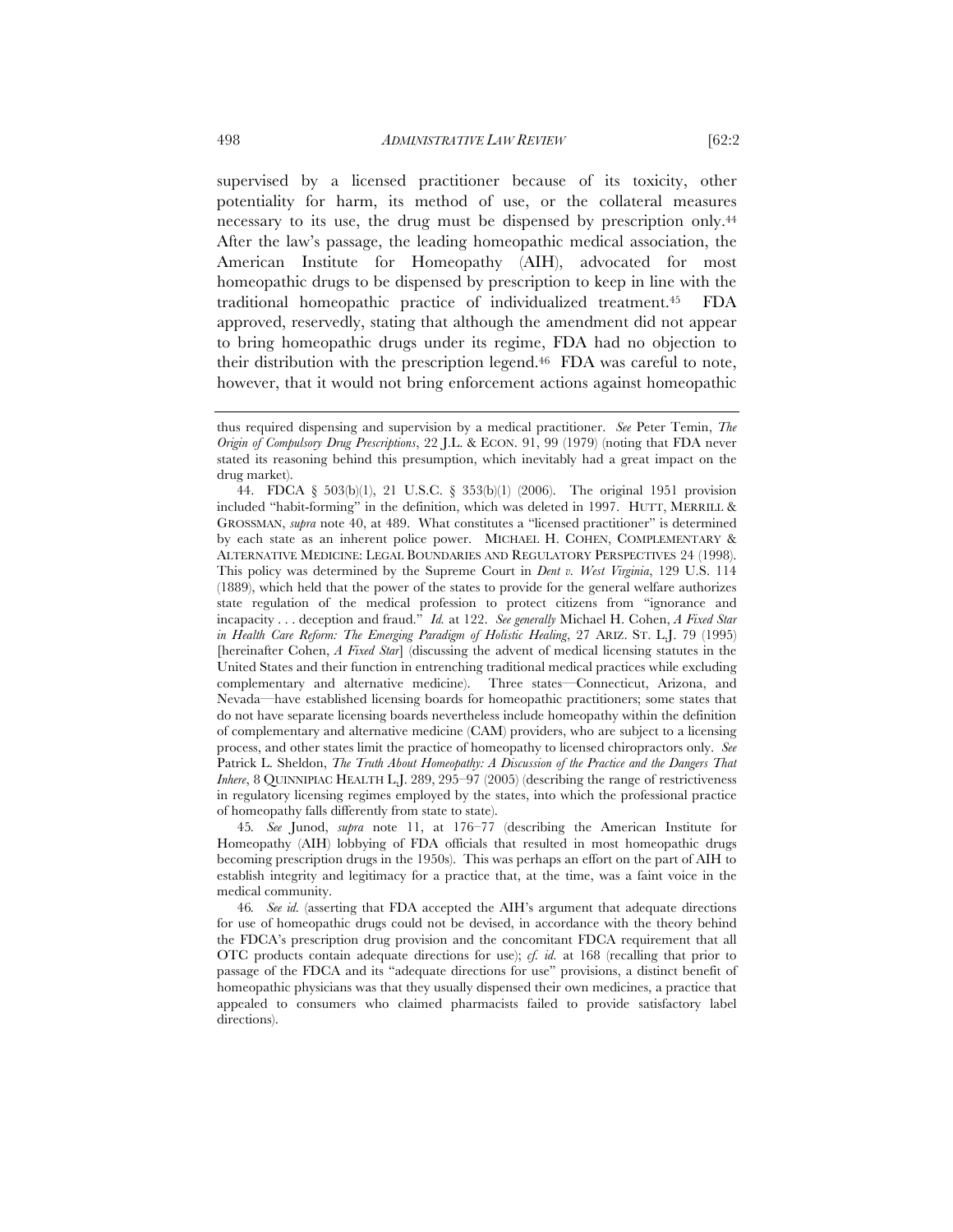products that were sold for minor conditions without a prescription, i.e., OTC homeopathic products, and it appears the homeopathic drug prescription labeling requirement was historically not strictly enforced.47

A far more serious alteration of the FDCA occurred with the Kefauver– Harris Amendments of 1962, which threatened to wipe homeopathic drugs from the market with a new requirement for proof of drug efficacy for intended uses.48 Under the 1938 Act, drug makers were required to submit new drug applications (NDAs) to FDA demonstrating a drug's safety.49 An NDA went into effect within approximately two weeks unless FDA took affirmative action against it, allowing the NDA drug as well as subsequent chemically similar products—or "me-too" drugs—to be marketed.50 Under the 1962 Amendments, however, not only was affirmative approval required before a new drug could be marketed, but the Secretary was also required to reject an NDA or rescind a previously approved NDA if there was lack of substantial evidence of the drug's effectiveness.<sup>51</sup> Under these Amendments, FDA commenced the Drug Efficacy Study Implementation (DESI) by which it undertook to ascertain the efficacy of all drugs that were covered by former safety NDAs.52 More importantly for the homeopathic community, FDA also undertook the large task of the Over-the-Counter Drug Review. Unlike the DESI Review that examined each individual 1938–1962 NDA-covered drug, and did so solely to determine efficacy for intended uses, the OTC Drug Review was conducted on a therapeutic category basis by which FDA advisory panels examined information on active ingredients, not individual OTC products, and did so to determine

<sup>47</sup>*. See id.* at 177 (revealing that this lack of enforcement was reportedly due to some FDA officials believing that the prescription legend lent "undeserved credibility" to homeopathic drugs).

<sup>48</sup>*. See generally* PRAY, *supra* note 22, at 147–70 (detailing the legislative history of the 1962 Act and how the thalidomide tragedy, where a sleeping pill approved in Europe caused birth defects in thousands of children, contributed to the passage of the premarket approval regime and its retroactive efficacy requirements).

<sup>49.</sup> 21 U.S.C. § 355(a)–(b) (1940).

<sup>50</sup>*. Id*. at § 355(c); *see also* HUTT, MERRILL & GROSSMAN, *supra* note 40, at 579–80 (explaining that the original NDA drug was referred to as the "pioneer" and that all subsequent copy drugs had to correspond with an approved pioneer NDA, which was then said to "cover" all the "me-too" drugs as well).

<sup>51</sup>*. See* Drug Amendments of 1962, Pub. L. No. 87-781, § 102, 76 Stat. 780, 781 (1962) (inserting "and effectiveness" in various provisions within FDCA § 505 and setting forth the  $\S 505(d)$  criteria by which an NDA is to be approved and the  $\S 505(e)$  criteria by which an NDA is to be withdrawn—both provisions contain the language "lack of substantial evidence that the drug will have the effect it purports or is represented to have").

<sup>52</sup>*. See* HUTT, MERRILL & GROSSMAN, *supra* note 40, at 580 (highlighting that industry members protested the idea of FDA examining 1938–1962 NDAs for efficacy and demanded an outside authority conduct examinations, resulting in FDA's contract with the National Academy of Sciences to conduct testing for the DESI Review).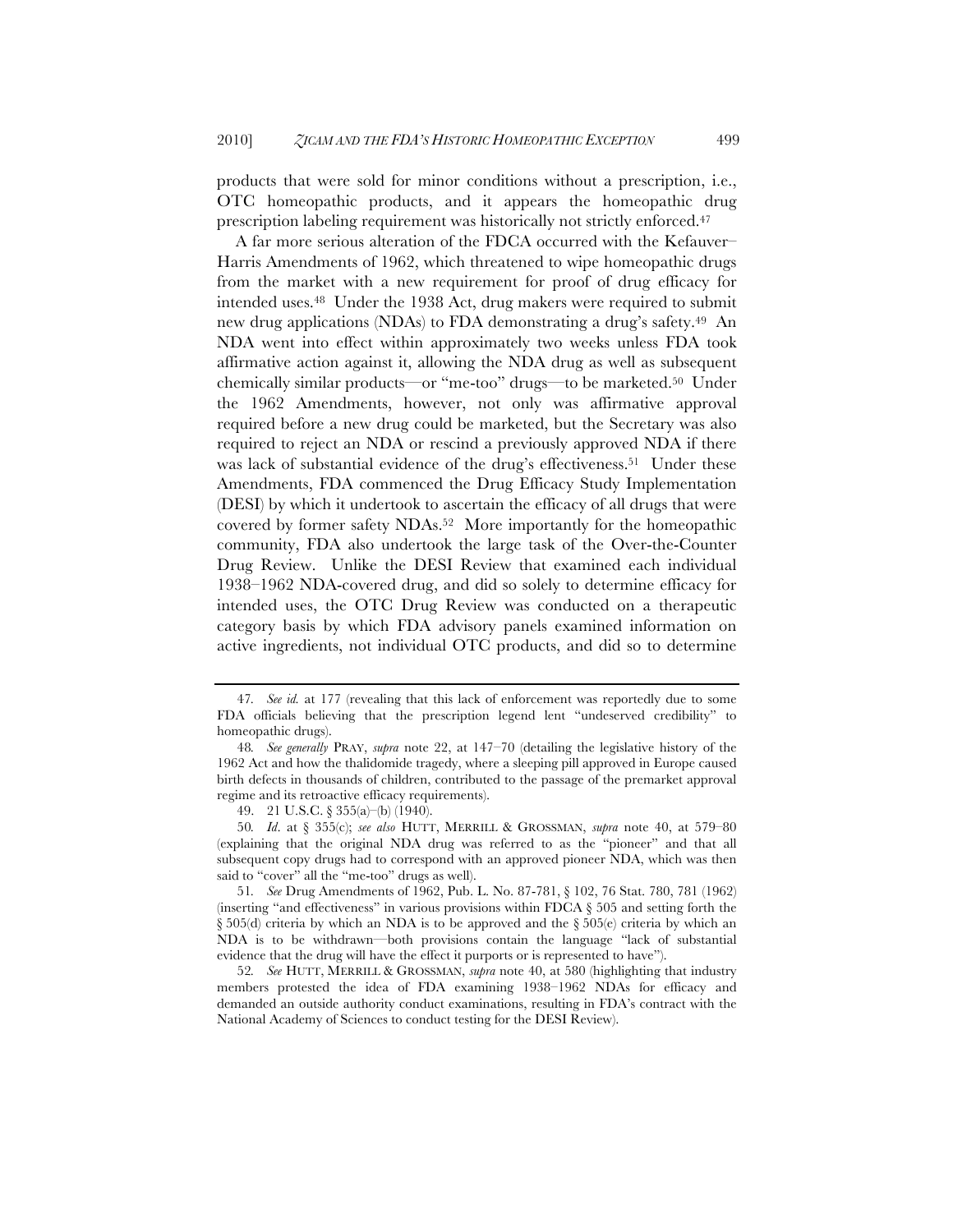both safety and efficacy for intended uses.53 Drugs that did not meet FDA safety and efficacy standards were deemed "unapproved new drugs" and subjected to the NDA provisions of the FDCA; drugs that met the standard could remain on the market on the condition that they complied with published regulatory monographs specific to each active ingredient on issues such as dosing, labeling, warnings, and other important issues.54

By the time the OTC Drug Review commenced in 1972, approximately one-third of all homeopathic products sold were OTC.55 However, with a view to limited FDA resources and the mounting work to be done on nonhomeopathic OTC products, FDA decided not to subject homeopathic drugs to review for safety and efficacy.56 There appear to have been several unstated reasons for FDA's decision. First, homeopathic products generally did not pose serious safety threats.<sup>57</sup> Second, FDA was focusing its regulatory efforts elsewhere—not only on the OTC Drug Review, but on a large-scale attempt to regulate vitamins and minerals—and may have considered it impracticable to review homeopathic drugs at the time, or at least of little benefit in relation to the effort that would have been required.58 And finally, FDA may have realized that homeopathic drug efficacy testing would be problematic from the outset. Commentators have

<sup>53</sup>*. See generally* Over-the-Counter Drugs: Proposal Establishing Rule Making Procedures for Classification, 37 Fed. Reg. 85, 86–89 (Jan. 5, 1972) (describing FDA's reasoning for the OTC Drug Review); Procedures for Classification of Over-the-Counter Drugs, 37 Fed. Reg. 9464, 9464–73 (May 11, 1972) (the final rule, as amended, is now codified at 21 C.F.R. § 330.10) (addressing comments regarding the unique process by which OTC drugs would be reviewed).

<sup>54</sup>*. See* Over-the-Counter Drugs: Proposal Establishing Rule Making Procedures for Classification, 37 Fed. Reg. at 85 (introducing the monograph enforcement approach).

<sup>55.</sup> Junod *supra* note 11, at 178. AIH's attempt to relegate homeopathic drugs to the prescription domain had apparently failed.

<sup>56</sup>*. See* Over-the-Counter Drugs: Proposal Establishing Rule Making Procedures for Classification, 37 Fed. Reg. at 85–86 (noting the indomitable size of the OTC Drug Review, which encompassed between 100,000 and 500,000 OTC products containing an estimated 200 active ingredients). In the lengthy Procedures for Classification of Over-the-Counter Drugs, FDA dedicated a short and decisive paragraph to the issue:

The American Institute of Homeopathy requested that homeopathic medicines be excluded from the OTC review. Because of the uniqueness of homeopathic medicine, the Commissioner has decided to exclude homeopathic drugs from this OTC drug review and to review them as a separate category at a later time after the present OTC drug review is complete.

<sup>37</sup> Fed. Reg. at 9466. In the thirty-seven intervening years since this regulation, the plan to review homeopathic drugs has never materialized.

<sup>57</sup>*. See* Junod, *supra* note 11, at 177–79 (representing that FDA made a judgment call that, at the time, homeopathic products were not used nearly to the extent that other OTC products were used, and thus they were less of a concern for FDA in light of a history of relative safety).

<sup>58</sup>*. See id.* at 178–79 (asserting that FDA's preoccupation with the vitamin regulation, which eventually failed, made it easier for FDA to ignore homeopathic drugs).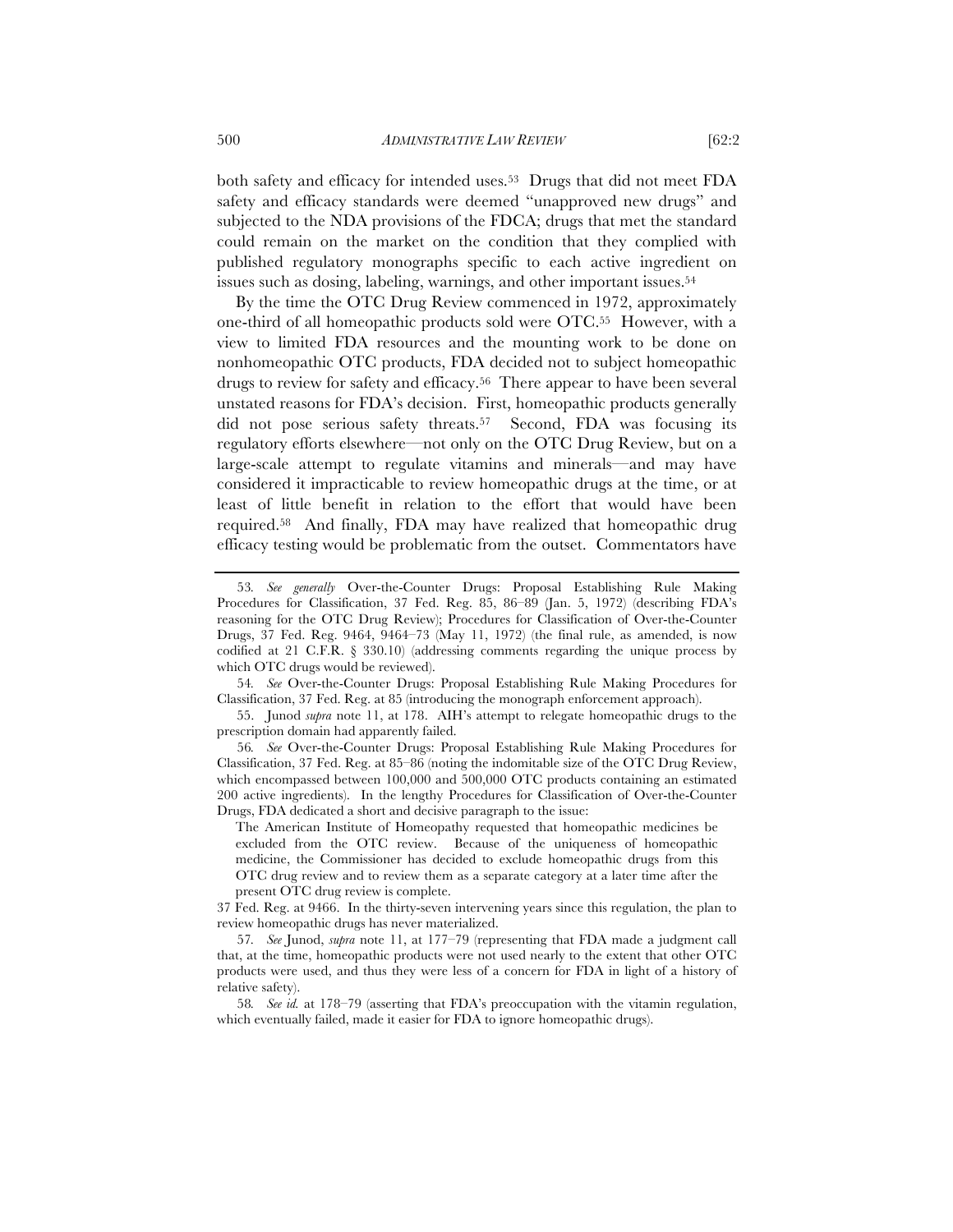suggested that due to the need to rely on the HPUS as an official compendium of homeopathic drug standards, any form of a homeopathic drug review may require drug testing by homeopathic experts using provings as efficacy tests.59 FDA might have considered it imprudent to expend the resources necessary for another review that would have so vastly differed in approach from the scientific foundations of the OTC Drug Review.60 In 1972, these very compelling reasons resulted in FDA leaving homeopathy well enough alone; that is, until 1988 when it issued the Compliance Policy Guide that governs sales of homeopathic drugs today.

# II. CURRENT HOMEOPATHIC DRUG REGULATION AND THE ZICAM INCIDENT

The driving force behind the warning letter to Matrixx is FDA's power under the FDCA to regulate a product as a drug if it is "intended for use in the diagnosis, cure, mitigation, treatment, or prevention of disease" or, for any product that is not food, if it is "intended to affect the structure or any function of the body."61 The intended use of Zicam intranasal products, as

<sup>59</sup>*. See, e.g.*, *id.* at 177 (reasoning that scientific experts would apply standards incompatible with the official homeopathic compendium, the HPUS, which would be contrary to the language of the FDCA); Rebecca Gelfond, Regulating Homeopathic Drugs: Pragmatic Solutions for the Food and Drug Administration 44 (Feb. 8, 1999) (unpublished manuscript, on file with author), *cited in* HUTT, MERRILL & GROSSMAN, *supra* note 40, at 619 (proposing that FDA require homeopathic drugs to be effective where effectiveness is viewed from the standpoint of homeopathy).

<sup>60</sup>*. See* 21 C.F.R. § 330.10(a)(4)(ii) (2009) (setting forth the Review's efficacy standard as a reasonable expectation that the pharmacological effect of the drug will provide clinically significant relief in a significant proportion of the target population). HPUS monographs were developed by homeopaths through traditional homeopathic provings, which themselves followed traditional homeopathic practices of dilution and succussion. These processes, and the homeopathic theories on which they rely, do not lend themselves to scientific evaluation, which is exactly what the AIH maintained in its discussions with FDA. *See* Kaufman, *supra* note 24, at 118 (depicting the homeopathic position as hostile to the OTC Drug Review process on the basis that homeopathic drugs could not be evaluated by "allopathic review"). Further, even in the unlikely event that FDA was comfortable relying on homeopathic provings as an acceptable form of efficacy testing, it is doubtful such tests would satisfy the Review's evidentiary requirement: the premise of like cures like may not scientifically comport with the intended meaning behind "clinically significant relief," 21 C.F.R.  $\S$  330.10(a)(4) (2006), and this ambiguous standard means it would be difficult for FDA to logically affirm that there was a "reasonable expectation" of achieving it. *Id.*

<sup>61.</sup> FDCA § 201(g)(1)(B)–(C), 21 U.S.C. § 321(g)(1)(B)–(C) (2006). The FDA has exercised this power to regulate products that were not generally considered drugs but that fell under the FDCA definition when manufacturers made drug-like claims demonstrating an intent that the products be used in the way the Act contemplates. *See, e.g.*, Letter from W. Charles Becoat, Dir., FDA Minneapolis District, to Ken Powell, Chairman and CEO, General Mills, Inc. (May 5, 2009), http://www.fda.gov/ICECI/EnforcementActions/WarningLetters/ucm162943.htm (alerting the prominent food manufacturer that FDA would regulate Cheerios as a new drug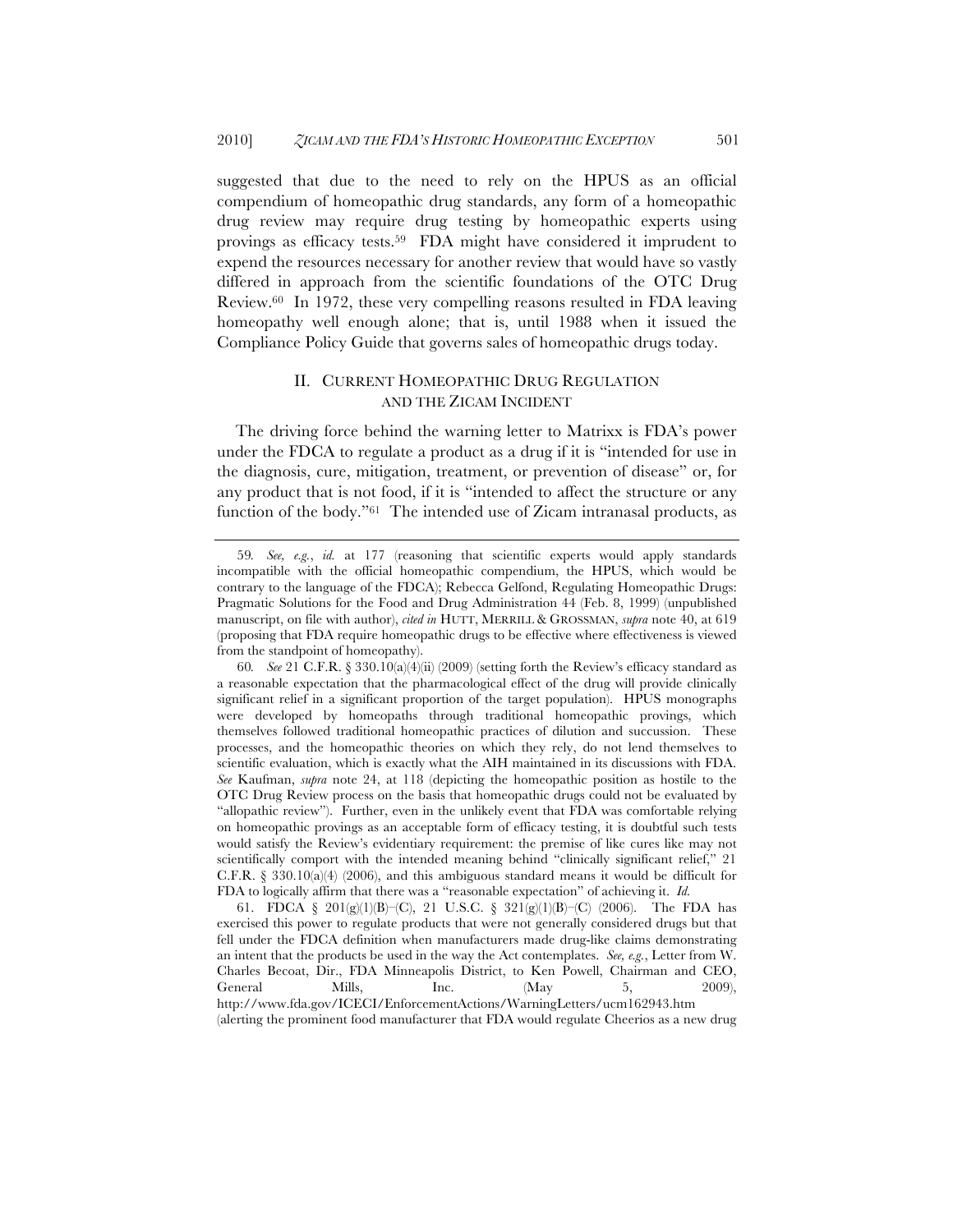stated on the product labeling, was reduction of the duration of the common cold and the severity of cold symptoms, including sore throat, stuffy nose, sneezing, coughing, and congestion.62 This means that the products were intended for use in the mitigation and treatment of disease, as well as intended to affect the function of the body, and thus were drugs under the FDCA.63 Further, the warning letter asserts that the products are not generally recognized as safe and effective for their intended uses, which makes them not only drugs but also new drugs, for which approved NDAs are required.64 Zicam intranasal products, like all homeopathic OTC products, always fell into this definition as a formal matter because they were never subjected to definitive safety and efficacy testing. Yet homeopathic products have been allowed to be marketed despite this fact due to, first, their exemption from the OTC Drug Review and, second, FDA's issuance in 1988 of a Compliance Policy Guide (CPG) that specifically allows such marketing. This CPG serves three main functions: (1) it establishes the conditions under which homeopathic drugs may be marketed, which do not include premarket NDA approval or compliance with an OTC drug monograph; (2) it warns the industry of how and when sale of a purportedly homeopathic drug will constitute health fraud; and (3) it sets forth specific regulations applicable to homeopathic products, including labeling requirements within the CPG as well as other requirements mandated by the FDCA and the *Code of Federal Regulations* (CFR).65 This section will examine the CPG and analyze how these governing regulations applied to, and were invoked against, Zicam intranasal cold remedy products.

#### *A. Conditions Under Which Homeopathic OTC Drugs May Be Marketed*

Under the CPG, to qualify as a homeopathic drug a product must (1) be labeled as homeopathic; (2) contain an active ingredient listed in the HPUS; (3) be in a potency specified in terms of dilution, e.g. 1X, 2C, etc.; (4) contain diluents commonly used in homeopathic pharmaceuticals; and

based on labeling on the box and website indicating an intended use for the prevention, mitigation, and treatment of hypercholesterolemia—excessive cholesterol—and the correlative coronary heart disease).

<sup>62.</sup> Warning Letter, *supra* note 2.

<sup>63.</sup> FDCA § 201(g)(1)(B)–(C), 21 U.S.C. § 321(g)(1)(B)–(C) (2006). Zicam intranasal products are not drugs based solely on their active ingredient's inclusion in the HPUS. *See supra* note 35 (describing why the official compendia provision of the drug definition cannot be taken literally).

<sup>64.</sup> Warning Letter, *supra* note 2; FDCA § 201(p)(1), 21 U.S.C. § 321(p)(1) (2006).

<sup>65.</sup> COMPLIANCE POLICY GUIDE, *supra* note 5, at 105–06.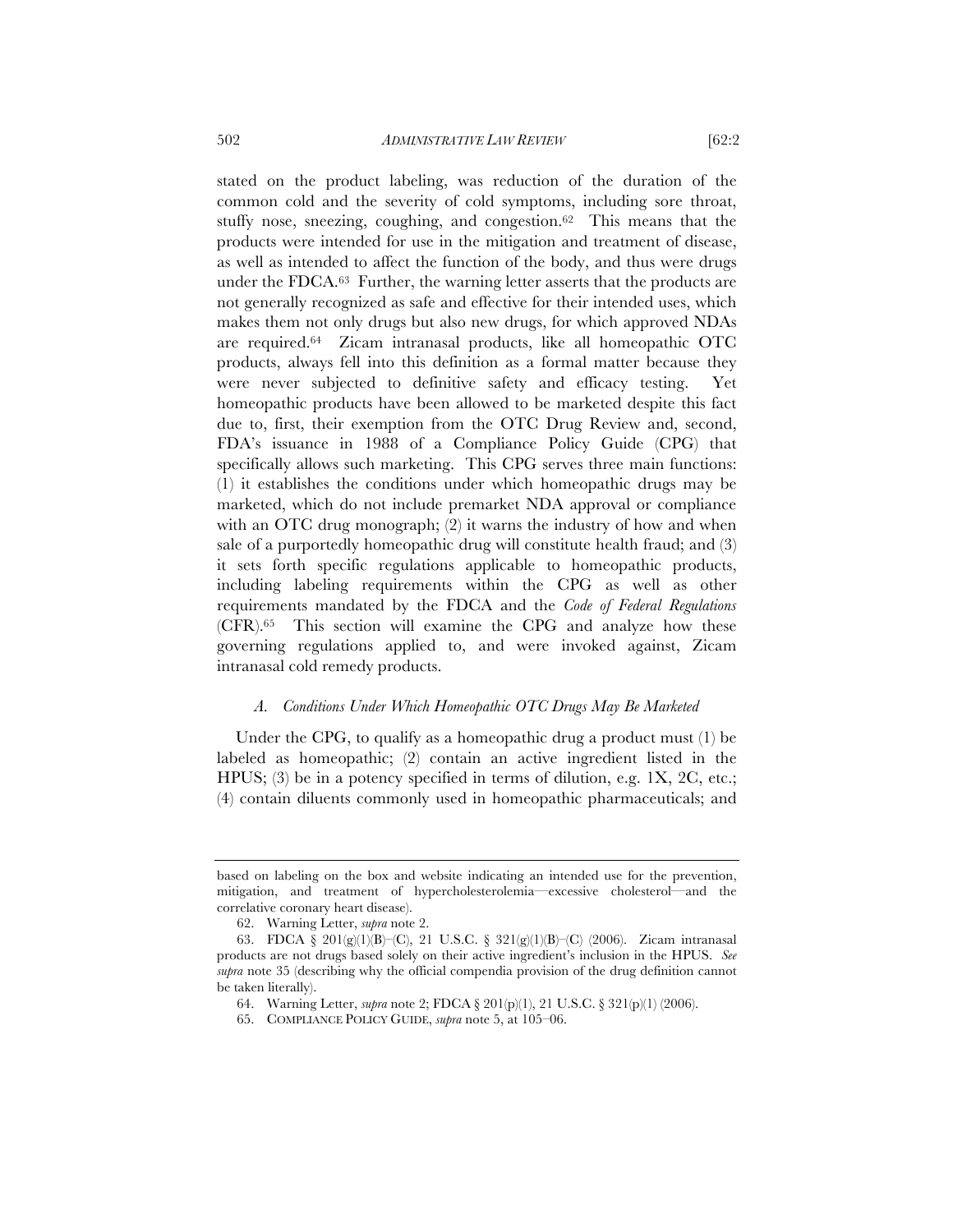(5) not be combined with any nonhomeopathic active ingredients.66 Matrixx's Zicam intranasal products strictly complied with these CPG requirements: the packaging stated "Homeopathic";67 the drug's only active ingredient, zinc gluconate, is included in the HPUS;<sup>68</sup> the ingredient was displayed on the labeling as "zincum gluconium  $2X$ ";<sup>69</sup> and the substance was diluted with water and other inactive ingredients providing the gel-like texture.70 However, as the warning letter makes clear, compliance with the CPG does not preclude FDA action.

The CPG further mandates that products offered for the treatment of serious disease conditions be dispensed under the care of a licensed practitioner.71 The key to the intended meaning of *serious disease condition* within the CPG is what the CPG allows to be sold *without* a prescription products offered for use in "self-limiting conditions" that are recognizable by consumers and amendable to self-diagnosis.72 Therefore, any drug that

<sup>66</sup>*. Id*. Diluents are generally water, alcohol, or both combined. HOMEOPATHIC PHARMACOPEIA CONVENTION OF THE U.S., THE HOMEOPATHIC PHARMACOPOEIA OF THE UNITED STATES REVISION SERVICE (online subscription, Dec. 2004), http://www.hpus.com [hereinafter HPUS REVISION SERVICE]. The HPUS lists several types of alcohols that may be used, including ethyl alcohol (found in alcoholic beverages), sucrose, lactose, and glycerin (which are all sugar alcohols). *Id.* Orally ingested homeopathic drugs are exempted from regulations mandating that OTC drugs intended for oral ingestion not contain alcohol as an inactive ingredient above certain prescribed concentrations. 21 C.F.R.  $\S$  328.10(a), (g)(3) (2009).

<sup>67</sup>*. See* MedShopExpress, Zicam No-Drip Liquid Nasal Gel, Cold Remedy Swabs, http://www.medshopexpress.com/602163.html (last visited Apr. 11, 2010) (providing a product description which includes detailed labeling text and a picture of the product packaging).

<sup>68</sup>*. Id.*; *see* HPUS REVISION SERVICE, *supra* note 66 (featuring the zinc gluconate monograph).

<sup>69.</sup> MedShopExpress, *supra* note 67. The designation 2X indicates that the product was diluted 1:10 twice, leaving 1 part per hundred (1:100 or 1 percent) of zinc gluconate in the final product. For an explanation of the homeopathic dilution process and the roman numeral designations, see *supra* note 19.

<sup>70.</sup> MedShopExpress, *supra* note 67.

<sup>71.</sup> COMPLIANCE POLICY GUIDE, *supra* note 5, at 105. For the meaning of *licensed practitioner*, see *supra* note 44.

<sup>72.</sup> COMPLIANCE POLICY GUIDE, *supra* note 5, at 105. The term *self-limited* is generally defined outside of the CPG as "limited by . . . its own nature" and "running a definite and limited course." WEBSTER'S THIRD NEW INTERNATIONAL DICTIONARY 2060 (1986). This definition squarely applies to cold symptoms, minor aches and pains, sleeplessness, and other similar conditions for which OTC products are generally sold. Conversely, this definition would not apply to infectious diseases, such as strep throat or chlamydia, or life-threatening conditions such as cancer or AIDS. The CPG states that the prescription drug provision of FDCA is also applicable; therefore, any homeopathic drug that is unsafe if used without medical supervision due to its toxicity or other potential danger, including lack of adequate directions for use, is forbidden from OTC sale. Another provision of the CPG mandates that if the HPUS specifies certain distinctions between nonprescription and prescription status based on strength of the product, then the stricter criteria—either the prescription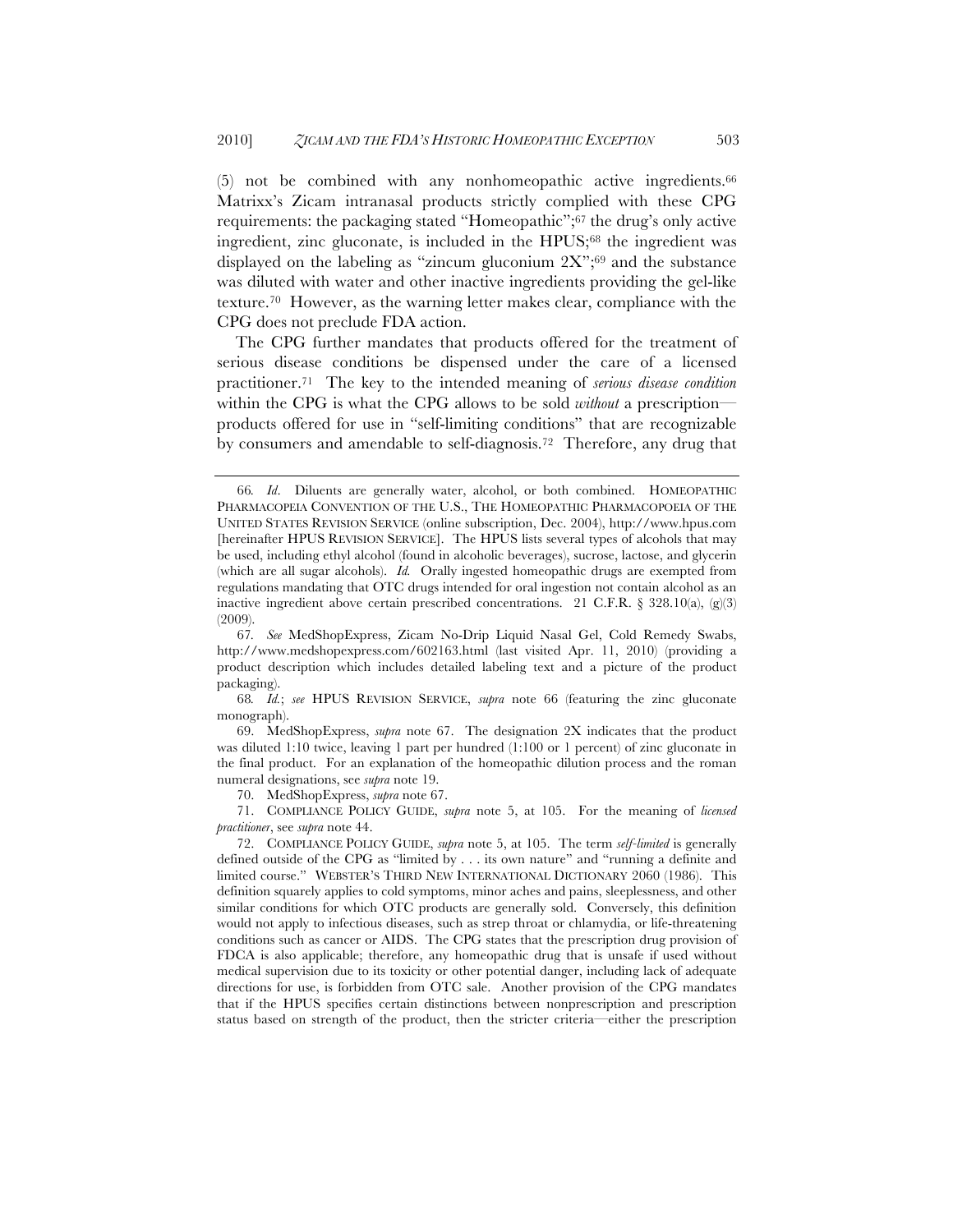is intended to treat a non-self-limiting condition must be dispensed by prescription. The Zicam products, again, strictly complied with these requirements, claiming only to reduce the duration and symptoms associated with the common cold—a classic example of a self-limiting condition.73

Notably, the CPG does not generally require NDA approval or compliance with an OTC drug monograph. The CPG is explicit in stating that all products falling within the drug definition are drugs under the FDCA regardless of whether they are homeopathic,74 yet there is no mention of a homeopathic drug ever constituting a new drug under the FDCA, and there is no requirement for proof of safety or efficacy.75 In the warning letter to Matrixx, however, FDA cites to a clause in the CPG that preserves its power of enforcement of the FDCA new drug provisions.76 The clause asserts that the CPG delineates "those conditions under which homeopathic drugs may *ordinarily* be marketed in the [United States]."77 Thus, as FDA interprets this clause in the warning letter, a homeopathic drug "is not subject to the enforcement discretion set forth in the CPG when there is evidence of a safety risk associated with the product."<sup>78</sup>

In order to effectively invoke the new drug provisions of the FDCA in the warning letter, FDA needed to show that the active ingredient in Zicam intranasal products was not generally recognized as safe and effective for its intended use.79 The active ingredient in question—zinc gluconate—is a common ingredient in vitamins and dietary supplements.80 To effectively

drug provision of the FDCA or the listing in the HPUS—will apply to determine prescription status. COMPLIANCE POLICY GUIDE, *supra* note 5, at 108.

<sup>73</sup>*. Cf.* Anne Gadomski, *A Cure for the Common Cold?: Zinc Again*, 279 JAMA 1999, 2000 (1998) (advising medical practitioners to give patients balanced information on the effectiveness of zinc in treating the common cold because no alternative therapies have the weight of evidence behind them and the benign nature of the cold, which inevitably ceases on its own, does not necessitate drug treatment).

<sup>74.</sup> This position was confirmed in *United States v. Writers & Research, Inc.*, in which the court held that a product labeled as homeopathic that was being promoted as a treatment for cancer, AIDS, and other chronic and degenerative diseases was subject to the requirements of the FDCA regardless of its homeopathic status. 113 F.3d 8, 11 (2d Cir. 1997).

<sup>75.</sup> COMPLIANCE POLICY GUIDE, *supra* note 5, at 107.

<sup>76.</sup> Warning Letter, *supra* note 2.

<sup>77.</sup> COMPLIANCE POLICY GUIDE, *supra* note 5, at 106 (emphasis added).

<sup>78.</sup> Warning Letter, *supra* note 2. The warning letter also deemed Zicam misbranded because its labeling did not bear adequate warnings of the risk of anosmia. *Id.*

<sup>79</sup>*. See* FDCA § 201(p), 21 U.S.C. § 321(p) (2006) (defining *new drug* as a drug not generally recognized as safe and effective for its intended use); FDCA  $\S$  505(a), 21 U.S.C. § 355(a) (prohibiting the introduction of new drugs into interstate commerce without an approved NDA).

<sup>80</sup>*. See* Gadomski, *supra* note 73, at 1999 (comparing the use of zinc in attempts to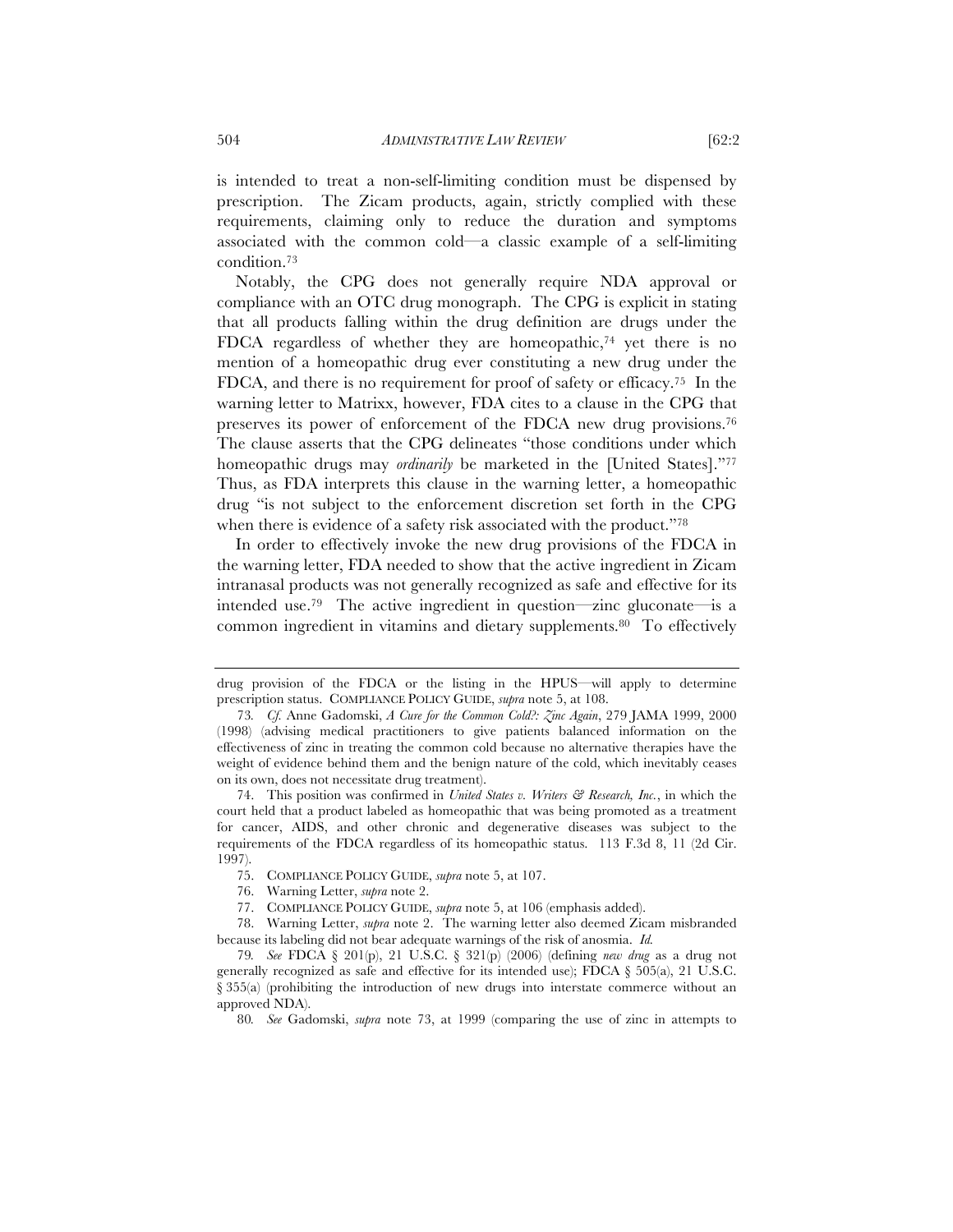eliminate Matrixx's ability to claim that zinc gluconate is generally recognized as safe and effective based on such common oral ingestion, the warning letter points to the existence of published literature that salts of zinc can damage olfactory function.<sup>81</sup> Throughout the FDCA, the terms *safety* and *efficacy* are couched with the phrase *for intended use*—this makes safety for oral ingestion irrelevant if the same ingredient is unsafe for a different use, in this case intranasal application.<sup>82</sup>

# *B. When Sale of a Homeopathic Drug May Constitute Health Fraud*

The CPG only briefly mentions health fraud, yet it is an important inclusion in the face of the many complaints waged against the homeopathic regulatory regime.83 The CPG defines *health fraud* as the "deceptive promotion, advertisement, distribution or sale" of drugs that are

81. Warning Letter, *supra* note 2.

<sup>&</sup>quot;cure the common cold" with vitamins C and A, noting that all have "immune-enhancing properties"). Pursuant to the Dietary Supplement Health and Education Act of 1994, dietary ingredients in dietary supplements are regulated as a special subset of foods under the FDCA which are not subject to premarket approval. *See* HUTT, MERRILL & GROSSMAN, *supra* note 40, at 261–62 (describing the wide latitude dietary supplements achieved in the legislation that was enacted over FDA's strong objections); FDCA  $\S 201(\text{ff})(1)$ –(2), 21 U.S.C. § 321(ff)(1)–(2) (2006) (defining *dietary supplement* to include vitamins, minerals, herbs or other botanicals, amino acids, and any other dietary substance used to supplement the diet that is not represented as a conventional food). Zicam zinc-based products for oral ingestion have remained on the market as homeopathic products; however, their counterparts in the market—other orally ingested OTC cold drugs containing zinc—mostly fall under the dietary supplement regime. *See, e.g.*, Airborne, What's in Airborne, http://airbornehealth.com/about/whats-in-airborne (last visited Apr. 11, 2010) (listing the ingredients, including zinc, of the popular dietary supplement marketed to boost immunity to prevent or treat the common cold). The Zicam intranasal products could never qualify as dietary supplements due to the statutory definition of *dietary supplement* that specifies "ingestion" as the method of administration. FDCA  $\S$  201(ff)(2)(A)(i), 21 U.S.C. § 321(ff)(2)(A)(i) (2006); *see* United States v. Ten Cartons Ener-B Nasal Gel, 888 F. Supp. 381, 395 (E.D.N.Y. 1995) (holding that a Vitamin B-12 gel designed to be applied to the inside of the nose did not qualify for regulation as a dietary supplement because it was not "intended for ingestion," which implies administration through swallowing and entrance into the gastrointestinal tract).

<sup>82.</sup> The OTC monograph listing active ingredients found to be safe and effective for the uses indicated in Zicam product labeling—"Cold, Cough, Allergy, Bronchodilator, and Antiasthmatic Drug Products for Over-the-Counter Human Use"—does not include zinc. 21 C.F.R. § 341 (2009).

<sup>83</sup>*. See, e.g.*, ConsumerReportsHealth.org, *supra* note 8 (suggesting that consumer confusion between homeopathic products and more stringently regulated OTC products is a result of misleading marketing that is characteristic of health fraud). The Federal Trade Commission, not FDA, is responsible for regulating false advertising of OTC products, as distinguished from the fraudulent products themselves. HUTT, MERRILL & GROSSMAN, *supra* note 40, at 809–10. But the agencies often work in concert on such issues and have memoranda of understanding promoting collaboration. *Id.* at 810.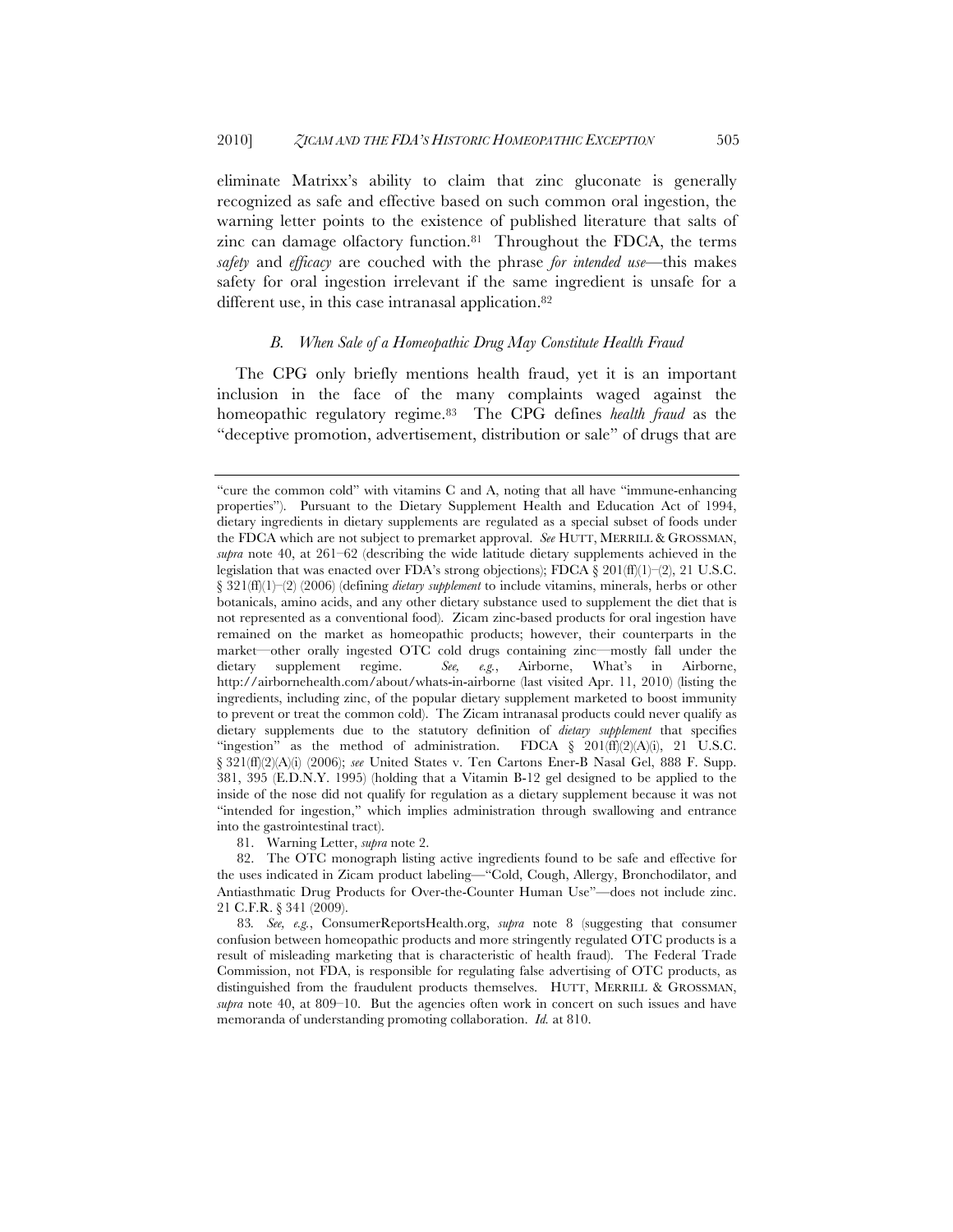"represented as being effective" but which have not been scientifically proven as such.84 Critics would be quick to point out the irony of such a provision appearing in a homeopathic drug guidance when homeopathic products have never been, and may never be, proven effective by FDA standards.85

The health fraud provision explicitly deems products that follow the "customary practice of homeopathy" as not constituting health fraud.86 This could mean one of two things. On one hand, FDA may be indicating a willingness to consider homeopathic provings to be scientific evidence of safety and efficacy. On the other hand, the provision may be a simple recognition of the cognitive dissonance FDA must employ to uphold the current state of its regulation, by which homeopathic drugs are freely sold without any form of review or approval. This latter interpretation is far more probable—the CPG's inclusion of the health fraud provision was most likely intended to reinforce the CPG's policy of voluntary discretion not to enforce the FDCA, which FDA is free to disregard in cases of patently fraudulent behavior by drug manufacturers.

# *C. Labeling Requirements and Other Regulations Applicable to Homeopathic OTC Drugs*

The CPG's general labeling requirements for homeopathic drugs reference provisions governing drugs in general in the FDCA and FDApromulgated regulations. For example, the requirement for a "Name and Place of Business" on homeopathic product labeling must be carried out "in conformance with" the specific requirements for all other "name and place of business" drug labeling found in the FDCA and the CFR.87 These provisions of the CPG are the reasons for the similarity between

<sup>84.</sup> COMPLIANCE POLICY GUIDE, *supra* note 5, at 106.

<sup>85</sup>*. See infra* part III.B (discussing the fact that homeopathic drugs would be eliminated from the market if a homeopathic drug efficacy review were instated). The CPG contains definitions of *homeopathy* and *homeopathic drugs*, and it cites two books that are offered as guides to the use of homeopathic drugs, including "potencies, dosing, and other parameters." COMPLIANCE POLICY GUIDE, *supra* note 5, at 106, 107. These resources are intended to give FDA officials a general understanding of how to differentiate between a genuine and a bogus homeopathic drug, though many would argue they are one and the same.

<sup>86.</sup> COMPLIANCE POLICY GUIDE, *supra* note 5, at 106.

<sup>87</sup>*. See id.* at 107 ("Each product must bear the name and place of business of the manufacturer, packer, or distributor in conformance with Section 502(b) of the [FDCA] and 21 CFR 201.1."). The CPG has similar labeling requirements for "Directions for Use," "Statement of Ingredients," "Established Name," and "Container Size" that apply to all homeopathic drugs, prescription and OTC. OTC homeopathic products in particular have other referential requirements for "Principal Display Panel," "Statement of Identity," "Indications for Use," and specific warning requirements for different indications that conform to OTC drug regulations. *Id.* at 107–08.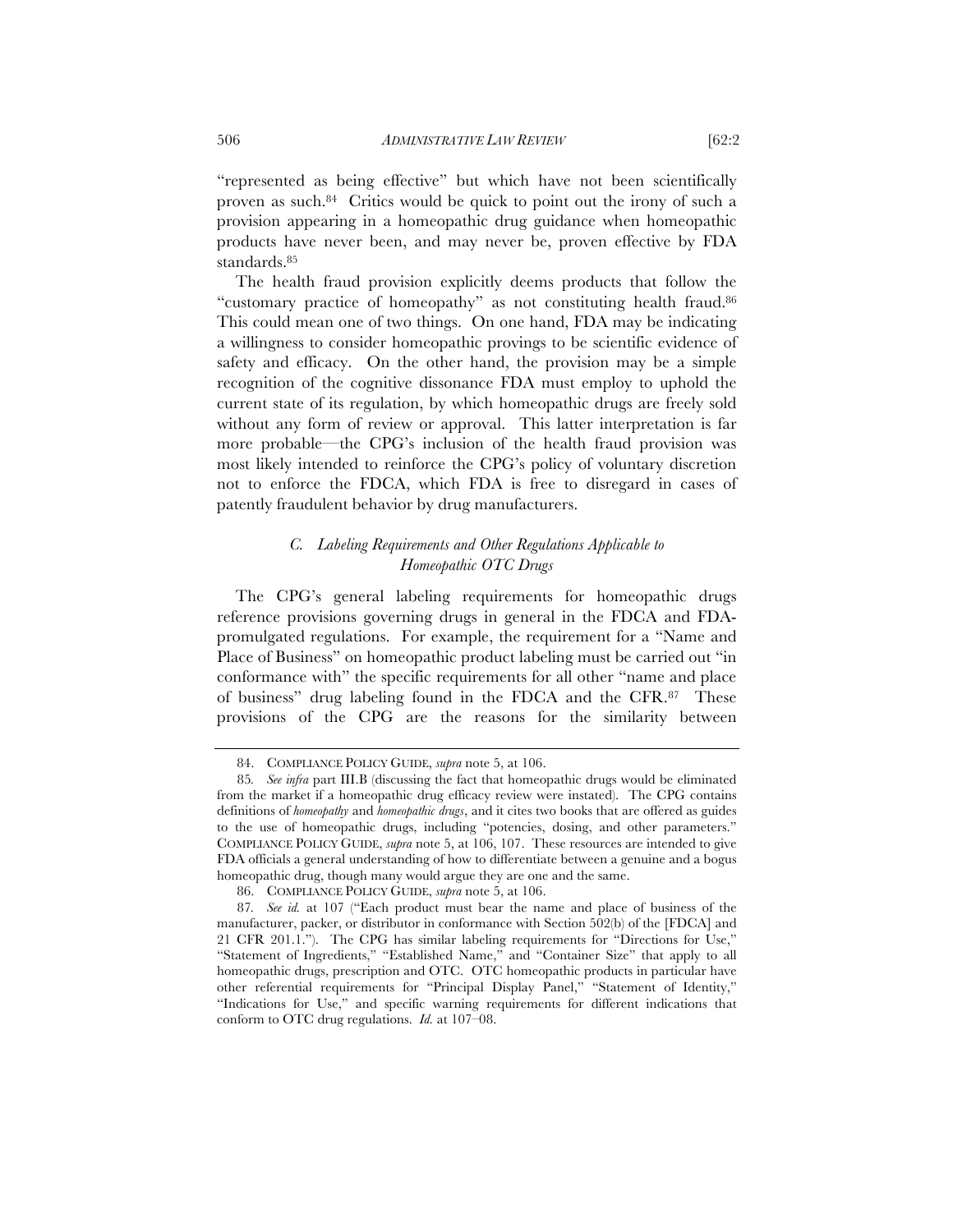homeopathic and conventional OTC drug packaging; they are presumably a reflection of what FDA has determined to be necessary OTC labeling. The CPG also lists additional requirements specific to homeopathic products that are not found in the FDCA or the CFR: (1) the quantity and amount of ingredients in the product must be expressed in homeopathic terms, e.g., 1X, 2C, etc.; (2) if products or ingredients are not recognized by the HPUS, documentation must be provided to FDA to support that the products or ingredients are "generally recognized as homeopathic"; and (3) all labeling must be in English but may include the Latin name of the active ingredient in addition to the English name.88

These requirements have been the topic of much debate. The difference between conventional and homeopathic OTC drug labeling is essentially the word *homeopathic* and the listing of the active ingredient(s) in terms of dilution, as opposed to traditional units of measurement. On one hand, the CPG labeling requirements are beneficial in ensuring that the labels of homeopathic products include basic information that FDA considers necessary on all OTC drugs. On the other hand, such labeling may serve to confuse consumers as to what kind of product they are purchasing. If consumers do not notice the word *homeopathic* on the product label, or if they are unaware of what it means, they are likely to assume that the OTC drug has been tested for safety and efficacy by FDA (and that *efficacy* has its

<sup>88</sup>*. Id.* at 107. The requirement for supporting documentation for non-HPUS products presumably addresses the issue of manufacturers attempting to evade regulation by labeling a nonhomeopathic product as homeopathic. This has been the subject of warning letters to homeopathic drug manufacturers where FDA was quick to go after obvious attempts to game the system. *See, e.g.*, Letter from Steven A. Masiello, Dir., Office of Compliance & Biologics Quality, FDA Center for Biologics Evaluation and Research, to Bill Gray, M.D., Bill Gray Med. Corp. (Apr. 2, 2003), http://www.fda.gov/ICECI/EnforcementActions/WarningLetters/2003/ucm147405.htm (warning the manufacturer that the product, Dr. Gray's Smallpox Shield, would be regulated as a biologic for containing variolinum which is not listed in the HPUS, as well as for stating that the product required a prescription via a fee-based prescribing service on its website). With regard to the English-labeling requirement, the CPG notes that many homeopathic products bear Latin names that correspond with listings in the HPUS, which mandates Latin names as the primary titles on its monographs. COMPLIANCE POLICY GUIDE, *supra* note 5, at 107; HPUS REVISION SERVICE, *supra* note 66. The CPG goes on to list certain general requirements that homeopathic products are subject to, which are helpful in ensuring that FDA has adequate information and resources to go after a homeopathic drug manufacturer when necessary. These provisions state that all firms that manufacture or otherwise process homeopathic drugs must register as drug establishments and all homeopathic drug products must be listed, consistent with such requirements for drug manufacturer registration and listing in the FDCA and CFR. Similar requirements apply for packaging regulations and current good manufacturing practice regulations. Conversely, the CPG specifically exempts homeopathic products from expiration date regulations. COMPLIANCE POLICY GUIDE, *supra* note 5, at 109.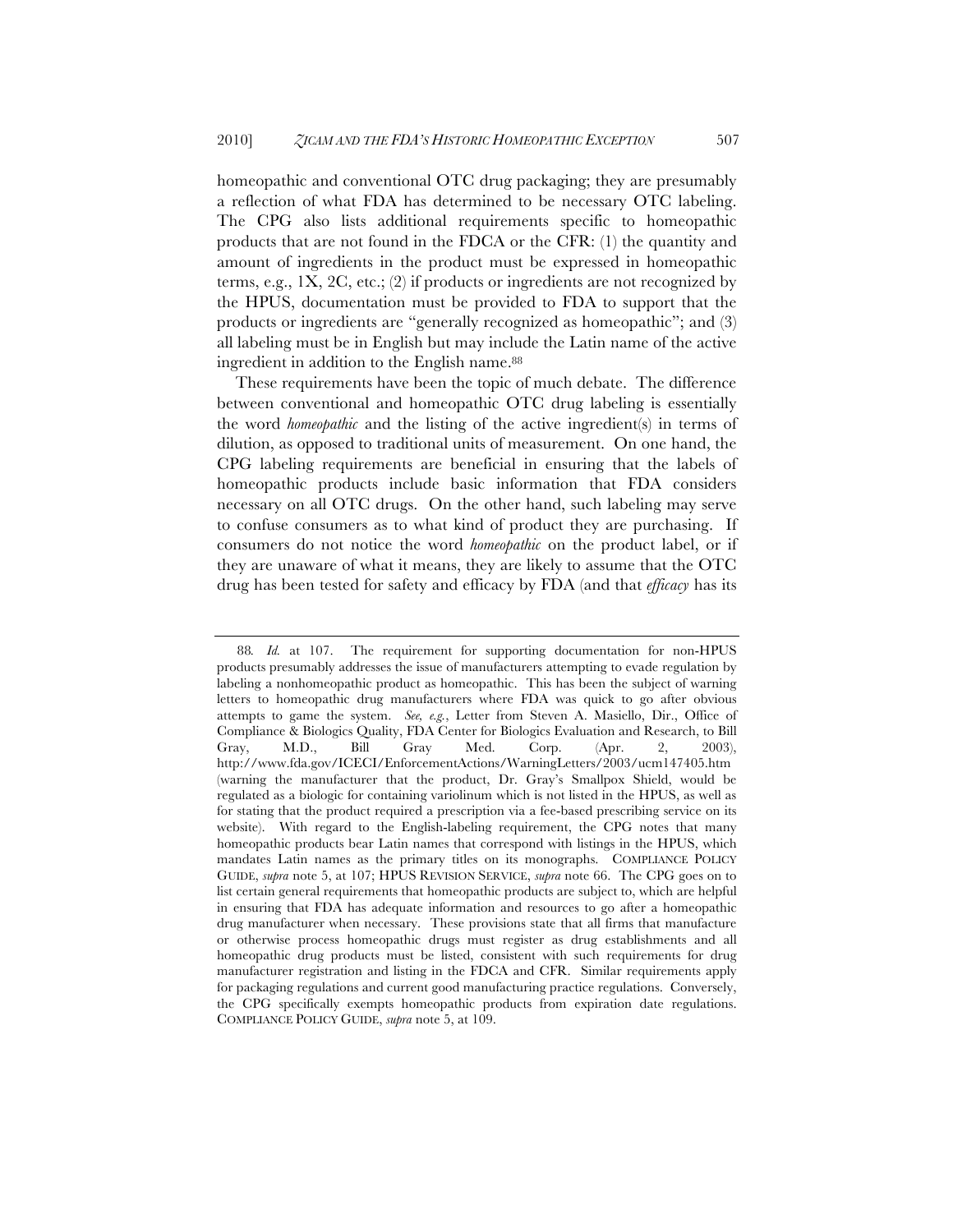traditional meaning, not a meaning defined by the law of similars).89

Further, consumers who are unfamiliar with the meanings behind homeopathic terms of dilution may not know how much (or how little) of an active ingredient is in a product. $90\,$  Moreover, even many consumers familiar with homeopathy are not aware that many homeopathic OTC drugs do not dilute substances to the extent that traditional homeopathic theory suggests.91 Thus if labeling fails to clearly reveal the amount of an active ingredient, even those consumers who know that homeopathic drugs are supposed to be highly diluted may be deceived. Zicam is a prime example of this phenomenon: consumers who were familiar with homeopathic theory may not have realized that they were purchasing a product that contained a full 1% of active ingredient—an amount that is surely not infinitesimal.<sup>92</sup>

#### III. FUTURE HOMEOPATHIC DRUG REGULATION

Consumer-protection advocates have continually demanded that homeopathic drugs be required to demonstrate safety and efficacy as all other OTC drugs must.93 Many advocate for this proposal primarily because homeopathic products would likely be eradicated from the market for failure to meet scientific standards.94 The Zicam incident thus appears

91*. See* NAT'L COUNCIL AGAINST HEALTH FRAUD, *supra* note 14 (noting that many homeopathic dosages, although dilute, may contain enough of a substance to affect the body, and asserting that this fact is troubling from a consumer standpoint in light of the lack of proof of safety or effectiveness of homeopathic drugs).

92*. Compare* MedShopExpress, Afrin No Drip Nasal Decongestant Mist, 12 Hour, Original, http://www.medshopexpress.com/586545.html (last visited Apr. 11, 2010) (showing that the active ingredient oxymetazoline hydrochloride in a nonhomeopathic OTC, and thus CFR-compliant, drug is present in a concentration of 0.05% per dose), *with* MedShopExpress, *supra* note 67 (showing that the active ingredient in Zicam nasal swabs was present at a dilution level of 2X, indicating a concentration of 1% per dose).

93*. See, e.g.*, PRAY, *supra* note 22, at 203 (describing a 1994 petition to FDA filed by forty-two health professionals "asking the agency to develop rulemaking procedures to require that all homeopathic drugs be proven safe and effective").

94*. See, e.g.*, NAT'L COUNCIL AGAINST HEALTH FRAUD, *supra* note 14 (recommending that FDA require homeopathic products to meet the efficacy standards of all other drugs); Stephen Barrett, *Homeopathy: The Ultimate Fake*, QUACKWATCH, http://www.quackwatch.org/01QuackeryRelatedTopics/homeo.html (referencing the

<sup>89</sup>*. See* ConsumerReportsHealth.org, *supra* note 8 (explaining how consumers might unwittingly buy a homeopathic product without understanding the significant differences between it and an FDA-approved product).

<sup>90</sup>*. See* NAT'L COUNCIL AGAINST HEALTH FRAUD, *supra* note 14 (complaining that homeopathic labeling only informs consumers about the number of serial dilutions the product has undergone, which does not comport with standard drug labeling that informs consumers of the quantity of active ingredients per dose in known forms of volume measurement, such as milligrams). For the FDA regulations governing nonhomeopathic OTC drug content labeling, see 21 C.F.R. § 201.62 (2009).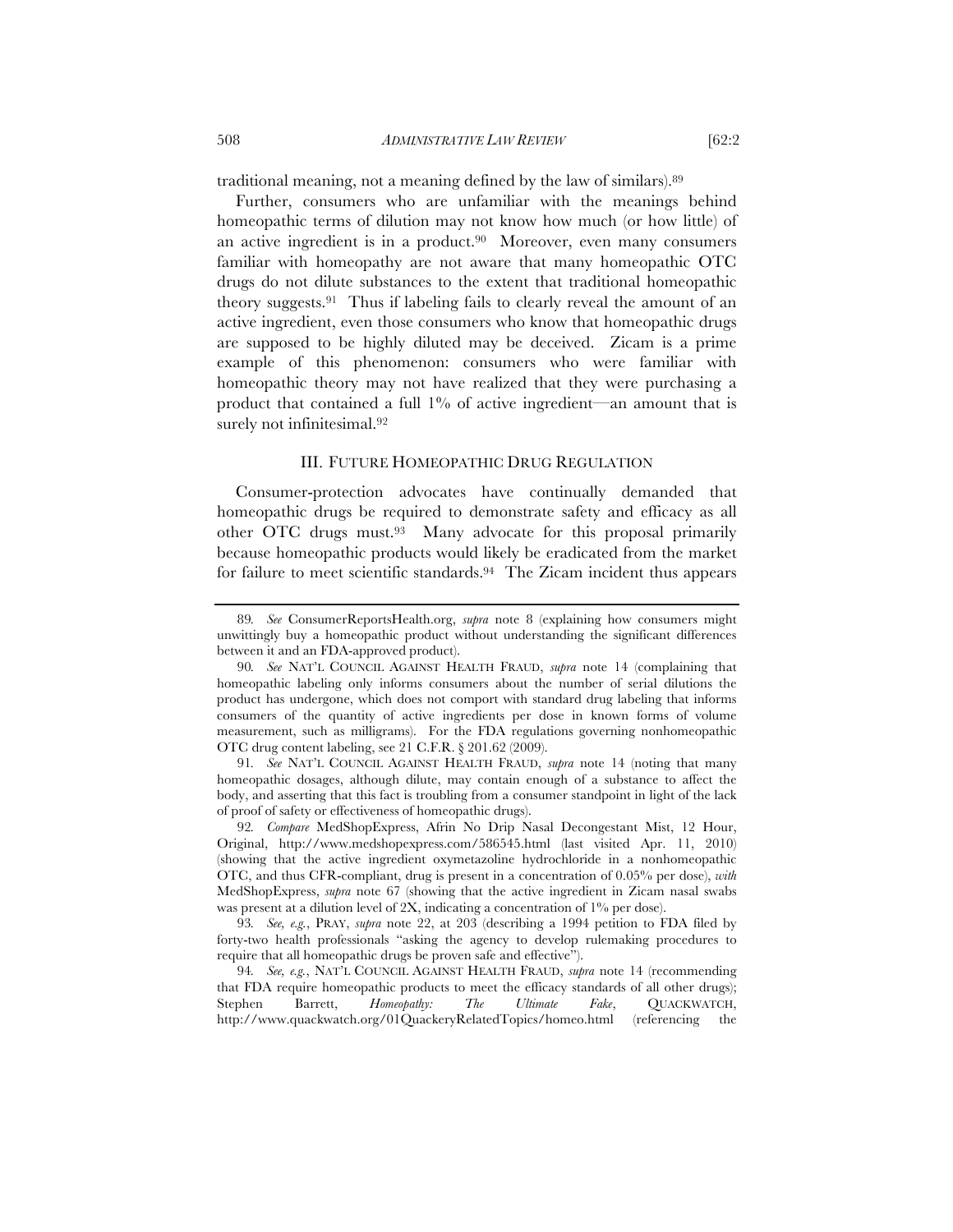to center on FDA's choice of either (1) initiating some form of review to proactively screen homeopathic drugs or (2) continuing with the current regulatory regime, which runs the risk of appearing to disregard FDA's traditional mandate of protecting the public health.95 Of course protection of the public health is the primary goal of FDA; however, there may be an intermediate path by which to accomplish it in the context of homeopathic drugs.

# *A. Concerns*

First, FDA is an entity of limited resources. Appropriations to the agency have gradually increased over the years,<sup>96</sup> yet many would argue that they have not done so proportionally to the increase in FDA responsibilities. These observations accumulate weight in light of the recent developments at the agency that have accompanied the new Administration. As compared to the noticeable decrease in FDA enforcement actions during the Bush Administration,<sup>97</sup> the Obama Administration FDA has increased its enforcement initiatives.98 With the recent legislation establishing FDA authority over tobacco products, the agency has also acquired a whole new industry to regulate.99 These

96*. See* FDA, Appropriations History Tables, http://www.fda.gov/AboutFDA/ReportsManualsForms/Reports/BudgetReports/2005FD ABudgetSummary/ucm112957.htm (last visited Apr. 11, 2010) (charting appropriations for the years 1995–2005, which show a consistent increase each year).

99*. See generally* Family Smoking Prevention and Tobacco Control Act, Pub. L. No.

author's Freedom of Information Act request that revealed FDA has not found any homeopathic product to be safe and effective, and asserting that if such requirements were finally employed, homeopathic drugs "would face extinction in the United States"—an outcome for which the author strongly advocates).

<sup>95</sup>*. See* FDCA § 1003(b), 21 U.S.C. § 393(b) (2006 & Supp. 2009) (redesignated from FDCA § 903(b) by Pub. L. No. 111-31, § 101(b)(1), (2), 123 Stat. 1784 (2009)) (setting forth the mission of FDA to protect and promote the public health by effectively monitoring the products it regulates); *cf*. Kevin Gauntt Barker, Comment, *Thank You for Regulating: Why Philip Morris's Embrace of FDA Regulation Helps the Company but Harms the Agency*, 61 ADMIN. L. REV. 197, 221–22 (2009) (maintaining that FDA regulation of tobacco would force the agency to violate its own founding ideology by overseeing a marketed product that is harmful to health and has no offsetting benefit).

<sup>97</sup>*. See* SPECIAL INVESTIGATIONS DIV., MINORITY STAFF OF H. COMM. ON GOV'T REFORM, 109TH CONG., PRESCRIPTION FOR HARM: THE DECLINE IN FDA ENFORCEMENT ACTIVITY 1 (2006) (summarizing the report that found a "precipitous drop" in FDA enforcement activities from 2000 to 2005, including instances where FDA headquarters rejected enforcement recommendations of FDA field offices despite serious violations and safety threats found by its officers).

<sup>98</sup>*. See* Jennifer Corbett Dooren, *Cheerios' Health Claims Break Rules, FDA Says*, WALL ST. J., May 13, 2009, at B1 (noting that the FDA is showing signs of taking a more aggressive stance toward regulated entities under its new leadership, such as the warning letter to General Mills that drew widespread attention).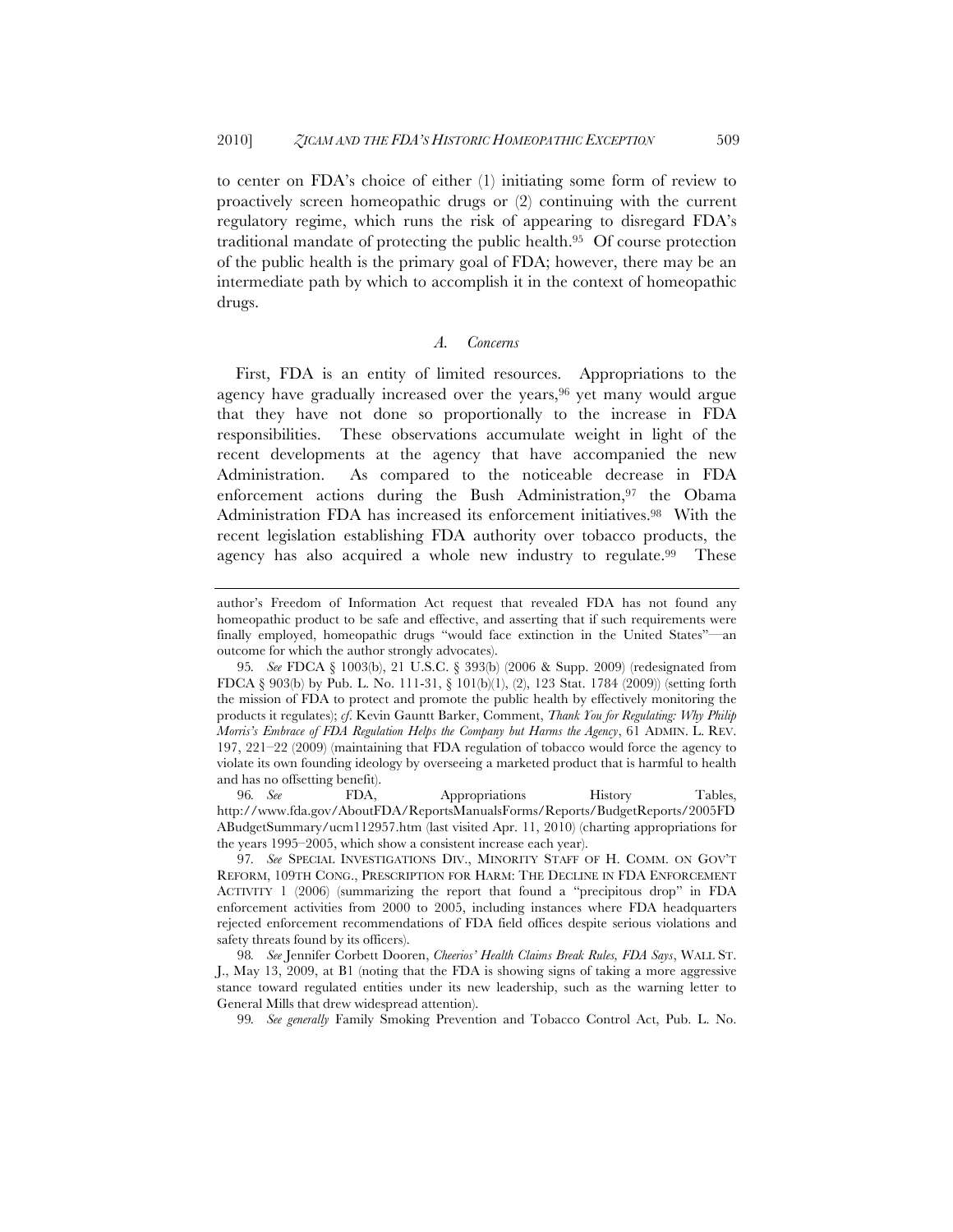developments have resulted in increased appropriations at the request of the President.100 Yet it remains to be seen how FDA will begin to handle its expanded responsibilities, and any proposal for future homeopathic drug regulation must be viewed within this strained context.

Second, the issue of consumer choice could create significant obstacles to any attempt to increase regulation of homeopathic drugs. FDA battled with the public and inevitably with Congress in its attempts to regulate vitamins and minerals, and subsequently dietary supplements.101 These products, and all of CAM medicine for that matter, have been shown to be very important to American consumers; the public demands choice.102 Many argue that the continual consumption of homeopathic drugs by the public is a result of the placebo effect, which could be considered both positive and negative.103 Yet a significant portion of the population feels that homeopathic drugs truly work, or at least provide refreshing and

101*. See generally* PRAY, *supra* note 22, at 205–17 (providing a history of dietary supplement regulation, including the extensive back-and-forth struggle between FDA and Congress resulting in three separate statutory amendments, in which the entities had starkly opposing views as to how restrictive an approach the agency should take with regard to dietary supplements).

102*. See, e.g.*, Draft Guidance for Industry on Complementary and Alternative Medicine Products and Their Regulation by the Food and Drug Administration, 72 Fed. Reg. 29,337, 29,338 (May 25, 2007) (stating that FDA had received such a large volume of comments that it was unable to identify and respond to extension requests, and clarifying that the outcry was a result of "misinterpretation"; to calm it, FDA made clear that it did not propose any new regulatory requirements for CAM products, licensing of CAM practitioners, or consumer ability to purchase CAM products or be treated by a CAM practitioner)*; see also* Kathleen M. Boozang, *National Policy on CAM: The White House Commission Report*, 31 J.L. MED. & ETHICS 251, 251 (2003) (examining the White House Commission on Complementary and Alternative Medicine policy, which was established by President Clinton in 2000 to maximize the benefits of CAM in America as a response to consumers "voting with their health care dollars").

<sup>111–31, 123</sup> Stat. 1776 (2009) (granting FDA authority to regulate tobacco products "to protect the public health").

<sup>100</sup>*. See* Press Release, Senate Comm. on Appropriations, Senate Approves FY 2010 Agriculture, Rural Development and FDA Appropriations (Aug. 4, 2009), http://appropriations.senate.gov/news.cfm?method=news.view&id=fc50e8f8-5a35-4349- 876a-ab83515a7de9 (announcing that FDA will receive \$299 million above the amount allocated to the agency for fiscal year 2009).

<sup>103.</sup> For an explanation of the placebo effect—the psychological phenomenon of patients purportedly recovering from various conditions when they think they are taking a new drug, but are actually receiving a placebo—see Tamar Nordenberg, *The Healing Power of Placebos*, FDA CONSUMER, Jan.–Feb. 2000, at 14, 14–17. For a critical view that analyzes the beneficial claims made by placebo proponents, see Harriet Hall, *The Placebo Effect*, 15 SKEPTIC 56 (2009), and Stephen Barrett, *Spontaneous Remission and the Placebo Effect*, QUACKWATCH, http://www.quackwatch.org/04ConsumerEducation/placebo.html. For information on the 1955 groundbreaking medical study on the placebo effect, see Henry K. Beecher, *The Powerful Placebo*, 159 JAMA 1602 (1955).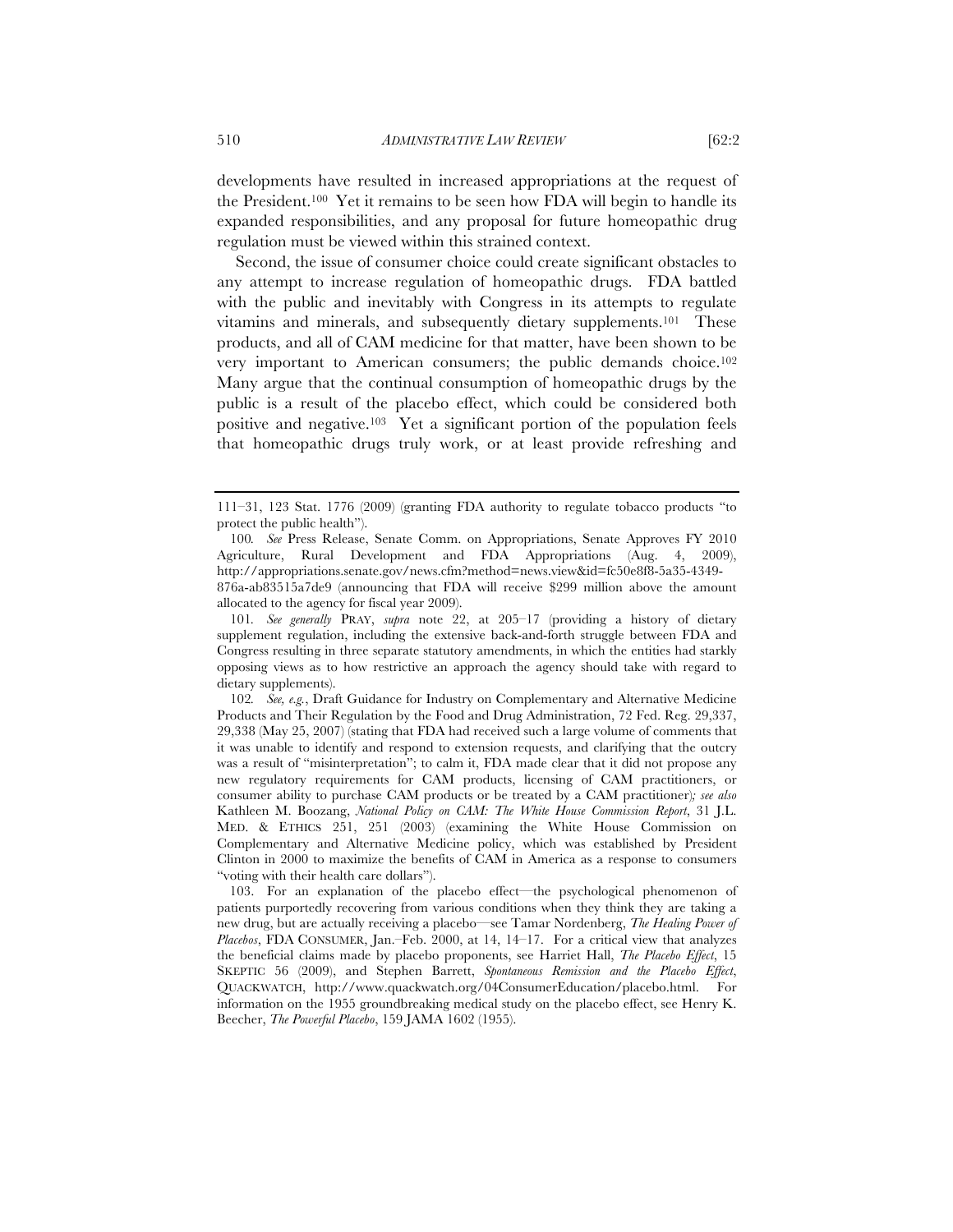hopeful alternatives to conventional medicines.<sup>104</sup> Congress has done what it can to enable consumer choice in this forum,105 thus any attempt by FDA to limit it could be seen as a contravention of congressional intent. This may or may not provoke congressional action rendering stricter FDA regulation moot.

Third, there are the issues of safety and consumer protection. Critics will be quick to point out that consumers cannot be exercising a meaningful choice when they do not know what they are choosing.106 If consumers are unaware of the premises behind homeopathy, or if they are unaware of the differences in regulatory oversight between homeopathic and traditional OTC drugs, they are not only being misled, but they could be unknowingly subjecting themselves to harm. This harm could be the result of substituting homeopathic drugs for products that have been proven effective or of taking an uninformed risk on a product that has not been tested for safety. Ultimately, consumers cannot protect themselves from a product that not even FDA knows is unsafe when it enters the market case in point: Zicam.

<sup>104</sup>*. See* Lawrence J. Schneiderman, *The (Alternative) Medicalization of Life*, 31 J.L. MED. & ETHICS 191, 195 (2003) (recounting a survey conducted by the author and one of his medical students which consisted of interviewing 100 people in San Francisco who were consulting homeopathic practitioners—he states that these "were not unsophisticated people who were unaware of modern medicine" but rather highly educated people with chronic and painful conditions, such as chronic asthma and chronic arthritis, who were seeking treatment outside scientific medicine which "did not give them the cure they were hoping for"); The Role of Early Detection and Complementary and Alternative Medicine in Women's Cancers: *Hearing Before the H. Comm. on Government Reform*, 106th Cong. 8 (1999) (opening statement of Rep. Dan Burton, Chairman, H. Comm. on Government Reform) (orating the committee's goal to "break through barriers of institutional bias" against complementary and alternative therapies for cancer in an effort to improve the availability of information and treatment options to citizens suffering from the disease).

<sup>105</sup>*. See, e.g.*, *Alternative Medicines: Hearing Before the Subcomm. on Labor, Health, and Human Servs., and Education, and Related Agencies of the S. Comm. on Appropriations*, *supra* note 32, at 2–3 (opening statement of Sen. Tom Harkin, Member, Subcomm. on Labor, Health, and Human Servs., and Education, and Related Agencies of the S. Comm. on Appropriations) (touting the benefits of CAM and describing efforts, including the establishment of NCCAM within NIH and the grant of funding to the White House Commission on Complementary and Alternative Medicine, to enable the public to access such treatments). *But see* Bridget M. Kuehn, *Despite Health Claims by Manufacturers, Little Oversight for Homeopathic Products*, 302 JAMA 1631, 1631 (2009) (reporting that clinical trials on CAM products have been hampered in the homeopathic context due to many trials on such products containing methodological flaws, such as not having an appropriate placebo control, resulting in proposals to NCCAM being necessarily rejected for funding).

<sup>106</sup>*. See* NAT'L COUNCIL AGAINST HEALTH FRAUD, *supra* note 14 (accusing drug manufacturers of labeling their products as homeopathic in order to evade regulation, resulting in an "explosion" of such products in recent years that consumers do not fully understand).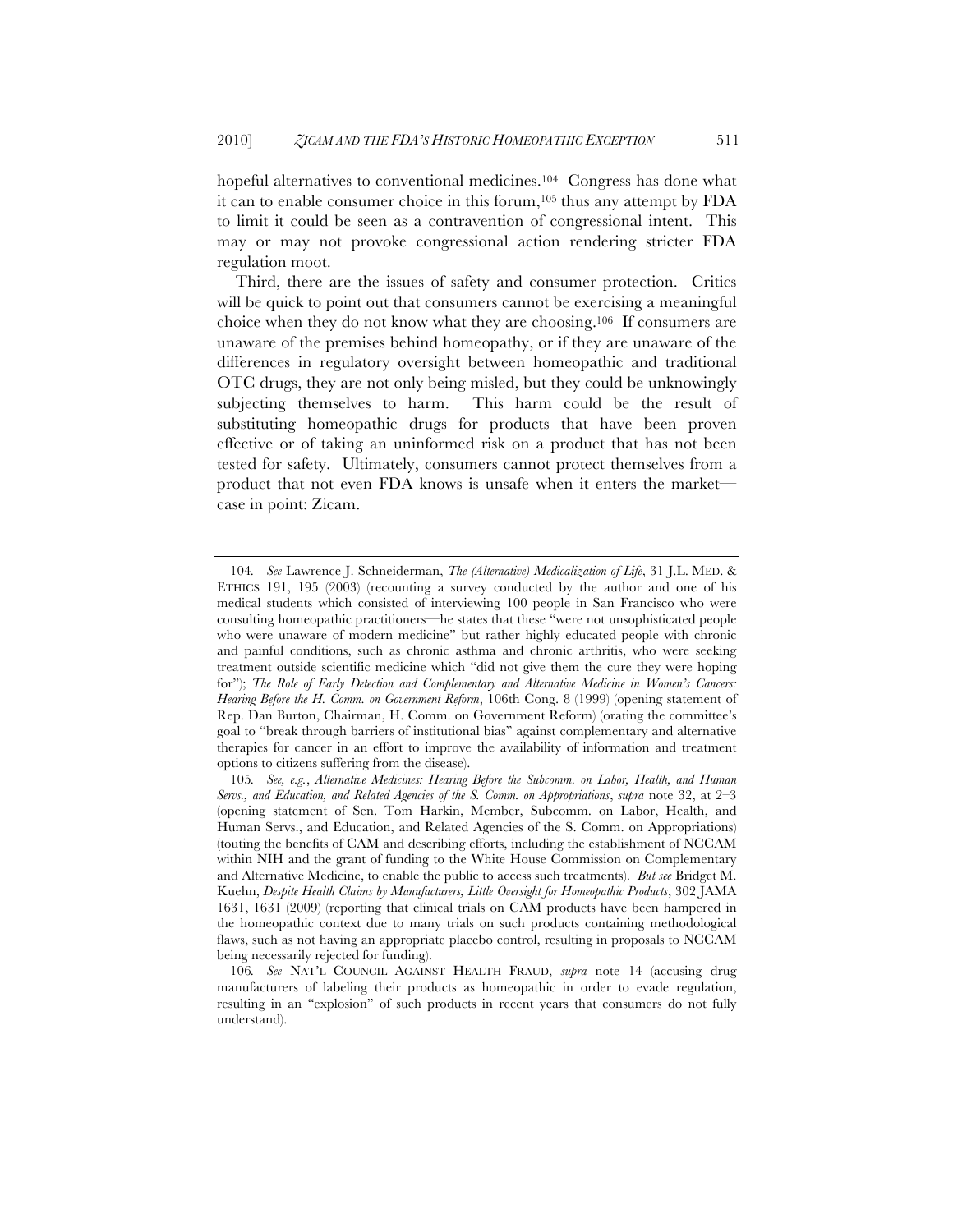#### *B. A Homeopathic OTC Drug Review?*

If FDA finally followed through with its 1972 promise to subject homeopathic OTC products to a separate official drug review, it would face many of the same problems that it did in 1972.107 In addition to limited resources and complicated logistics, the largest problem facing a full review of OTC homeopathic drugs is the efficacy issue. The HPUS states, "Because homeopathic drug provings are pharmacological studies on healthy volunteers, they are quite similar to Phase I clinical trials."<sup>108</sup> Examination of this deceptively vague statement reveals the incompatibility of the HPUS with the standards articulated by FDA, and thus the futility of a homeopathic drug efficacy review.

First, although FDA-mandated Phase I studies on conventional drugs are performed on healthy volunteers, they mainly focus on discerning the initial safety picture of the drug and the exact pharmacological effect of the drug on the human body.109 They are a very preliminary step in the long path to FDA drug approval, as a drug's NDA approval will generally be conditioned on documentation of several subsequent controlled clinical trials definitively proving a positive risk–benefit ratio between the safety and effectiveness of the drug.110 Conversely, a single homeopathic proving satisfies the evidentiary standards of the HPUS.<sup>111</sup> Provings are

<sup>107</sup>*. See supra* notes 59–60 and accompanying text.

<sup>108.</sup> HPUS REVISION SERVICE, *supra* note 66.

<sup>109</sup>*. See* HUTT, MERRILL & GROSSMAN, *supra* note 40, at 630 (excerpting from a FDA Center for Drug Evaluation and Research handbook that describes the purposes of Phase 1 trials on investigational new drugs, which include, as a purely secondary measure, the gathering of early evidence of effectiveness "if possible").

<sup>110</sup>*. See generally* 21 C.F.R. § 314.50 (2009) (setting forth the required content of an NDA, including information on chemistry and pharmacology of the drug, animal studies, multiple human studies, and patent information); Gary L. Yingling & Ann M. Begley, *Clinical Research Requirements for New Drug Applications*, *in* THE PHARMACEUTICAL REGULATORY PROCESS, *supra* note 40, at 199–212 (describing the three phases of clinical studies—phase one: toxicology; phase two: dose range; and phase three: efficacy—and detailing the many compliance considerations that must be taken into account during this testing, including sponsor submission requirements, clinical investigator oversight, institutional review board approval, and proper record keeping and reporting to FDA). Prescription-to-OTC switching and approval of generic medications do not require the extensive testing mandatory for NDA submissions; however, these processes occur subsequent to NDA approval of a drug which has thus already satisfied safety and efficacy requirements. *See generally* PRAY, *supra* note 22, at 180–81 (discussing methods by which approved prescription drugs can be switched to OTC and showing that "new" OTC drugs generally arrive on the OTC market by first satisfying NDA requirements to be sold as prescription drugs and later switching to OTC); Marc S. Gross et al., *Generic Drug Approval Process: Hatch-Waxman Update*, *in* THE PHARMACEUTICAL REGULATORY PROCESS, *supra* note 40, at 61 (detailing the Drug Price Competition and Patent Term Restoration Act, or Hatch–Waxman Act, of 1984, which established the current generic drug regime).

<sup>111</sup>*. See* HPUS REVISION SERVICE, *supra* note 66 (listing the documents required for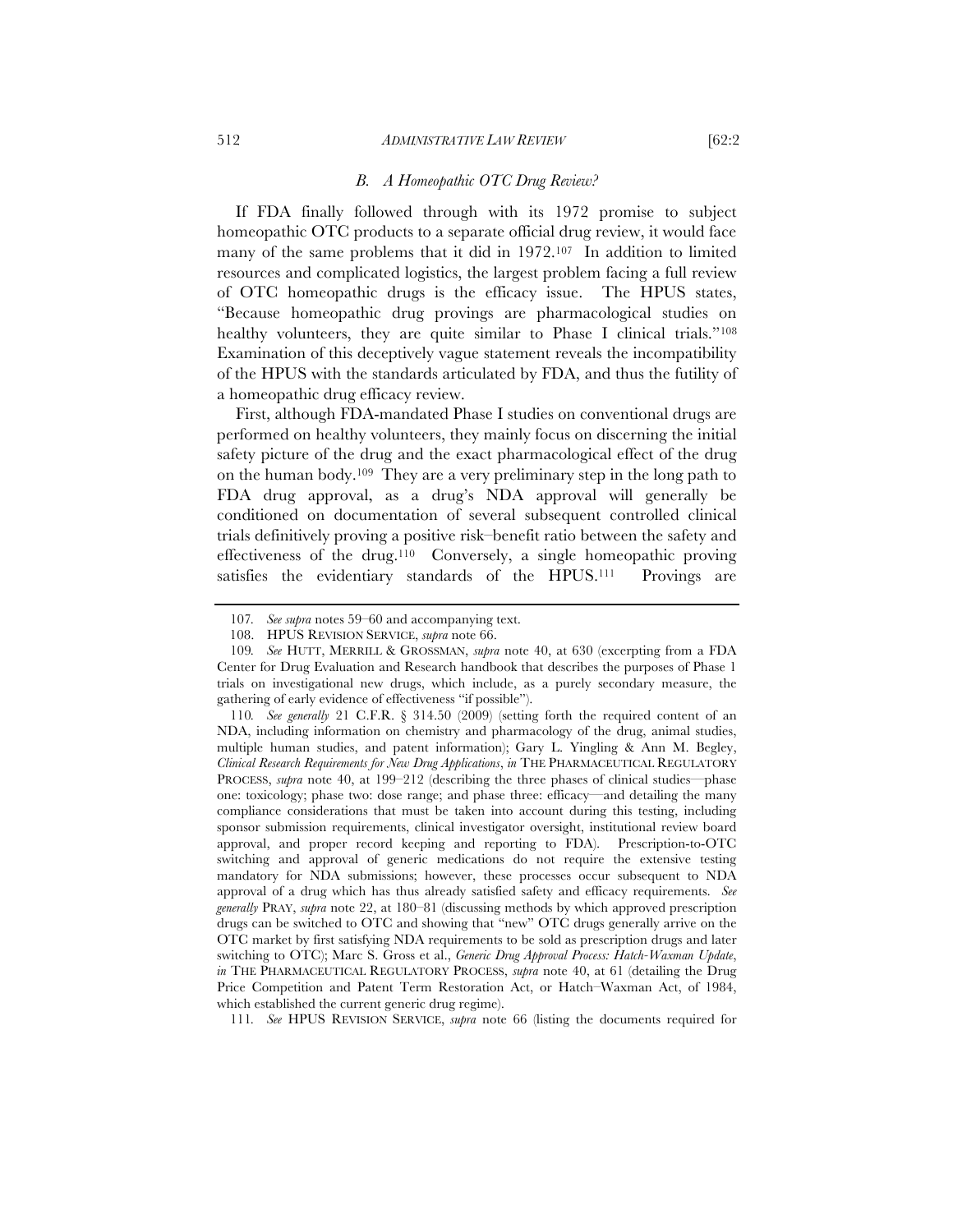administrations of substances to healthy persons to observe what symptoms are produced, and thus what symptoms the substance can potentially treat. Notably, this process fails to test the actual product on people experiencing those symptoms. This fact flies in the face of FDA's traditional clinical trial requirements.112

Second, the HPUS does not list the symptoms that a substance produced in a proving. HPUS monographs list only descriptive elements of active ingredients, details on drug preparations, and the lowest potency at which a product may be sold for OTC use; they therefore do not clearly correlate drugs with their effect on the body, which would be necessary for any traditional FDA efficacy determination.113 In comparison, a United States Pharmacopeia (USP) monograph for an active drug ingredient features a detailed description of a chemical assay that produces the pharmacological effect of the drug in the human body.114 Additionally, each OTC drug monograph in the CFR states the specific conditions to be treated by each active ingredient, which are thus permitted on the labeling of products containing approved active ingredients because the ingredients have been clinically proven safe and effective for use with such conditions.115 FDA's

113. HPUS REVISION SERVICE, *supra* note 66; *supra* note 110 and accompanying text.

114*. See, e.g.*, COMM. OF REVISION, U.S. PHARMACOPEIAL CONVENTION, INC., USP XXII, at 12–13 (1990) (featuring the assay for acetaminophen). Some HPUS monographs feature an assay for accurate preparation of the monograph ingredient; however, the proven pharmacological effect associated with USP assays is absent in HPUS assays due to the reliance of the HPUS on the law of similars.

115*. See, e.g.*, 21 C.F.R. § 341.20 (2008) (listing nasal decongestant active ingredients approved for OTC marketing, such as pseudoephedrine hydrochloride); *id.* § 341.80 (setting forth the precise mandatory labeling for nasal decongestant OTC drugs, including a

acceptance of a homeopathic remedy into the HPUS, which include (1) documents showing the qualification of the principal investigator, which must show that he or she has been a homeopathic drug prescriber for five years and have at least two years' experience in drug provings; (2) the proving protocol, which "should be carried out according to Hahnemann's classical directions" as stated in his ORGANON OF HOMEOPATHIC MEDICINE (North American Academy of the Homeopathic Healing Art eds., 1836); and (3) the final report of the homeopathic drug proving, which must include, among other things, a compilation and classification of the symptoms observed and evaluated).

<sup>112</sup>*. See* 21 C.F.R. § 314.126(b)(2) (2009) (listing requisite elements of an "adequate and well-controlled" study, one element of which is a study design "that permits a valid comparison with a control to provide a quantitative assessment of drug effect," i.e., to evaluate if the drug has the effect it is supposed to have). The HPUS states that other research methods may be considered for clinical verification and potential inclusion in the HPUS, in an acknowledgement "that a range of methods are currently being used in homeopathic drug provings." HPUS REVISION SERVICE, *supra* note 66. Such methods include "case series, outcome studies, prospective observational studies, longitudinal data collection networks, or randomized controlled trials." *Id.* Although such alternative testing may provide more insight into traditional effectiveness information on homeopathic drugs, it does not shift the premise of homeopathic drugs, and thus the efficacy analysis, away from the law of similars.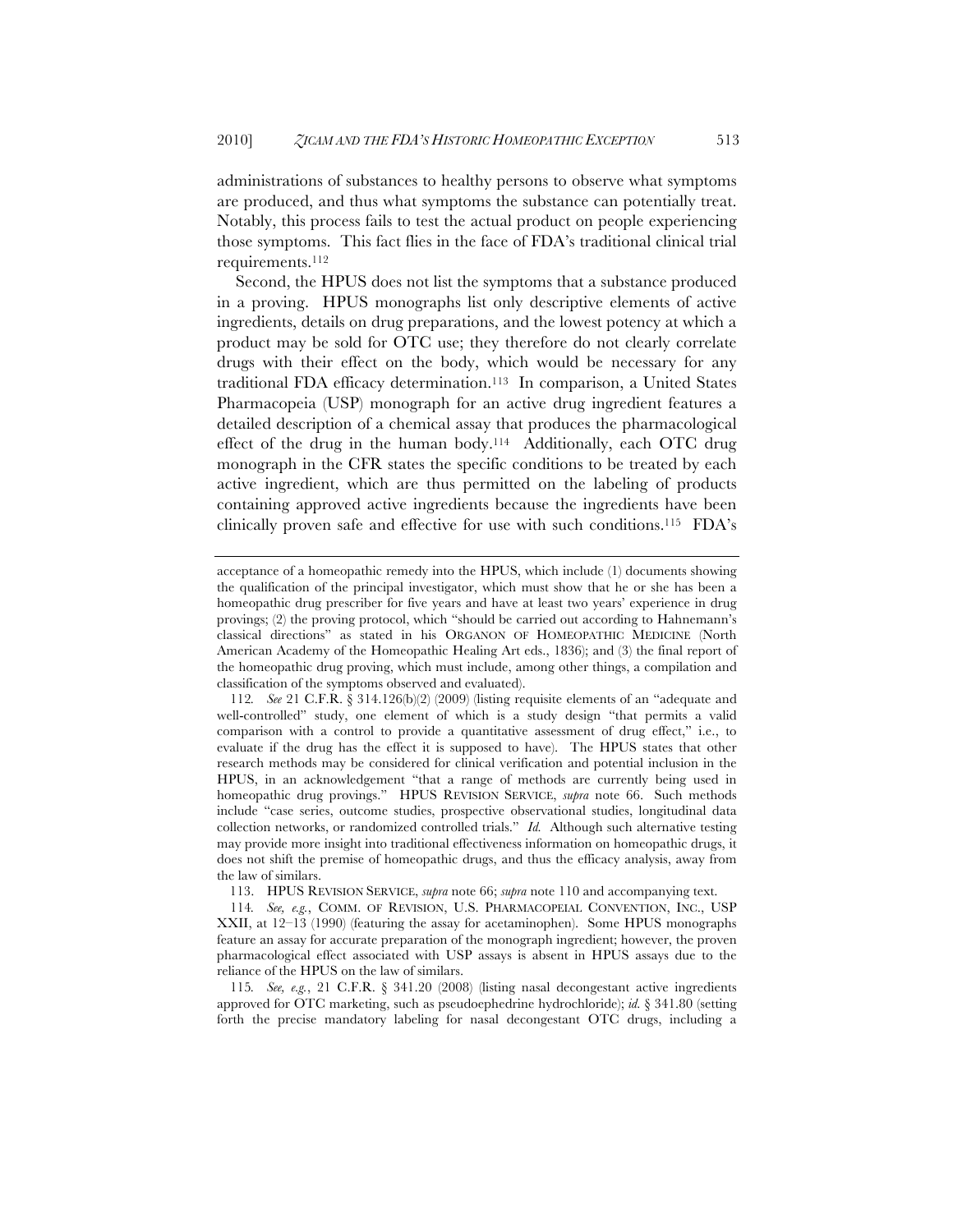governing CPG does refer industry personnel to two century-old books that provide information on the relationship of homeopathic drugs to symptoms and indications for use.116 The texts, however, are far from comparable to modern scientific proof of efficacy. It is thus unclear how FDA would designate a definitive endpoint for homeopathic drug efficacy testing—it could surely look to homeopathic publications and individual product claims to determine what conditions a drug is supposed to treat, and thus what indications to test for; however, the clinical uncertainty accompanying these sources, evidenced by their reliance on the law of similars, would make any study highly questionable and likely futile.

In considering the option of a homeopathic OTC drug review, one cannot escape the efficacy issue, which has been around since homeopathy's inception. If FDA decided to confront it, the agency would be endorsing the end of homeopathic OTC drugs—few if any could satisfy current efficacy standards, and for this reason even fewer manufacturers would be willing to expend the time and money necessary to prove otherwise. This fact advises against a full homeopathic OTC drug review if homeopathic drugs are to remain on the market as an option for the consuming public. Unlike the efficacy issue, however, the occurrence of serious adverse events associated with homeopathic drugs renders the safety issue a new and very important concern that FDA would be remiss to ignore.117 A limited homeopathic OTC drug review is warranted to ensure the safety of such products in light of new safety information exposed by the Zicam incident.118 The modern drug market, which features Internet

requirement for a stated indication of temporary relief from nasal decongestion).

<sup>116</sup>*. See* COMPLIANCE POLICY GUIDE, *supra* note 5, at 107 (stating that John Henry Clarke, M.D.'s volumes on homeopathic drugs, *A Dictionary of Practical Materia Medica* (1902) and the concomitant *A Clinical Repertory to the Dictionary of Materia Medica* (1904), should be reviewed along with other available information by agency personnel in order better understand homeopathic drugs).

<sup>117.</sup> One potentially positive aspect of the HPUS is that drug provings can be inherent safety tests—by administering substances in larger doses than will be administered in the final diluted products, they can ensure a certain margin of safety. However the HPUS itself states that provings require an alteration of the definition of *adverse event* in the homeopathic context to reflect the fact that all side effects are recorded for purposes of determining how the drug will be used, not what the drug labeling should warn against. HPUS REVISION SERVICE, *supra* note 66. Accordingly, the safety issue remains uncertain.

<sup>118.</sup> An argument against this approach may point out the existence of other drug safety measures at FDA's disposal. FDA currently houses an adverse event reporting program called MedWatch on the FDA website. FDA, MedWatch: The FDA Safety Information and Adverse Event Reporting Program, http://www.fda.gov/Safety/MedWatch/default.htm (last visited Apr. 11, 2010). The agency is also in the process of implementing a new comprehensive safety data network, titled the Sentinel Initiative, which will pull data from several sources to supply a one-stopshop for comprehensive adverse event and drug safety information. OFFICE OF CRITICAL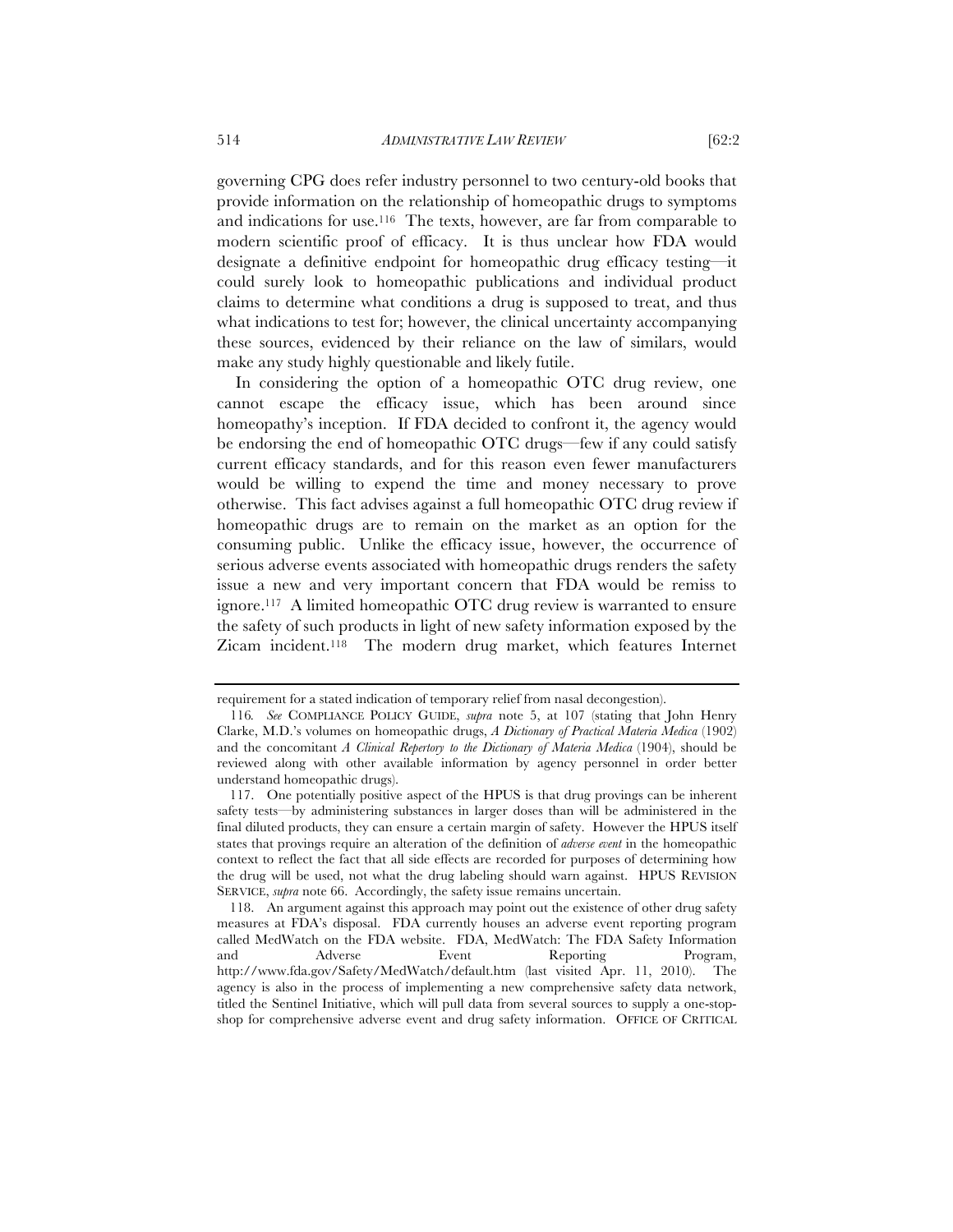pharmacies, pervasive advertising, and growing expenditures on health care, highlights the potential regulatory and public health implications associated with homeopathic OTC drugs. With a view to FDA priorities, which have traditionally followed a risk-based enforcement approach,<sup>119</sup> the safety issue associated with these products outweighs the efficacy issue, leading to the need to address only homeopathic OTC drug safety in the context of limited FDA resources.120

#### *C. The Safety Issue: A Limited Homeopathic OTC Drug Safety Review*

When FDA initiated the gargantuan undertaking of the OTC Drug Review, it came up with the novel approach of establishing advisory review panels comprised of experts specially qualified to evaluate distinct

119*. See generally* FDA, COMPLIANCE POLICY GUIDES § 440.100, MARKETED NEW DRUGS WITHOUT APPROVED NDAS AND ANDAS (2006), *available at* http://www.fda.gov/ICECI/ComplianceManuals/CompliancePolicyGuidanceManual/uc m074382.htm (outlining how FDA will exercise its enforcement discretion with regard to drugs marketed illegally for failure to obtain required FDA premarket approval). The enforcement priorities of this CPG primarily focus on unapproved marketed drugs that pose safety threats, consistent with FDA's foremost mission of protecting the public health. Leaving the unique situation of homeopathic drugs aside, the policies of this CPG are indicative of FDA's general enforcement approach.

PATH PROGRAMS, FDA, THE SENTINEL INITIATIVE: NATIONAL STRATEGY FOR MONITORING MEDICAL PRODUCT SAFETY 13 (2008) http://www.fda.gov/downloads/Safety/FDAsSentinelInitiative/UCM124701.pdf. FDA's power over postmarket drug safety was also greatly increased by the Food and Drug Administration Amendments Act of 2007, under which FDA may now require postmarket studies and clinical trials upon discovery of new safety information (i.e., upon new adverse experiences with a drug). FDCA § 505(o)(3)(A)–(B), 21 U.S.C. § 355(o)(3)(A)–(B) (Supp. I 2007). These safety measures, however, were established to monitor drugs that have already undergone traditional safety and efficacy testing. They are additional reactive measures undertaken after the proactive FDA review and approval process—which are intended to address adverse events that can only emerge when a drug is released for widespread use by the public. Homeopathic drugs, in contrast, are currently subject only to the reactive approach exemplified by the Matrixx warning letter, such drugs having never been subject to any form of premarket safety review that would indicate potential side effects.

<sup>120</sup>*. But see generally id.* (discussing the priority of enforcement against both ineffective drugs and health fraud drugs which are likely to pose "indirect health hazards" if the consumer is likely to delay or discontinue appropriate medical treatment in reliance on the drug). Although the health fraud focus of this CPG brings the efficacy issue to the fore, it does not follow that homeopathic drug efficacy should be the primary focus of FDA's attention in regulating homeopathic drugs. The homeopathic CPG addresses health fraud, and in doing so, it indicates that ineffective homeopathic drugs deemed to pose serious indirect health risks will not be overlooked under the dual coverage of the homeopathic CPG and FDA's health fraud regime. *See, e.g.*, United States v. Writers & Research, Inc., 113 F.3d 8, 10–11 (2d Cir. 1997) (upholding FDA's seizure of homeopathic drugs claiming to cure life-threatening diseases). The homeopathic drugs at issue in this case can be characterized as classic serious health fraud drugs for claiming a false curative value which, if relied on, posed the threat of imminent fatality.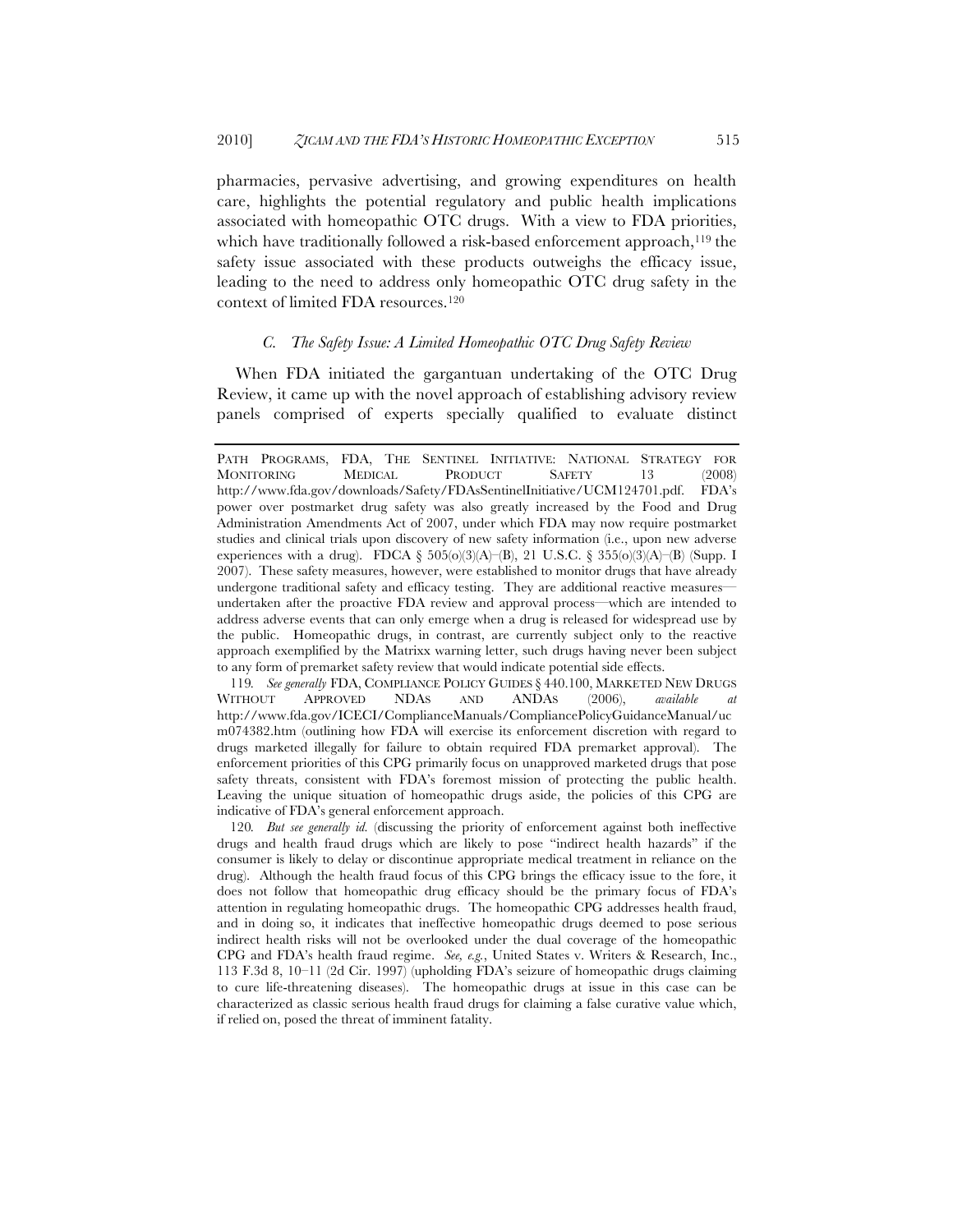therapeutic categories of OTC drugs.121 The panels evaluated data that came from OTC drug makers, other interested parties, and the available scientific literature to determine safety and effectiveness of an active ingredient for its intended use.<sup>122</sup> In light of the preceding efficacy discussion, the OTC Drug Review model would require alteration to fit the homeopathic context. However, it is a valuable tool with which to approach the task.

The HPUS specifies the minimum dilution—i.e., the highest concentration—at which each listed ingredient can be sold OTC. Although seemingly an adequate safety barrier, the last update of these standards was in 1998,123 and the Zicam incident has exposed areas that create a cause for concern. Specifically, the HPUS specifies the minimum dilution at which each drug can be sold for "external use," which is defined as application to the eyes, ears, nose, or other bodily surface other than the mouth or other bodily orifice.124 Minimum dilutions for external use are generally lower than minimum dilutions for general OTC use—i.e., drugs made for topical application can be sold with higher concentrations of active ingredient than drugs intended for ingestion. For example, the HPUS sets the minimum OTC dilution for "zincum gluconium" at 1X, for "zincum bromatum" at 3X, and for "zincum muriaticum" at 6X; however, the minimum external use dilution for all three of these ingredients is listed as "N/A."125 The HPUS explains that these standards were developed

<sup>121</sup>*. See* PRAY, *supra* note 22, at 174–75 (discussing the panels and noting that although prior experience with the DESI Review of prescription drugs greatly aided FDA, the task was still "one of the most ambitious and comprehensive programs ever undertaken by the agency"); *see also* 21 C.F.R. § 330.10(a)(1) (2009) (explaining the advisory panel review system).

<sup>122</sup>*. See* PRAY, *supra* note 22, at 176 (setting out the criteria the panels used to analyze all the relevant data, including the existence of any clinical trials, the development of scientific opinion on the ingredient, and the marketing experience of the OTC drugs, including sales volume and the amount of complaints received); *see also* 21 C.F.R. § 330.10(a)(2) (2009) (setting forth the process by which FDA would request data via publication in the *Federal Register*; all "interested persons" were asked to submit pertinent materials); *id.* § 330.10(a)(4) (stating the safety and efficacy showing requirements of the review).

<sup>123.</sup> HPUS REVISION SERVICE, *supra* note 66.

<sup>124</sup>*. Id*. The HPUS also states lower dilutions at which a drug can be sold by prescription. Although lower dilutions inherently implicate greater safety concerns, homeopathic prescriptions should be an ancillary concern for FDA because they are monitored by a licensed practitioner. As previously mentioned, this Comment's discussion pertains strictly to homeopathic OTC products in recognition of the many additional considerations accompanying the issue of homeopathic practitioners, such as licensing, standard of care, reimbursement, and medical integration. For a discussion on these issues, see generally Cohen, *A Fixed Star*, *supra* note 44.

<sup>125.</sup> HPUS REVISION SERVICE, *supra* note 66.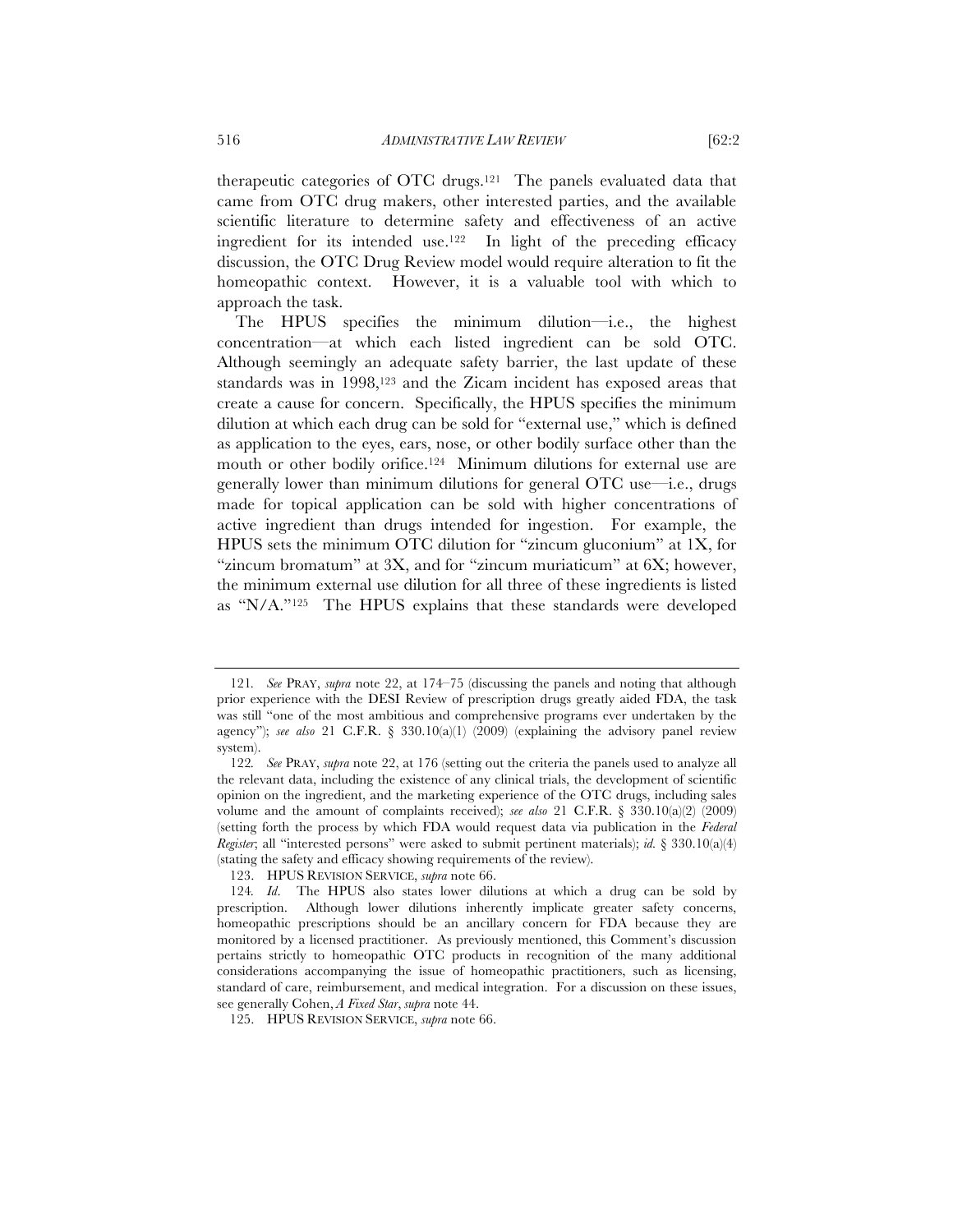using "acute toxicity data from the literature."126 Thus, despite a stated literature examination by the Homeopathic Pharmacopoeia Convention of the United States (HPCUS), the HPUS featured no limit as to the level of zinc concentration that Matrixx could use in its Zicam intranasal zinc products. This is alarming considering that risk indicators linking intranasal zinc application to anosmia have been around for decades in the literature and in practice.127 The HPUS further states that the minimum dilution levels were determined within a "100-fold margin of safety" based on accidental ingestion by a 10-kilogram (approximately 22-pound) child of an average amount of ingredient in a full drug container, 30 milliliters or 16.2 grams.128 This methodology seems to ignore external use entirely, despite the knowledge that the term *external use* includes sensitive bodily areas.

In light of the seriousness of the Zicam incident and the shortcomings that it has revealed, FDA action is warranted. The most efficient proposal is for a very limited safety review to evaluate the scientific literature on homeopathic drug ingredients and ensure that the HPUS minimum dilutions do in fact render homeopathic OTC drugs safe under FDA standards. To accomplish this, FDA should follow the OTC Drug Review model to establish an advisory review panel comprised of homeopathic, herbal, and chemical experts that are qualified to evaluate relevant information on each ingredient featured in the HPUS. As with the OTC Drug Review, FDA can issue a call for data submissions, which will enable manufacturers to show safe public experience with a particular ingredient if possible. There are 1,286 monographs in the HPUS, and in comparison to the OTC Drug Review that examined approximately 200 active ingredients, this number may appear daunting. However, a limited homeopathic safety review would only require evaluation for safety, not efficacy for intended uses; unlike the panels of the OTC Drug Review, the homeopathic drug safety panel would not be responsible for drafting

<sup>126</sup>*. Id.*

<sup>127</sup>*. See* Warning Letter, *supra* note 2 (acknowledging existing evidence "in the published scientific literature" linking zinc to olfactory damage); Kuehn, *supra* note 105, at 1632 (citing the existence of case studies in the medical literature of anosmina in patients that used zinc intranasally, as well as historical information on how the intranasal use of zinc in an attempt to prevent polio in the 1930s was linked to anosmia); Jablow, *supra* note 1, at 78–80 (describing the failed polio vaccine that resulted in anosmia as well as a more recent University of Colorado Study that concluded there was a direct link between nasal exposure to zinc and olfactory receptor cell damage); *see also supra* Part II.A (discussing Matrixx's inability to claim safety of its intranasal zinc products despite the general safety of oral zinc products in light of published literature showing zinc to cause olfactory harm).

<sup>128.</sup> HPUS REVISION SERVICE, *supra* note 66.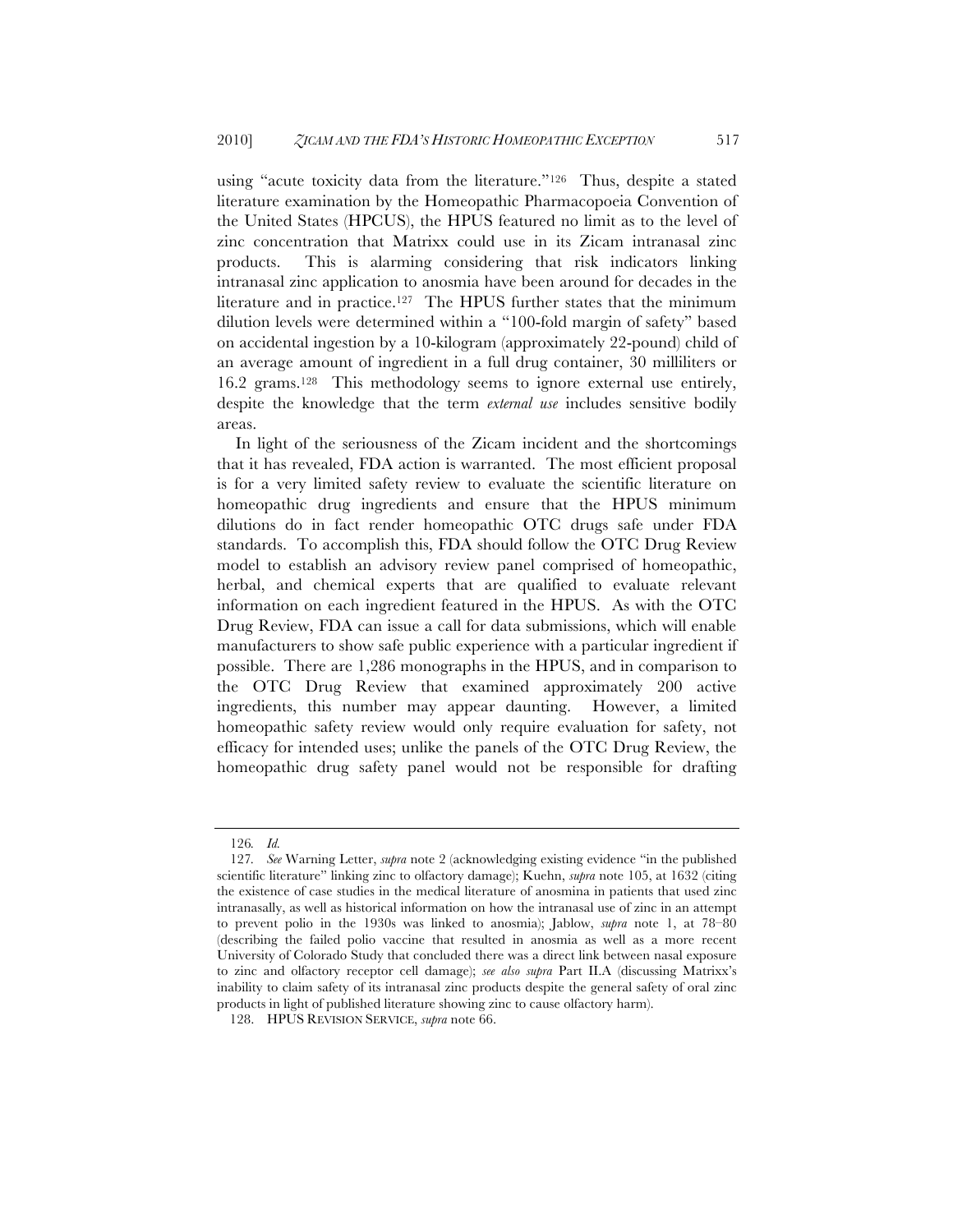monographs with detailed labeling and warning requirements.129 Further, the nature of homeopathic ingredients will render them much easier to review—a long history of safe experience will cover many herb and mineral ingredients, and some ingredients are used in vitamins and dietary supplements, for which abundant safety data should be available.130 The panel should be responsible only for determining the potencies at which homeopathic ingredients can be safely marketed without going through more thorough testing for full NDA approval. With the aid of the HPCUS and the cooperation of the industry, this should not be a burdensome review. FDA can also considerably preserve resources by addressing the new safety policy through a new CPG instead of promulgating

regulations—compliance with FDA minimum dilution standards can be another condition under which homeopathic products may be marketed.131 Incorporating a limited safety review into FDA's homeopathic drug regime would likely assuage public concern about homeopathic drug oversight and safety by ensuring more congruence with the existing OTC drug regime that was precipitated by the OTC Drug Review advisory panel approach. Additionally, limiting the review to a discrete safety purpose would be congruent with FDA's risk-based priorities. Ultimately, the benefit of such an approach would be to recognize the potential for

<sup>129.</sup> FDA's overarching standard in approving a new drug has historically been a determination that the benefits of the drug outweigh its risks. *See* HUTT, MERRILL & GROSSMAN, *supra* note 40, at 694–95 (discussing FDA's choice to employ an integrative approach to the FDCA requirements for safety and efficacy, which textually can be read as independently satisfied standards). The concept of efficacy is inherent in a consideration of benefits; therefore, FDA's analysis is essentially a weighing of efficacy versus safety, with the many detailed considerations such an analysis entails. However, because the current CPG provisionally exempts homeopathic drugs from the FDCA safety and efficacy requirements, homeopathic drugs are not subject to the benefit–risk standard, leaving FDA free to shape a different standard. It appears from the Zicam incident that FDA has already formulated a threshold at which it considers a homeopathic drug too dangerous to be marketed OTC. Thus, FDA can likely utilize existing criteria to set forth a concrete standard of review.

<sup>130</sup>*. See, e.g.*, HPUS REVISION SERVICE, *supra* note 66 (featuring the monograph for caffeine).

<sup>131.</sup> The main drawback to this approach is the fact that compliance policy guides are just that—policy guides, not rules that carry the force of law. *See generally* Stephen M. Johnson, *Good Guidance, Good Grief!*, 72 MO. L. REV. 695 (2007) (addressing the use of interpretive policy documents by agencies to create binding rules outside of the notice-andcomment process prescribed in the Administrative Procedure Act—one complaint against this method is the uncertainty surrounding the vitality of such policy documents created by conflicting opinions on the degree of judicial deference owed to them). However, considering the facts that the current homeopathic drug regime is anchored in a CPG, and that FDA has historically been able to utilize its enforcement discretion to obtain compliance with the policies enumerated therein, continuing with the CPG approach for any new safety criteria coming out of the homeopathic drug advisory panel review is likely the most efficient approach.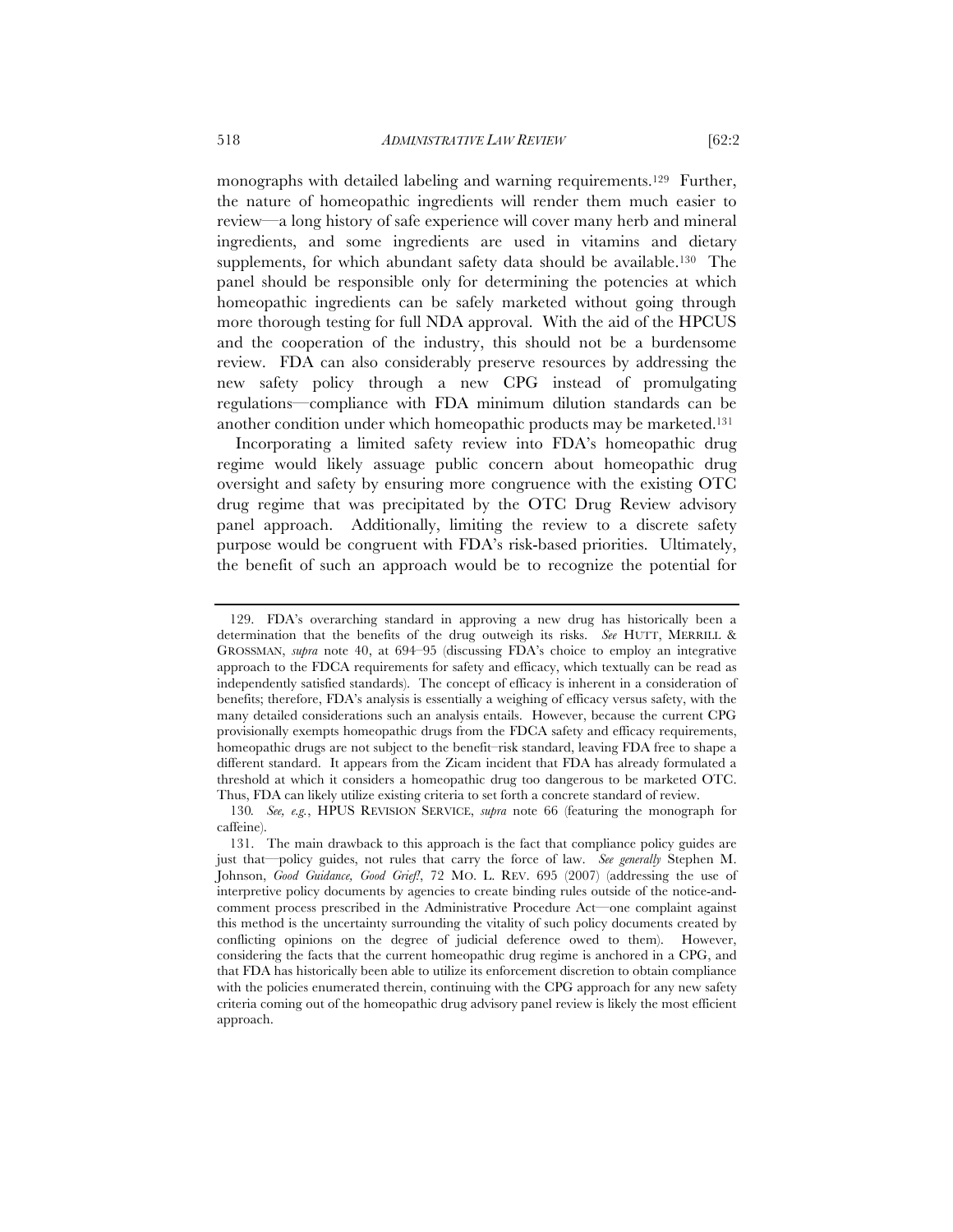harm and prevent it—surely such a review would have prevented hundreds of unknowing consumers from using Zicam intranasal products and temporarily or permanently losing their sense of smell.

# *D. The Consumer Protection Issue: New Homeopathic OTC Drug Labeling Requirements*

In the Dietary Supplement Health and Education Act of 1994 (DSHEA), Congress allowed dietary supplement manufacturers to make labeling claims indicating a supplement's effect on the structure or function of the body, under the condition that the claims be substantiated.132 The claims must also be accompanied by a disclaimer that states, "This statement has not been evaluated by the Food and Drug Administration. This product is not intended to diagnose, treat, cure, or prevent any disease."133 The regulatory regimes governing dietary supplements and homeopathic drugs are divergent, and should be, in recognition of the differing conceptions behind the products—unlike dietary supplements, homeopathic drugs are very much intended to diagnose, treat, cure, or prevent disease. Nevertheless, although the dietary supplement regime may not be applicable in the homeopathic drug context, the labeling approach that Congress took in DSHEA is valuable in considering revised labeling requirements for homeopathic products.

The policy behind DSHEA was to facilitate consumer access to safe dietary supplements.134 The legislation encouraged dissemination of truthful information regarding such products in the form of structure and function effectiveness claims, which FDA had previously disallowed.135 Although most homeopathic drug claims are different from the claims

<sup>132</sup>*. See* FDCA § 403(r)(6), 21 U.S.C. § 343(r)(6) (2006) (delineating the types of structure and function claims manufacturers may make regarding dietary supplements and the conditions under which such claims will not render the products misbranded); *see also* FDCA § 201(g)(1)(D), 21 U.S.C. § 321(g)(1)(D) (2006) (stating that a dietary supplement does not become a drug if it makes a claim in accordance with the FDCA provisions regulating such claims).

<sup>133.</sup> FDCA § 403(r)(6)(C), 21 U.S.C. § 343(r)(6)(C) (2006).

<sup>134</sup>*. See* Dietary Supplement Health and Education Act of 1994, Pub. L. No. 103-417, § 2(13), 108 Stat. 4325, 4325–26 (1994) (stating congressional intent not to impose unreasonable regulatory barriers on the flow of safe dietary supplements and accurate information regarding their benefits to consumers).

<sup>135</sup>*. See id.* § 2(5) (touting the societal benefits to be gained from promotion of education regarding good nutrition and safe use of nutritional supplements); PRAY, *supra* note 22, at 212–16 (discussing the two prior pieces of legislation in 1990 and 1992 in which Congress attempted to loosen FDA's restrictions on dietary supplement claims, and the 1994 legislation, DSHEA, which finally succeeded). Senator Orrin Hatch, the driving force behind DSHEA, stated that FDA's "single-minded" approach forced Congress to intervene. *Id.* at 216.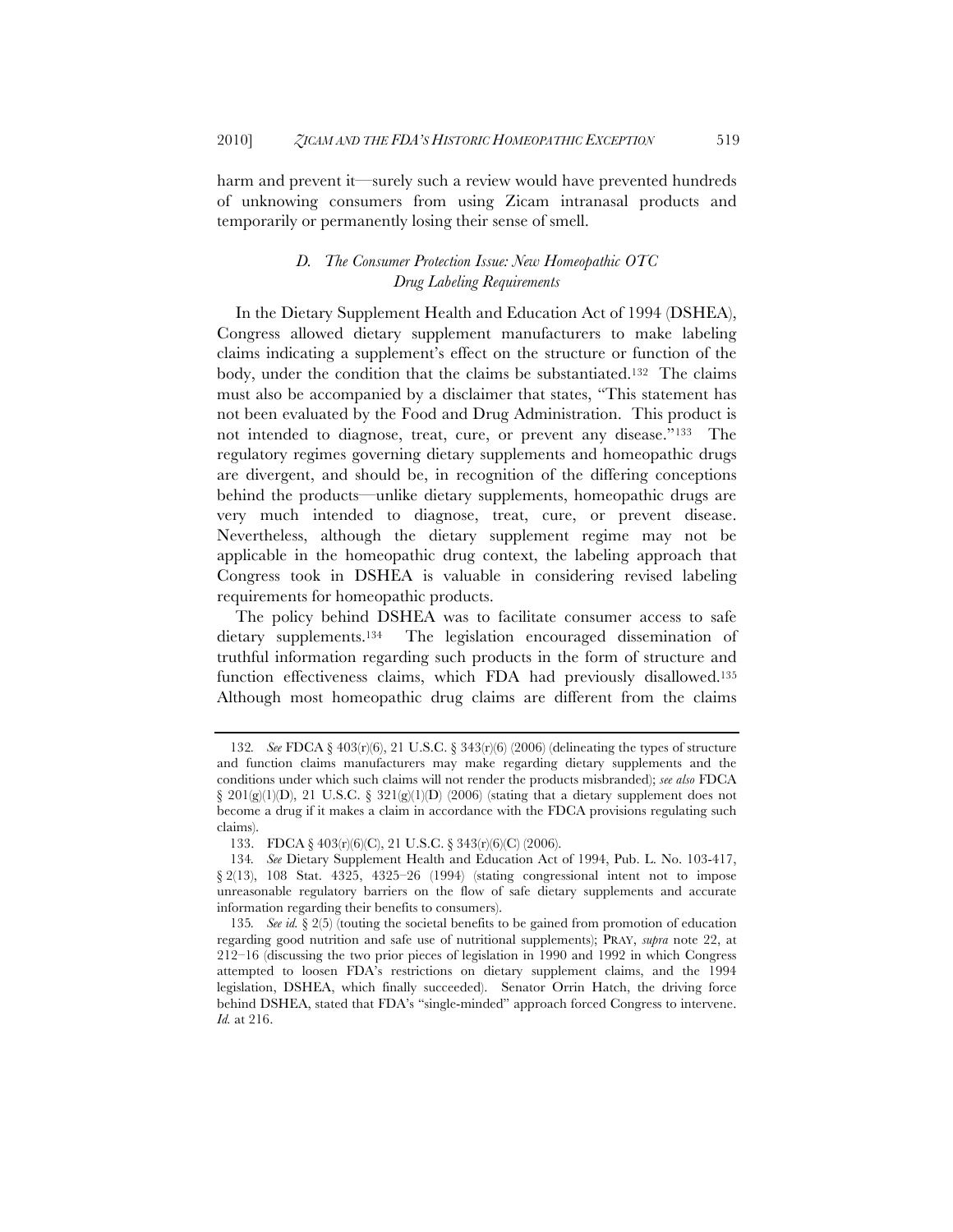allowed by DSHEA, the congressional method of ensuring that the public did not take away the wrong message from the claims—the required disclaimer—can be utilized for the same purpose with homeopathic OTC drugs. To alert consumers to the truthful scientific and regulatory posture of homeopathic OTC drugs, FDA should require a labeling statement indicating that FDA has not evaluated the effectiveness of the product for its intended use. In addition, to ensure that consumers know the precise contents of a drug, FDA should require that homeopathic OTC drug labeling reflect the amount of active ingredient in traditional units of measurement and percentage next to the homeopathic dilution level. This latter requirement will enable consumers who are not familiar with homeopathic theory to understand exactly what they are purchasing—if a product features such a small percentage of an active ingredient as to render it essentially nonexistent, this labeling requirement will let consumers know. Concomitantly, it will apprise consumers who may be expecting a very high dilution from a homeopathic product if a drug is actually much less diluted (i.e., more potent) than traditional homeopathic theory would suggest. Akin to the policy behind DSHEA of enabling access while promoting informed purchasing, such an approach would sufficiently apprise consumers of necessary purchasing information that is currently lacking in homeopathic OTC drugs.

This approach has the advantage of not only preserving consumer choice but also promoting a more meaningful choice by providing consumers with the details necessary to make an informed decision. To implement the new labeling requirements, FDA can again utilize the CPG approach.136 Although the homeopathic regulatory framework would continue to be a more attractive option than the traditional drug regime for manufacturers who deliberately seek to avoid efficacy requirements, informative labeling will at least decrease instances of mistaken purchases of such products. Moreover, by utilizing labeling as a vehicle for preserving consumer choice, FDA would have the benefit of following the lead of Congress who implemented the method with regard to dietary supplements. This could create a potential safe harbor for FDA's new homeopathic OTC drug regime.

#### **CONCLUSION**

The governing CPG listing conditions under which homeopathic drugs may be marketed was released over twenty years ago at the brink of the Internet age and the early stage of growth in CAM popularity among the

<sup>136.</sup> FDA already prescribes its homeopathic drug labeling requirements via the governing CPG. *See supra* Part II.C; COMPLIANCE POLICY GUIDE, *supra* note 5, at 107–09.